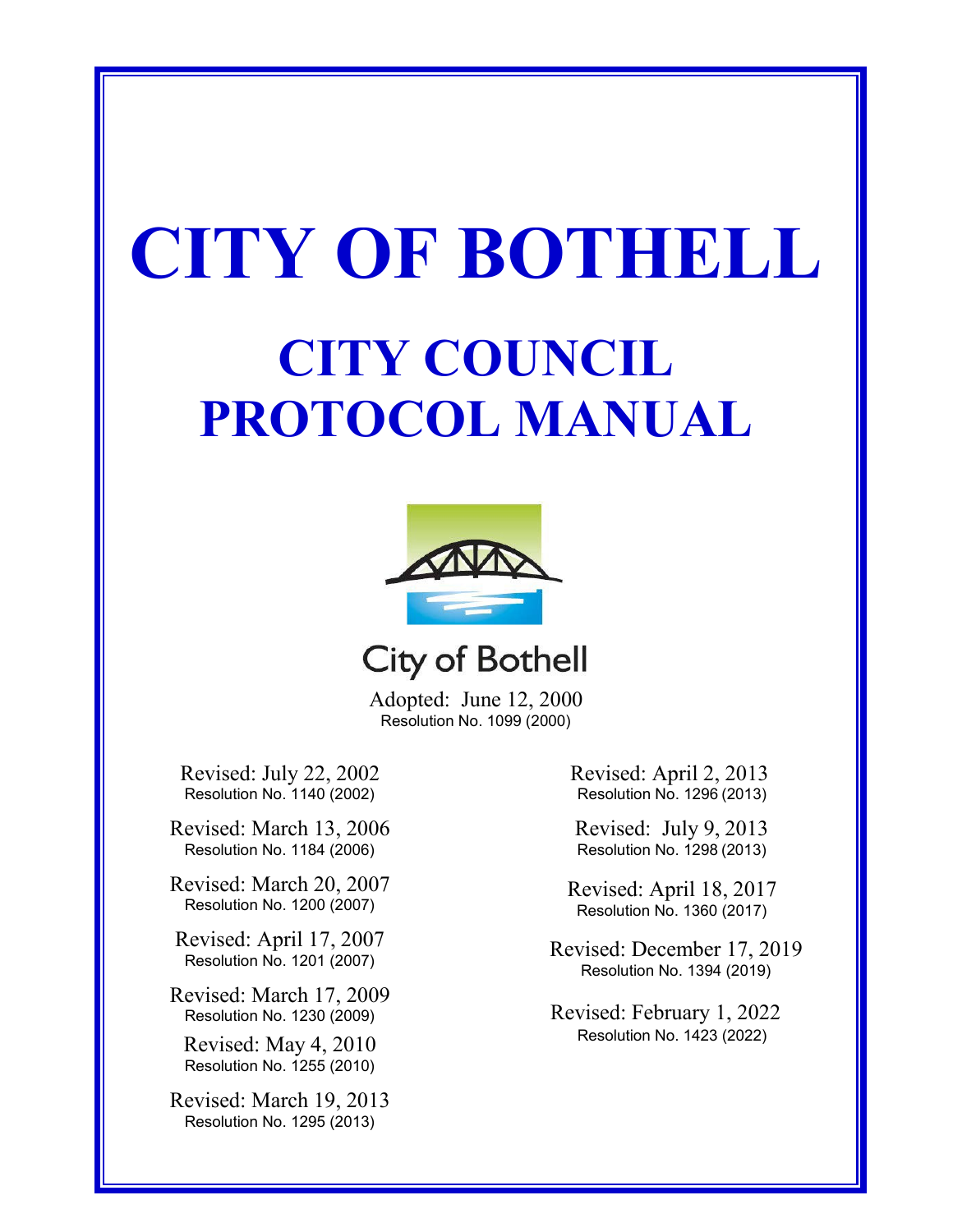## **TABLE OF CONTENTS**

| 1.01                 |                                                                                               |    |  |  |
|----------------------|-----------------------------------------------------------------------------------------------|----|--|--|
| 1.02                 | Association of Washington Cities and Municipal Research & Services Center of Washington . 6   |    |  |  |
| 1.03                 |                                                                                               |    |  |  |
| 1.04                 |                                                                                               |    |  |  |
| 1.05                 |                                                                                               |    |  |  |
|                      |                                                                                               |    |  |  |
|                      |                                                                                               |    |  |  |
| 2.01                 |                                                                                               |    |  |  |
| 2.02                 |                                                                                               |    |  |  |
| 2.03                 |                                                                                               |    |  |  |
| 2.04                 |                                                                                               |    |  |  |
| 2.05                 |                                                                                               |    |  |  |
| 2.06                 |                                                                                               |    |  |  |
| 2.07                 |                                                                                               |    |  |  |
| 2.08                 |                                                                                               |    |  |  |
| 2.09                 |                                                                                               |    |  |  |
|                      |                                                                                               |    |  |  |
|                      |                                                                                               |    |  |  |
| 3.01                 |                                                                                               |    |  |  |
| 3.02                 |                                                                                               |    |  |  |
| 3.03                 |                                                                                               |    |  |  |
| 3.04                 |                                                                                               |    |  |  |
|                      |                                                                                               |    |  |  |
|                      |                                                                                               |    |  |  |
| 4.01                 |                                                                                               |    |  |  |
| 4.02                 |                                                                                               |    |  |  |
| 4.03                 |                                                                                               |    |  |  |
| 4.04                 |                                                                                               |    |  |  |
| CHAPTER <sub>5</sub> |                                                                                               | 21 |  |  |
|                      |                                                                                               |    |  |  |
| 5.01                 |                                                                                               |    |  |  |
| 5.02                 |                                                                                               |    |  |  |
| 5.03                 |                                                                                               |    |  |  |
| 5.04                 |                                                                                               |    |  |  |
| 5.05                 |                                                                                               |    |  |  |
| 5.06                 |                                                                                               |    |  |  |
|                      |                                                                                               |    |  |  |
|                      | CONFLICTS OF INTEREST, APPEARANCE OF FAIRNESS DOCTRINE, AND LIABILITY OF ELECTED OFFICIALS 24 |    |  |  |
| 6.01                 |                                                                                               |    |  |  |
| 6.02                 |                                                                                               |    |  |  |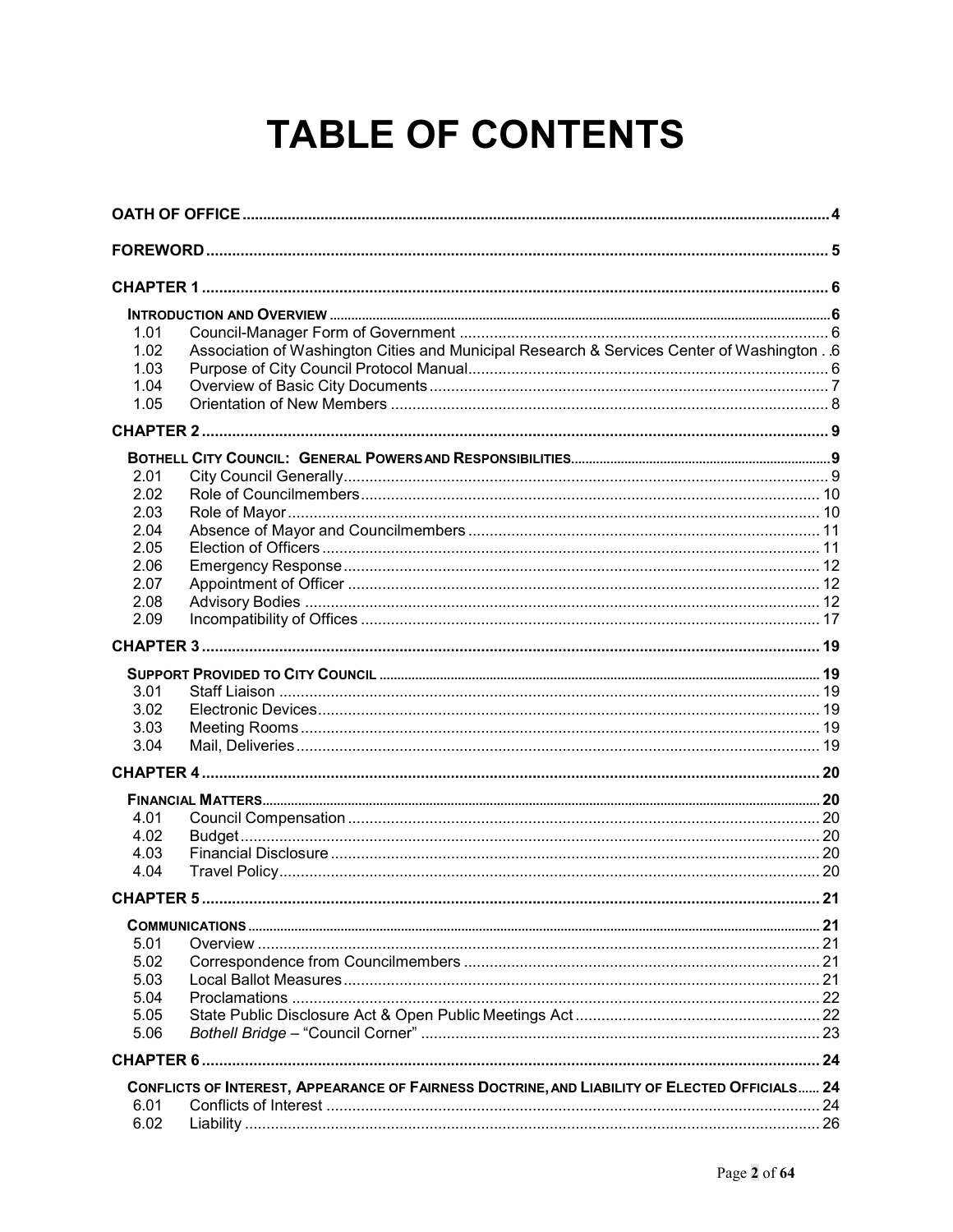| 7.01  |                                                                        |  |
|-------|------------------------------------------------------------------------|--|
| 7.02  |                                                                        |  |
| 7.03  |                                                                        |  |
| 7.04  |                                                                        |  |
| 7.05  |                                                                        |  |
| 7.06  |                                                                        |  |
| 7.07  |                                                                        |  |
| 7.08  |                                                                        |  |
| 7.09  |                                                                        |  |
| 7.10  |                                                                        |  |
| 7.11  |                                                                        |  |
| 7.12  |                                                                        |  |
| 7.13  |                                                                        |  |
| 7.14  |                                                                        |  |
|       |                                                                        |  |
|       |                                                                        |  |
|       |                                                                        |  |
| 8.01  |                                                                        |  |
| 8.02  |                                                                        |  |
| 8.03  |                                                                        |  |
| 8.04  |                                                                        |  |
| 8.05  |                                                                        |  |
| 8.06  |                                                                        |  |
| 8.07  |                                                                        |  |
| 8.08  |                                                                        |  |
| 8.09  |                                                                        |  |
| 8.10  |                                                                        |  |
|       |                                                                        |  |
|       |                                                                        |  |
|       |                                                                        |  |
| 9.01  |                                                                        |  |
| 9.02  |                                                                        |  |
| 9.03  |                                                                        |  |
| 9.04  |                                                                        |  |
| 9.05  |                                                                        |  |
|       |                                                                        |  |
|       |                                                                        |  |
| 10.01 |                                                                        |  |
| 10.02 |                                                                        |  |
|       |                                                                        |  |
|       |                                                                        |  |
|       |                                                                        |  |
| 11.01 |                                                                        |  |
| 11.02 |                                                                        |  |
| 11.03 | International City/County Management Association [(202) 289-4262]  46  |  |
| 11.04 |                                                                        |  |
| 11.05 | Municipal Research & Services Center of Washington [(206) 625-1300] 46 |  |
| 11.06 |                                                                        |  |
|       |                                                                        |  |
|       |                                                                        |  |
|       |                                                                        |  |
|       |                                                                        |  |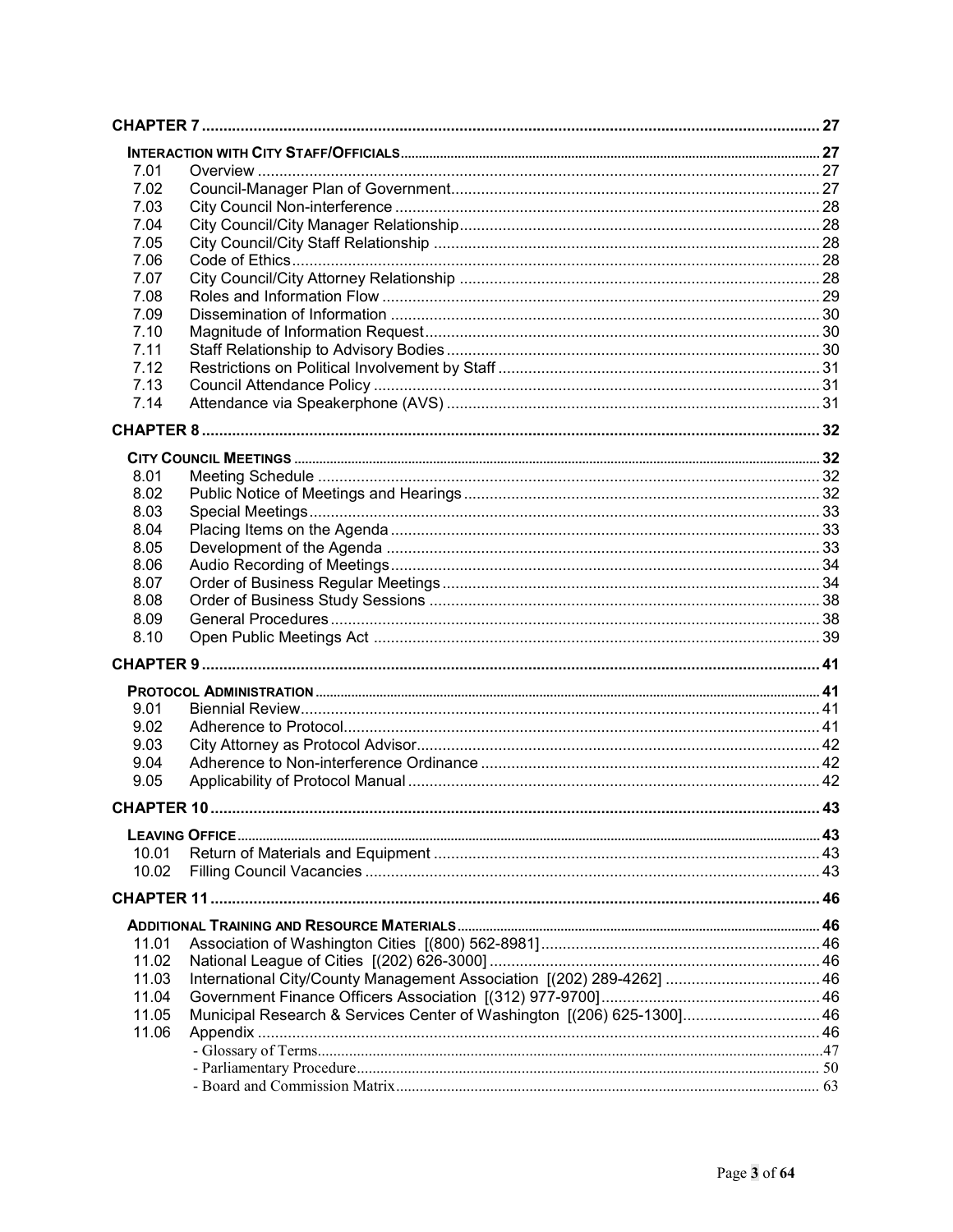#### CITY OF BOTHELL

#### <span id="page-3-0"></span>OATH OF OFFICE

STATE OF WASHINGTON ) COUNTY OF KING ( ) ss

I do solemnly swear that I will support the Constitution and laws of the United States and the State of Washington and ordinances of the City of Bothell, and that I will faithfully and impartially perform the duties of City Councilmember of the City of Bothell, to the best of my ability.

Signed

Term of Office: Month day, year - Month day, year

Subscribed and sworn to before me this

day of  $\qquad \qquad , \qquad \qquad .$ 

Attest: (Name) Mayor

(Name) City Clerk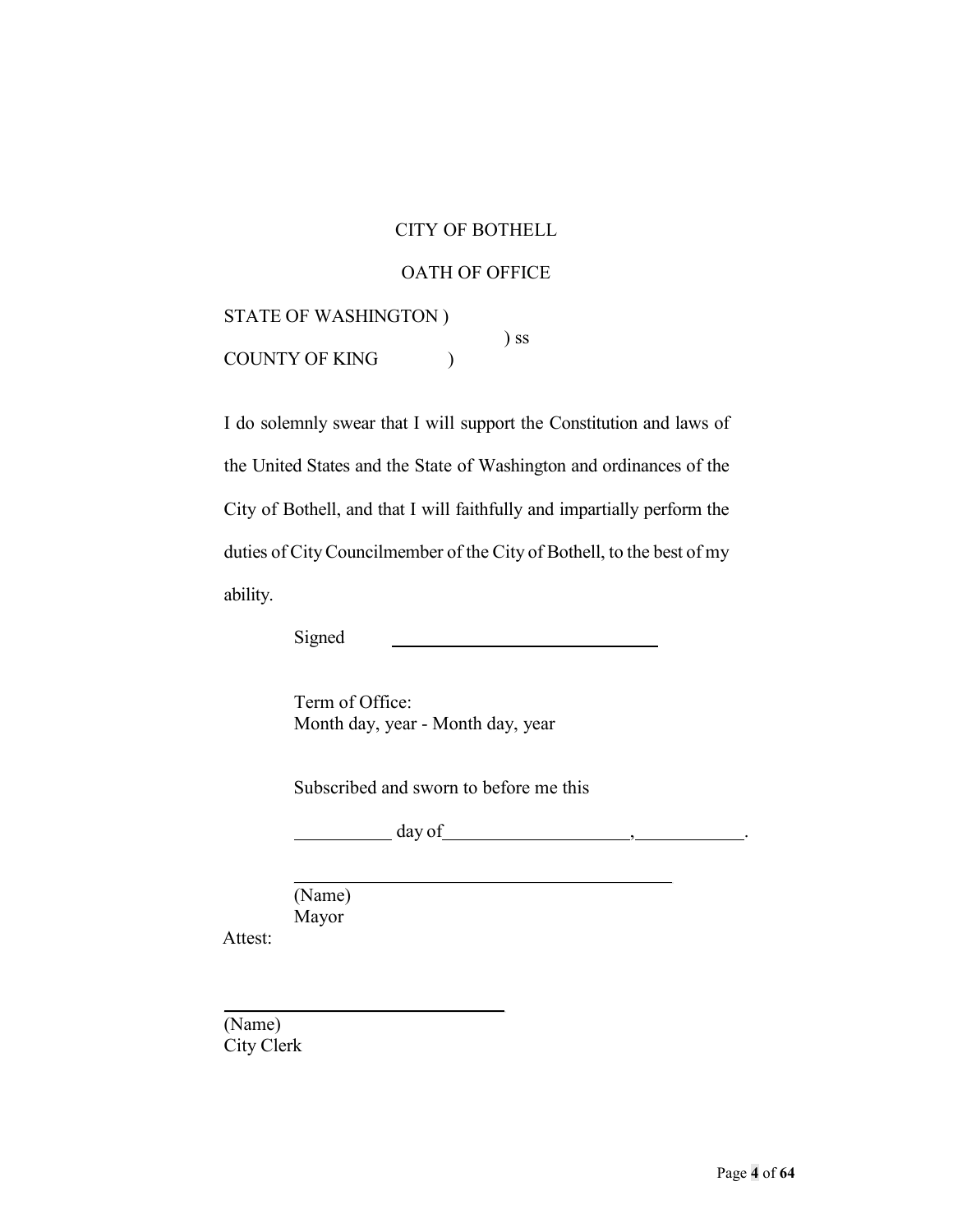## <span id="page-4-0"></span>**Foreword**

In the course of serving as a public official, there are myriad of issues with which you will become involved. This protocol manual attempts to centralize information on common issues related to local government and your role as a member of the Bothell City Council.

The issues that are addressed in this publication are often complex and subjective. This manual is intended to be a guide and is not a substitute for the counsel, guidance, or opinion of the City Attorney.

The protocols included in this reference document have been formally adopted by the City Council. Provisions contained herein will be reviewed as needed or every two years.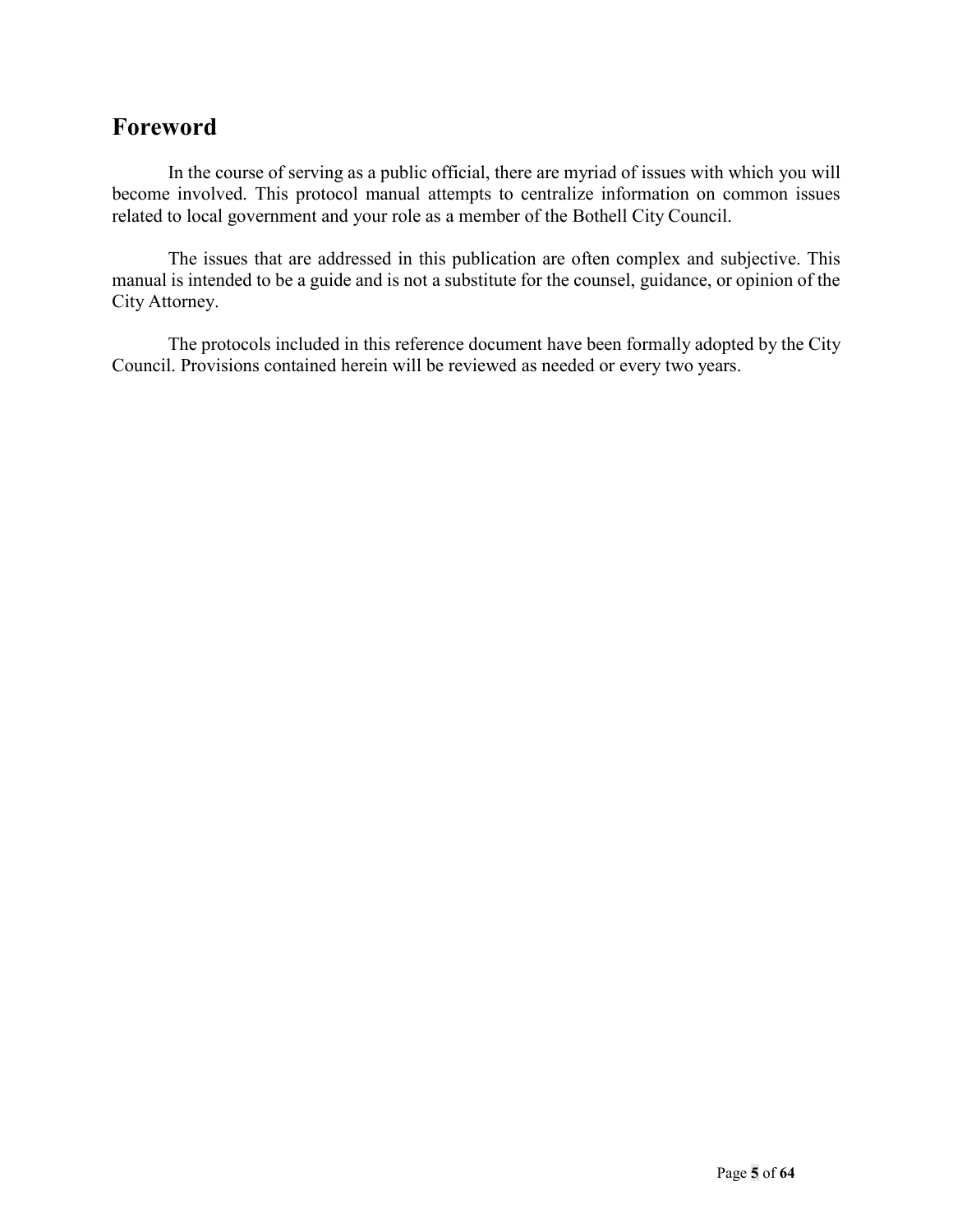## <span id="page-5-1"></span><span id="page-5-0"></span>**Chapter 1 Introduction and Overview**

As a City Councilmember, you not only establish important and often critical policies for the community, you are also a board member of a public corporation having an annual budget of several million dollars. The scope of services and issues addressed by the city organization go well beyond those frequently reported in the newspaper or discussed at City Council meetings.

#### <span id="page-5-2"></span>**1.01 Council-Manager Form of Government**

The City of Bothell is a Council-Manager form of government. As described in the Municipal Code and Revised Code of Washington, certain responsibilities are vested in the City Council and the City Manager. Basically, this form of government prescribes that a City Council's role is that of a legislative policy-making body which determines not only the local laws that regulate community life, but also determines what public policy is and gives direction to the City Manager to administer the affairs of the city government in a businesslike and prudent manner.

#### <span id="page-5-3"></span>**1.02 Association of Washington Cities and Municipal Research & Services Center of Washington**

The Code City [Handbook,](http://mrsc.org/getmedia/f96b74ab-a955-44be-8db2-8fbce16075ea/Code-City-Handbook.pdf.aspx?ext=.pdf) Report No. 37, published by the Municipal Research & Services Center (MRSC), provides a wealth of general information on the major functions of a Councilmember's job as a locally elected official. Another publication from MRSC that goes hand in hand with the handbook is, [Knowing the Territory:](http://mrsc.org/getmedia/1e641718-94a0-408b-b9d9-42b2e1d8180d/Knowing-The-Territory.pdf.aspx?ext=.pdf) This report discusses basic powers; basic duties, liabilities, and immunities of officers; conflict of interest and appearance of fairness; prohibited uses of public funds, property, or credit; competitive bidding requirements; the Open Public Meetings Act; Open Government-Public Records-Freedom of Information; and immunities from tort liability.

#### <span id="page-5-4"></span>**1.03 Purpose of City Council Protocol Manual**

The City of Bothell has prepared its own protocol manual to assist the City Council by documenting accepted practices and clarifying expectations. Administration of City Council affairs is greatly enhanced by the agreement of the City Council and staff to be bound by these practices. While attempting not to be overly restrictive, procedures are established so that expectations and practices can be clearly articulated to guide Councilmembers in their actions.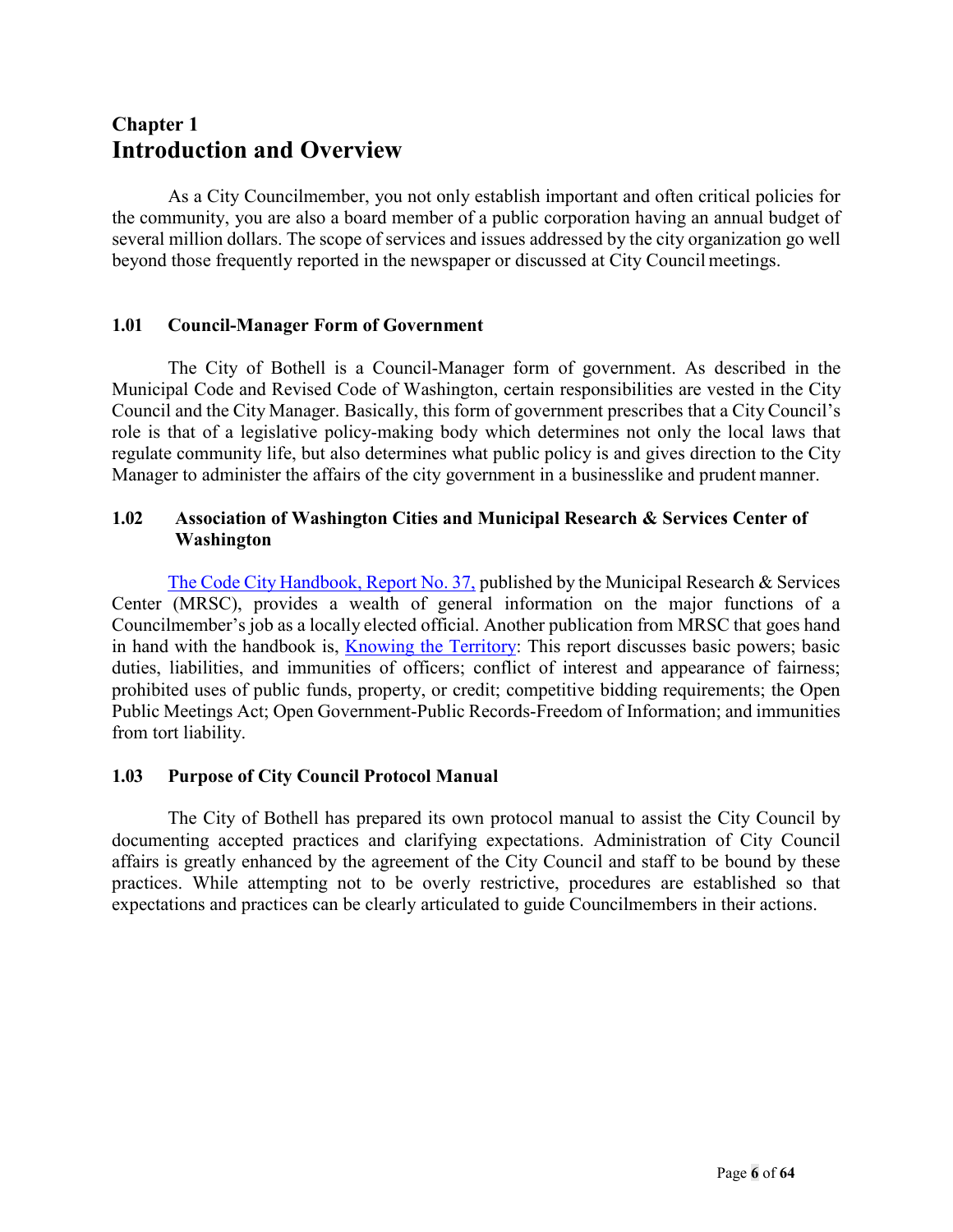#### <span id="page-6-0"></span>**1.04 Overview of Basic City Documents**

This protocol manual provides a summary of important aspects of City Council activities. However, it cannot incorporate all material and information necessary for undertaking the business of the City Council. Many other laws, plans, and documents exist which bind the City Council to certain courses of action and practices. The following is a summary of some of the most notable documents that establish City Council direction.

#### *A. [Vision/Mission Statement](http://www.bothellwa.gov/DocumentCenter/View/197/Vision-Statement-PDF?bidId=)*

#### *B. [Bothell Municipal](http://www.codepublishing.com/WA/Bothell/) Code*

The municipal code contains local laws and regulations adopted by ordinances. Title 2 of the code addresses the role of the CityCouncil, describes the organization of CityCouncil meetings and responsibilities and appointment of certain city staff positions and advisory boards and commissions. Titles 13 and 22 also address advisory boards and commissions. In addition to these administrative matters, the municipal code contains a variety of laws including, but not limited to, zoning standards, health and safety issues, traffic regulations, building standards, and revenue and finance issues.

#### *C. [Personnel](http://www.bothellwa.gov/172/City-Personnel-Policies) Policies*

It is the policy of the City of Bothell to uphold, promote, and demand the highest standards of ethics from all of its elected and appointed officials. Accordingly, all members of the City Council, members of all appointed boards, commissions, committees, City employees, consultants and professional service providers are expected to maintain the utmost standards of personal integrity, truthfulness, honesty and fairness in carrying out their public duties; avoid any improprieties in their roles as public servants; and never use their City position or powers for personal gain. Section 2 and 10 of the City of Bothell Personnel Policies and Procedures address general rules of conduct and provides guidelines for City officials to be worthy of the public trust and abide by their Oath of Office.

#### *D. [Revised Code of Washington](http://apps.leg.wa.gov/rcw/)*

The state laws contain many requirements for the operation of city government and administration of meetings of city councils throughout the state. Bothell is an "optional code city," which means it operates under the general laws of the state. As an optional code city of the State of Washington, Bothell is vested with all the powers of incorporated cities as set forth in the Revised Code of Washington (RCW), Constitution of the State of Washington, and Bothell Municipal Code. Conversely, there are a number of cities within Washington that are "charter cities" and have adopted local provisions that establish basic governing procedures for local government. There are also 1st, 2nd, 3rd, and 4th Class cities that have variable statutory authority based on population. (Please see RCW Titles 35 and 35 A in general, and RCW 35.18 and 35A.13 for more specific information relating to the Council-Manager Plan of Government.

#### *E. [Biennial](http://www.bothellwa.gov/161/Budget) Budget*

The biennial budget is the primary tool and road map for accomplishing the goals of the City. The budget document is the result of one of the most important processes the City undertakes. By adopting the biennial budget, the City Council makes policy decisions, sets priorities, allocates resources, and provides the framework for government operations.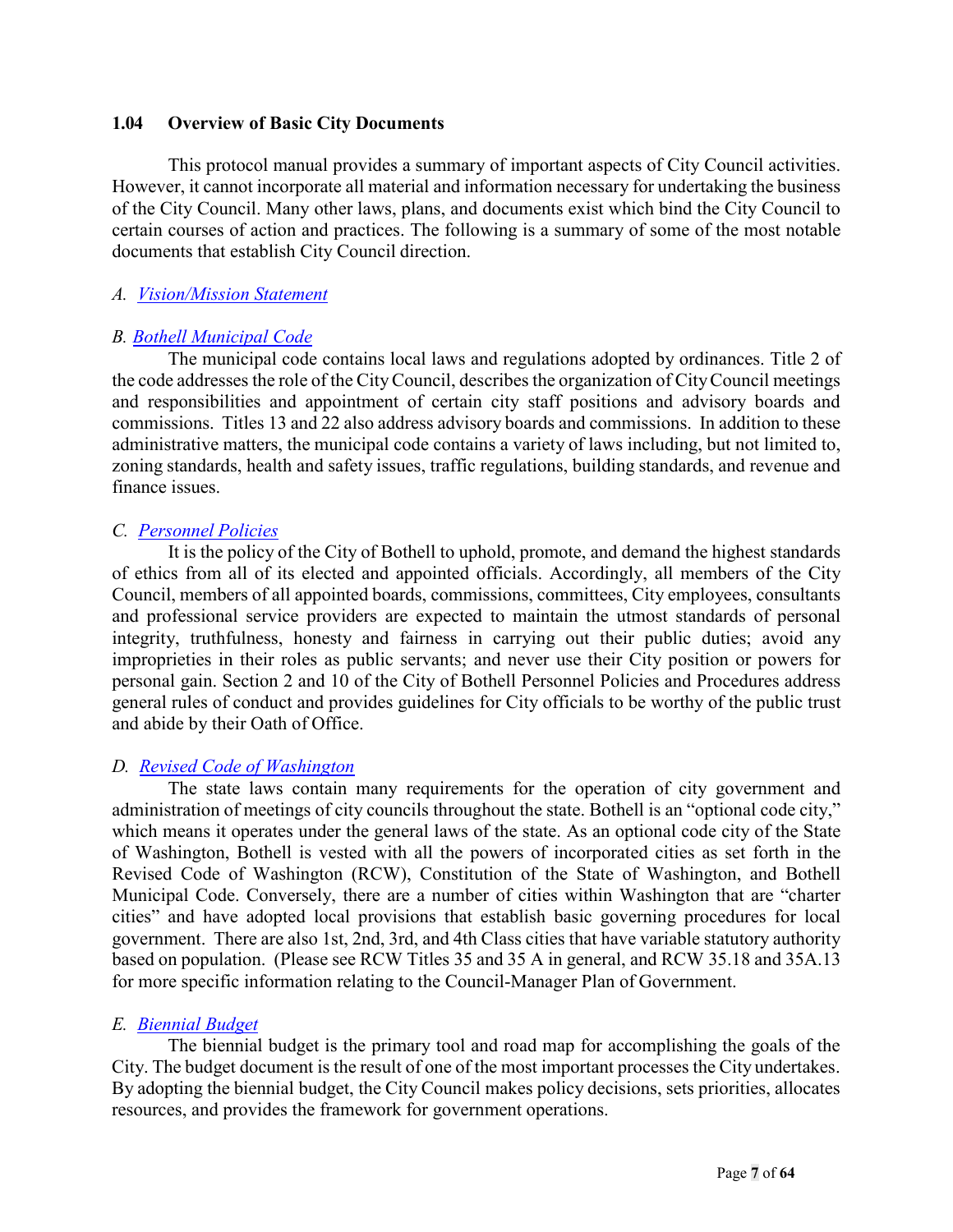#### *F. [Comprehensive Annual Financial](http://www.bothellwa.gov/169/Financial-Statements-CAFR) Report (CAFR)*

The annual financial report includes the financial statements of the City for a calendar year. It includes the financial condition of the City as reflected in the balance sheet, the results of operations as reflected in income statements, an analysis of the uses of City funds, and related footnotes. The annual financial report includes statements for the various groups of funds and a consolidated group of statements for the City as a whole.

#### *G. [Comprehensive](http://www.bothellwa.gov/305/Imagine-Bothell-Comprehensive-Plan) Plan*

A state-mandated comprehensive plan addresses the City's long-range planning needs relative to land use, transportation, economic development, and other planning elements. The City's comprehensive plan, *Imagine Bothell...* is reviewed on an ongoing basis, but may only be revised once a year, except as provided by State law.

#### *H. Seven-year Capital Improvement Program*

The Seven-year Capital Improvement Program serves as a guide for determining priorities, planning, financing, and constructing capital projects which add to, support, or improve the physical infrastructure, capital assets, or productive capacity of city services.

#### *I. Disaster Preparedness Plan*

The City maintains a disaster preparedness plan that outlines actions to be taken during times of extreme emergency. The Mayor is called upon to declare the emergency, and then the Fire Chief or other incident commander directs all disaster response activities. The City Council may be called upon during an emergency to establish policies related to a specific incident.

#### **1.05 Orientation of New Members**

It is important for the members of the City Council to gain an understanding of the full range of services and programs provided by the City. As new members join the City Council, the City Manager and City Clerk will host an orientation program that provides an opportunity for members to tour municipal facilities and meet with key staff within the first quarter of taking office Another training opportunity for new members is the Association of Washington Cities-sponsored newly elected officials' orientation. At any time, if there are facilities or programs about which you would like more information, arrangements will be made to increase your awareness of these operations.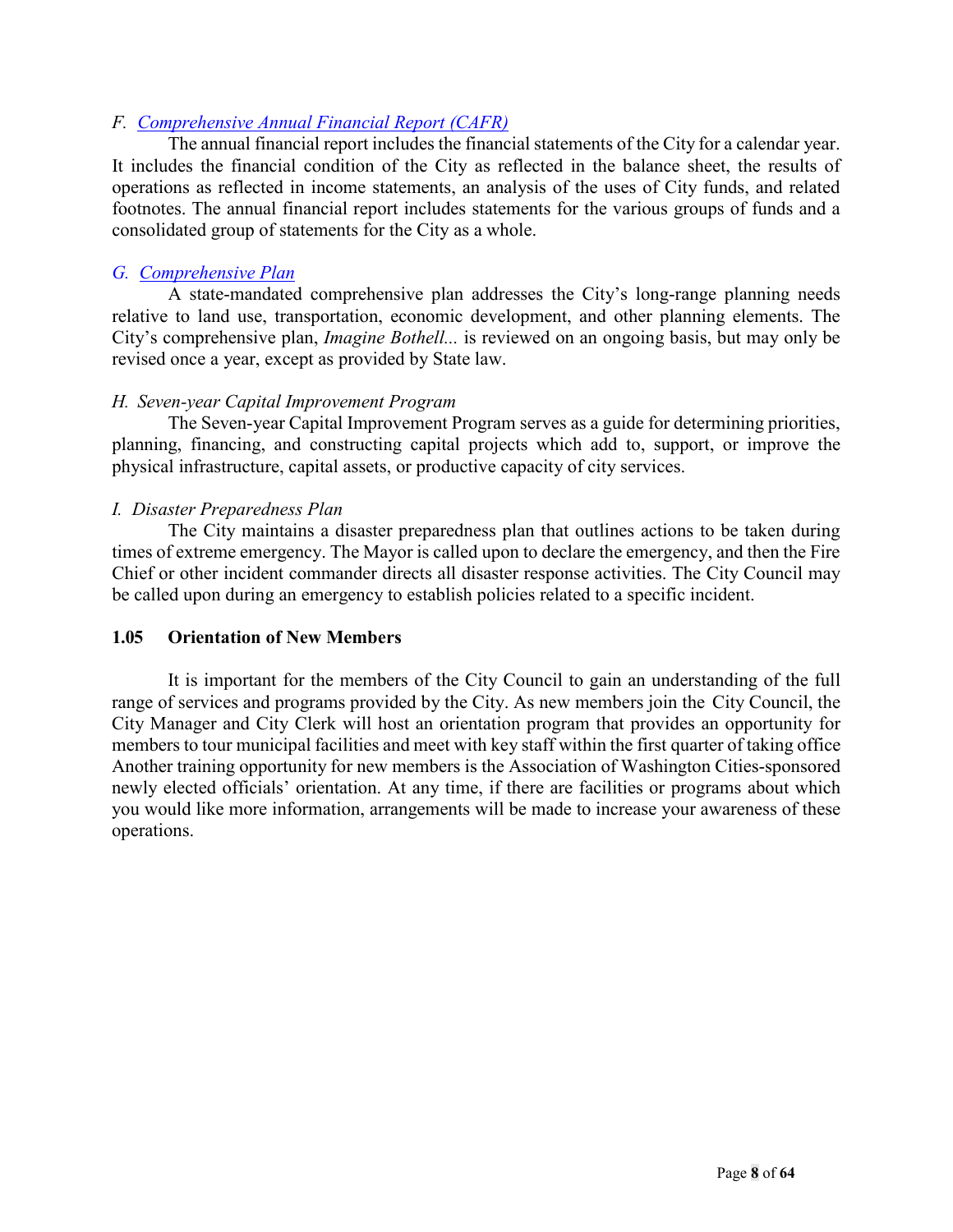## <span id="page-8-1"></span><span id="page-8-0"></span>**Chapter 2 Bothell City Council: General Powers and Responsibilities**

#### <span id="page-8-2"></span>**2.01 City Council Generally**

Fundamentally, the powers of the City Council are to be utilized for the good of the community and its residents; to provide for the health, safety and general welfare of the citizenry. The City Council is the policy making and law-making body of the City. State law and local ordinances grant the powers and responsibilities of the Council.

It isimportant to note that the Council acts as a body and speaks with one "corporate voice." No member has any extraordinary powers beyond those of other members. While the Mayor has some additional ceremonial and presiding officer responsibilities as described below, when it comes to establishing policies, voting, and in other significant areas, all members are equal. It is also important to note that policy is established by at least a majority vote of the Council. While individual members may disagree with decisions of the majority, a decision of the majority does bind the Council to a course of action. Councilmembers should respect adopted Council policy. In turn, it is staff's responsibility to ensure the policy of the Council is upheld.

Actions of staff to pursue the policy direction established by a majority of Council do not reflect any bias against Councilmembers who held a minority opinion on an issue.

#### *A. Council Non-Participation in Administration*

In order to uphold the integrity of the council-manager form of government, and to provide proper checks and balances, members of the City Council shall refrain from becoming directly involved in the administrative affairs of the City. As the Council is the policy making body and the maker of local laws, its involvement in enforcement of ordinances would only damage the credibility of the system. RCW [35A.13.120](http://apps.leg.wa.gov/RCW/default.aspx?Cite=35A.13.120) specifically prohibits interference by Councilmembers in the city's administrative service, including the hiring, firing, and work of city staff, with the exception of the City Manager.

Except for the purpose of inquiry, the Council and its members will deal with the administrative service solely through the City Manager or designee, and neither the Council nor any committee or member of a committee shall give orders to any subordinate of the CityManager.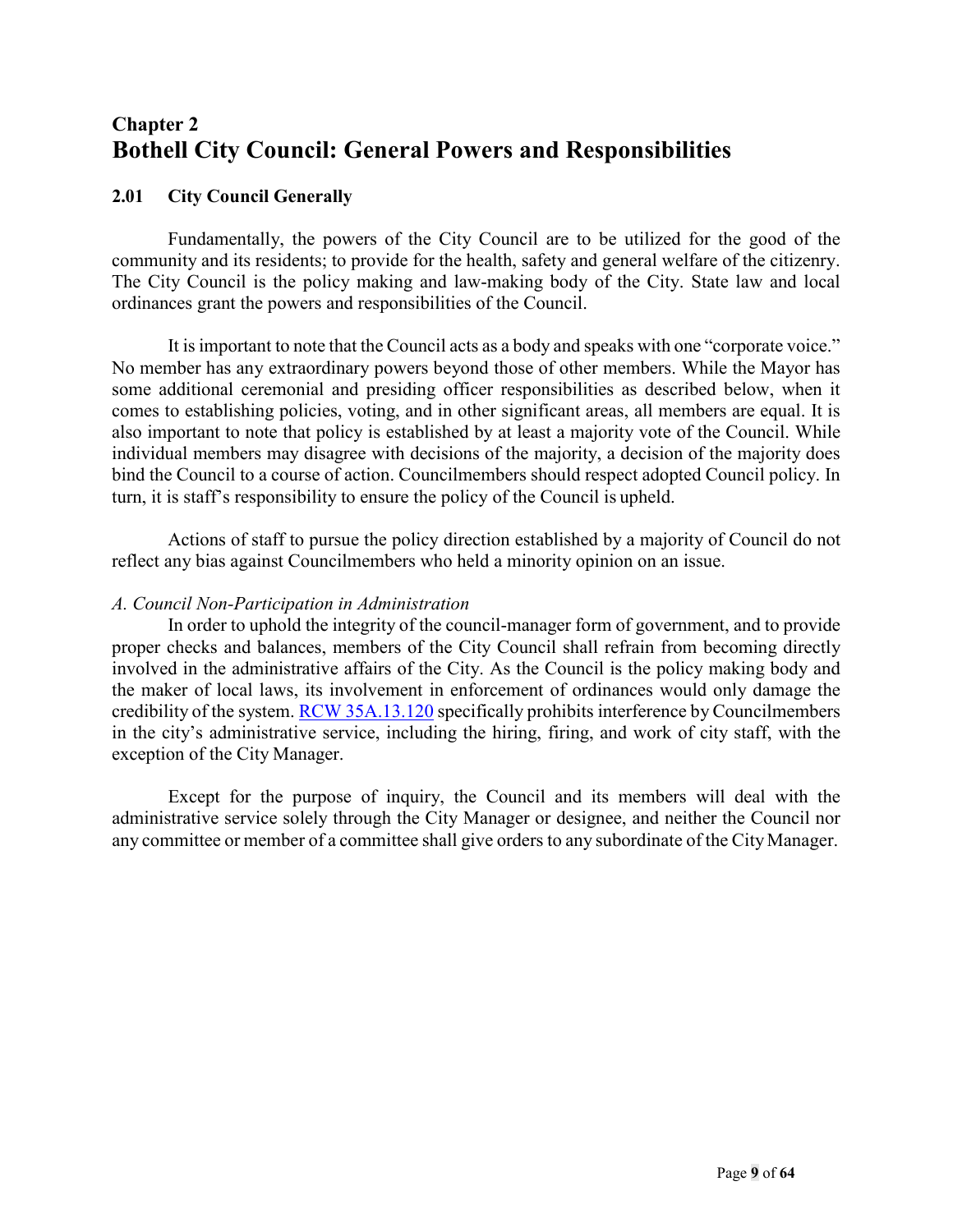#### **2.02 Role of Councilmembers**

Members of the Bothell City Council are collectively responsible for establishing policy, adopting a biennial budget, and providing vision and goals to the City Manager. The following outline is a brief description of the various duties of Councilmembers. The description is not intended to be comprehensive, but rather is an effort to summarize the primary responsibilities of the Council.

- *A. Summary of Council Duties and Responsibilities as Provided in, but not Limited to, the Washington Administrative Code and Revised Code of Washington*
	- 1. Establish Policy
		- a. Adopt goals and objectives
		- b. Establish priorities for public services
		- c. Approve/amend the operating and capital budgets
		- d. Approve contracts over \$100,000
		- e. Adopt resolutions
	- 2. Enact Local Laws
		- a. Adopt ordinances
	- 3. Supervise Appointed Officials
		- a. Appoint City Manager
		- b. Evaluate performance of City Manager
		- c. Establish advisory boards and commissions
		- d. Make appointments to advisory bodies
		- e. Provide direction to advisory bodies
	- 4. Provide Public Leadership
		- a. Relate wishes of constituents to promote representative governance
		- b. Mediate conflicting interests while building a consensus
		- c. Call special elections as necessary
		- d. Communicate the City's vision and goals to constituents
		- e. Represent the City's interest at regional, county, state, and federal levels
	- 5. Decision-Making
		- a. Study problems
		- b. Review alternatives
		- c. Determine best course of public policy

#### <span id="page-9-0"></span>**2.03 Role of Mayor**

#### *A. Presiding Officer*

The Mayor serves as the presiding officer and acts as chair at all meetings of the City Council. The Mayor may participate in all deliberations of the Council in the same manner as any other members and is expected to vote in all proceedings, unless a conflict of interest exists. The Mayor does not possess any power of veto. The Mayor may not move an action, but may second a motion.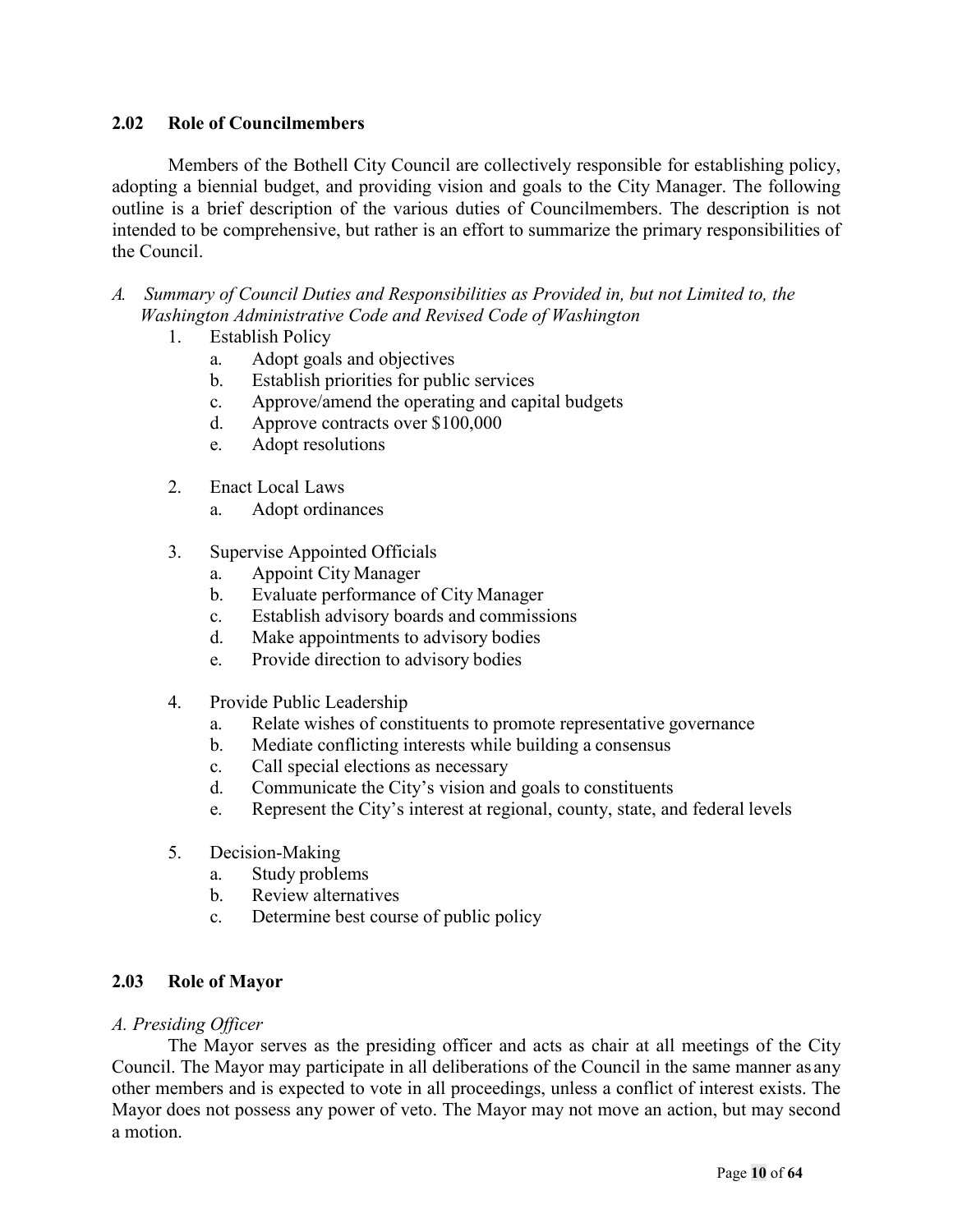#### *B. Ceremonial Representative*

Responsibility to act as the City Council's ceremonial representative at public events and functions has been assigned to the Mayor. The Mayor is vested with the authority to initiate and execute proclamations. In the Mayor's absence, the Deputy Mayor assumes this responsibility. Should both the Mayor and Deputy Mayor be absent, the Mayor will appoint another Councilmember to assume this responsibility.

#### <span id="page-10-0"></span>**2.04 Absence of Mayor and Councilmembers**

In the absence of the Mayor, the Deputy Mayor shall perform the duties of the Mayor. When both the Mayor and Deputy Mayor are absent, the Council may choose from among its members a person to serve as acting mayor, who shall, for the term of such absence, have the powers of the Mayor.

If the Mayor or other Councilmembers are absent from the City for more than 15 days, they shall notify the other Councilmembers and the City Manager of such absence.

#### <span id="page-10-1"></span>**2.05 Election of Officers**

Procedures for electing officers are as follows:

#### *A. Biennial Election of Mayor and Deputy Mayor*

Biennially, at the first meeting of the new Council, councilmembers will choose a presiding officer from their number who will have the title of Mayor. In addition to the powers conferred upon them as Mayor, they will continue to have all the rights, privileges and immunities of a member of the Council. If a permanent vacancy occurs in the Office of Mayor, the members of the Council at their next regular meeting will select a Mayor from their number for the unexpired term. Following the election of the Mayor, there will be an election for Deputy Mayor. The term of the Deputy Mayor will run concurrently with that of the Mayor.

At the December 14, 2021 City Council Meeting, Council approved a list of qualifications for Council to consider when selecting a Mayor and Deputy Mayor. The list is as follows:

- Experience as a Councilmember
- Knowledge of the municipal and planning process
- Contributions to local and regional representations
- Public service experience
- Ability to express ideas, concepts and philosophies
- Consistent, fair and inclusive representation
- Chairing local, county and state committees
- Representing Bothell regionally as well as having a strong connection with regional leaders
- Following of diversity, equity and inclusion (DEI) goals

#### *B. Nominations*

The City Clerk will conduct the election for Mayor. The City Clerk will call for nominations. Each member of the City Council will be permitted to nominate one (1) person, and nominations will not require a second. A nominee who wishes to decline the nomination will do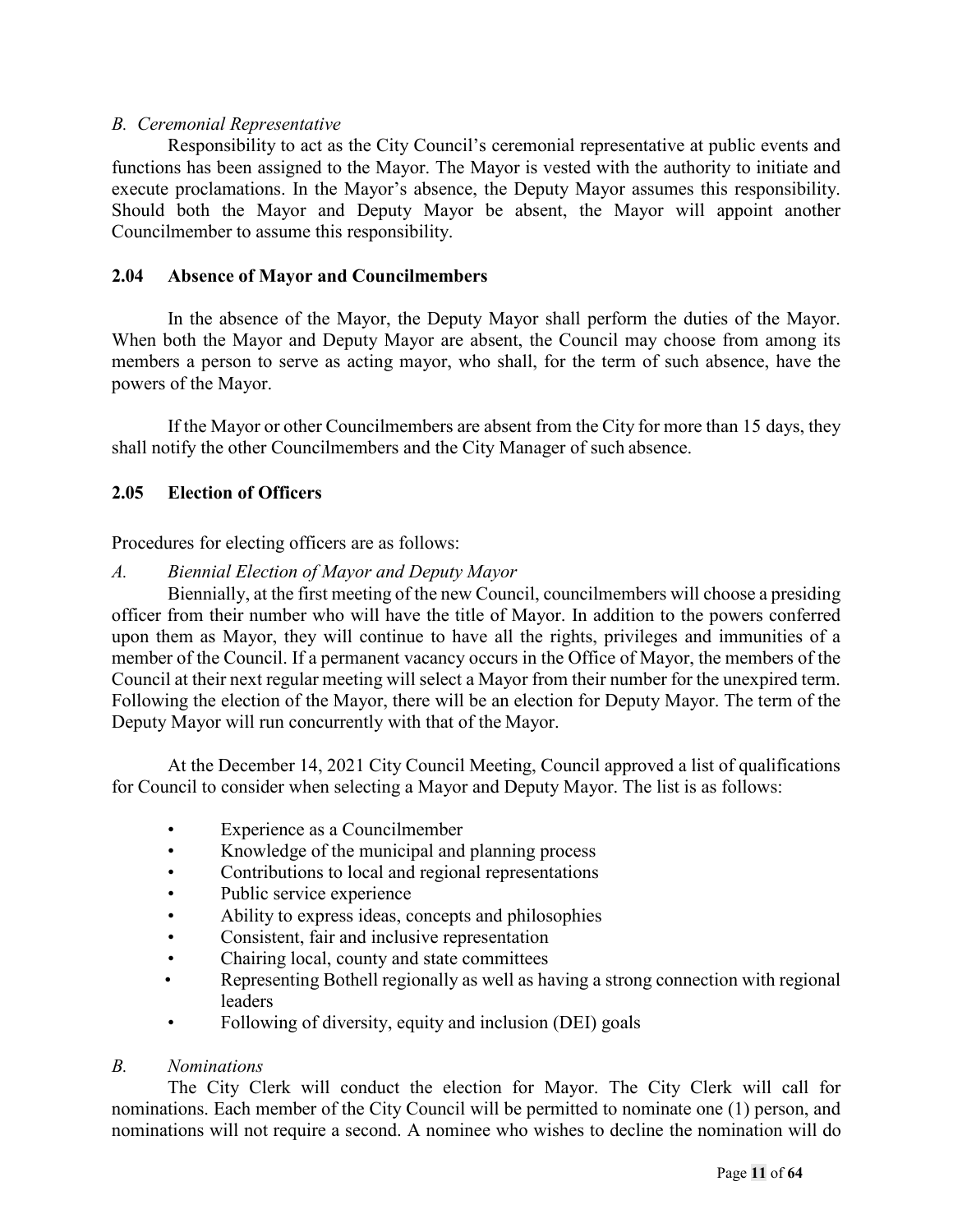so at this time. Nominations are then closed. The Mayor-elect will conduct the election for Deputy Mayor, and nominations will be made in the same manner described for the election of the Mayor.

#### *C. Casting Ballots*

Except when there is only one nominee, election will be by written ballot. Each ballot will contain the name of the Councilmember who cast it. The City Clerk will publicly announce the results of the election by reading each ballot into the record, stating the name of each voting Councilmember and the manner in which the Councilmember voted. Thereafter, the City Clerk will record in the minutes of the meeting the manner in which each voting member of the Council cast their ballot. To be elected, a nominee must receive a majority vote of the members present.

#### *D. Ties*

Should there be a tie, there will be another round of voting. Rounds will continue as necessary until a nominee receives the majority vote of members present.

#### *E. Resignation of Mayor or Deputy Mayor*

If the Mayor or Deputy Mayor resign, the CityCouncil will appoint a new Mayor or Deputy Mayor using the procedure outlined above.

#### <span id="page-11-0"></span>**2.06 Emergency Response**

The Mayor shall sign any declarations of emergency.

#### <span id="page-11-1"></span>**2.07 Appointment of Officer**

The City Council is responsible for appointing one position within the city organization- the City Manager. The City Manager serves at the pleasure of the Council. The City Manager is responsible for all personnel within the city organization, including the City Attorney, Municipal Court Judge, Municipal Prosecutor, and Public Defender. The City Manager's appointment ofthe Municipal Court Judge is subject to confirmation by the City Council.

#### <span id="page-11-2"></span>**2.08 Advisory Bodies**

#### *A. Appointments Made by the Council*

Boards, commissions and public committees provide a great deal of assistance to the Bothell City Council when formulating public policy and transforming policy decisions into action. The City has several standing boards and commissions. In addition, special purpose committees and task forces are often appointed by the City Council to address issues of interest or to conduct background work on technical or politically sensitive issues. Special or ad hoc committees will be dissolved upon completion of the intended task.

The procedures established in this manual reflect the policy of the City Council regarding the appointment of volunteers to the various advisory bodies of the City. The establishment of these procedures ensures that well-qualified, responsible, and willing members of the public are given the opportunity to serve the City and participate in the governing of their community.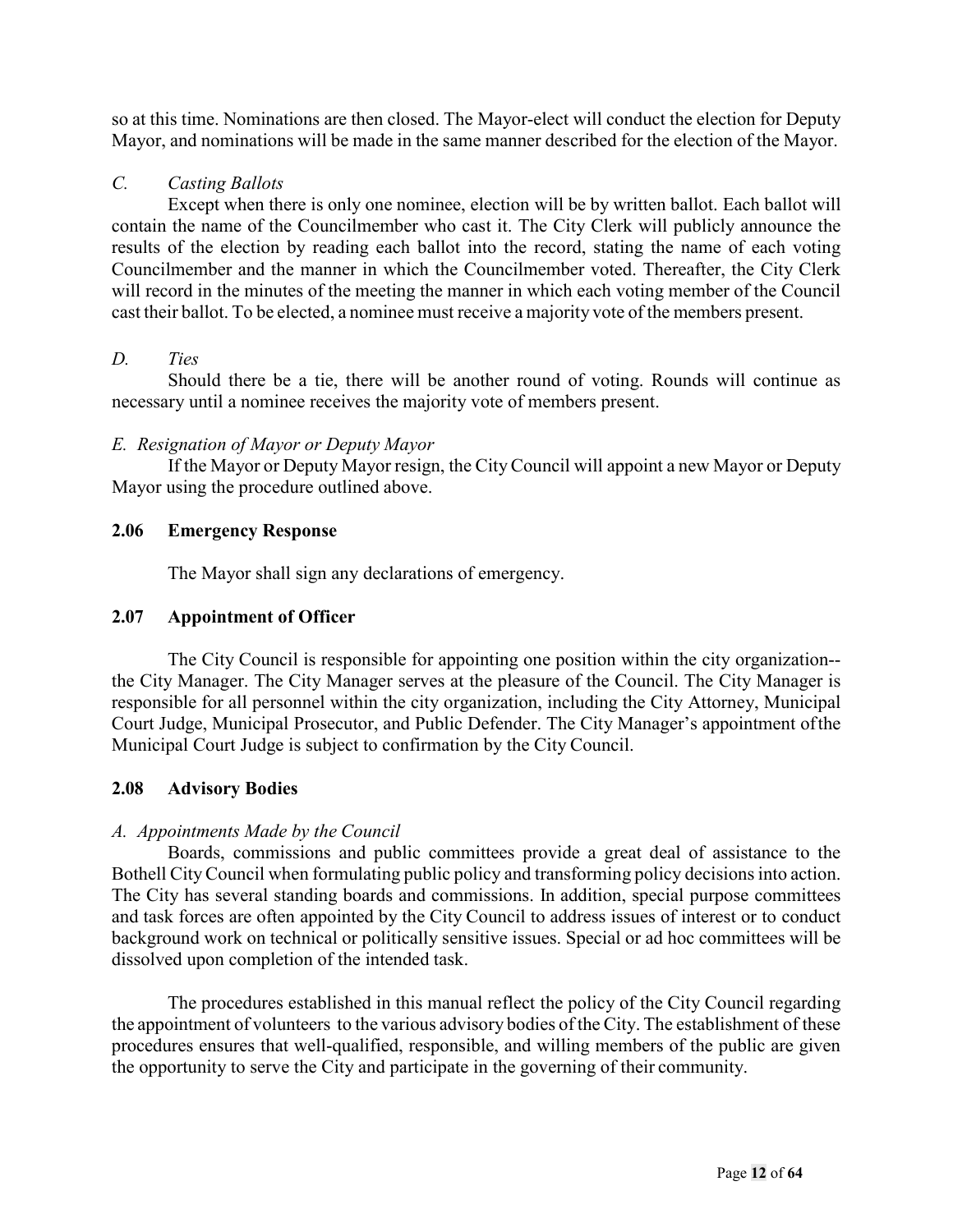The City Council is specifically empowered to create all advisory boards and commissions pursuant to the provisions of [Chapter 35A \(Optional Municipal Code\),](http://apps.leg.wa.gov/RCW/default.aspx?cite=35A) or such advisory boardsor commissions not specifically enumerated, as the Council deems necessary or advisable. In the exercise of this power, it is the desire of the City Council to establish a consistent policy in its decision-making role to fairly and equitably evaluate community members who demonstrate desire to serve on such boards or commissions.

- 1. For full-term vacancies, the following filing period is established: firstWednesday of January through second full week of February. The City Clerk will:
	- a. Publicly announce the position vacancy and filing period by publication on the city's [website.](http://www.bothellwa.gov/)
	- b. Post notices of the position vacancy and filing period on/in the places established in Section 8.02 (b) of this manual.
	- c. Notify by email the Chairpersons of advisory boards and commissions and the associated staff liaison of the vacancy.
	- d. Notify incumbents by email whose terms are expiring.
- 2. For partial-term vacancies, a minimum 30-day filing period applies, with dates to be determined by the City Clerk. Partial-term vacancies will be filled as outlined in Section  $2.08(A)$  (1a-c), above.

#### *B. Qualifications, Terms of Service, Forms*

Persons wishing to be considered for appointment or reappointment will submit to the City Clerk's Office an application on a form provided by that office. The Council will review applications and make appointments.

It is the policy of the City Council to evaluate each applicant on an objective basis, utilizing the following criteria:

- 1. Residency Residency requirements for advisory boards and commissions are noted in applicable sections of the Bothell Municipal Code, and summarized on the Membership and Qualification Matrix appended hereto.
- 2. Sectional Composition Normally, consideration should be given toward maintaining an equitable balance of community representation on all boards and commissions.

The City Council will not appoint multiple members from the same family or household to a single board or commission, in order to avoid the reality or appearance of improper influence or favor.

The City Council will not appoint members of Councilmembers' families or households to boards or commissions to avoid the appearance of favor and to increase community representation.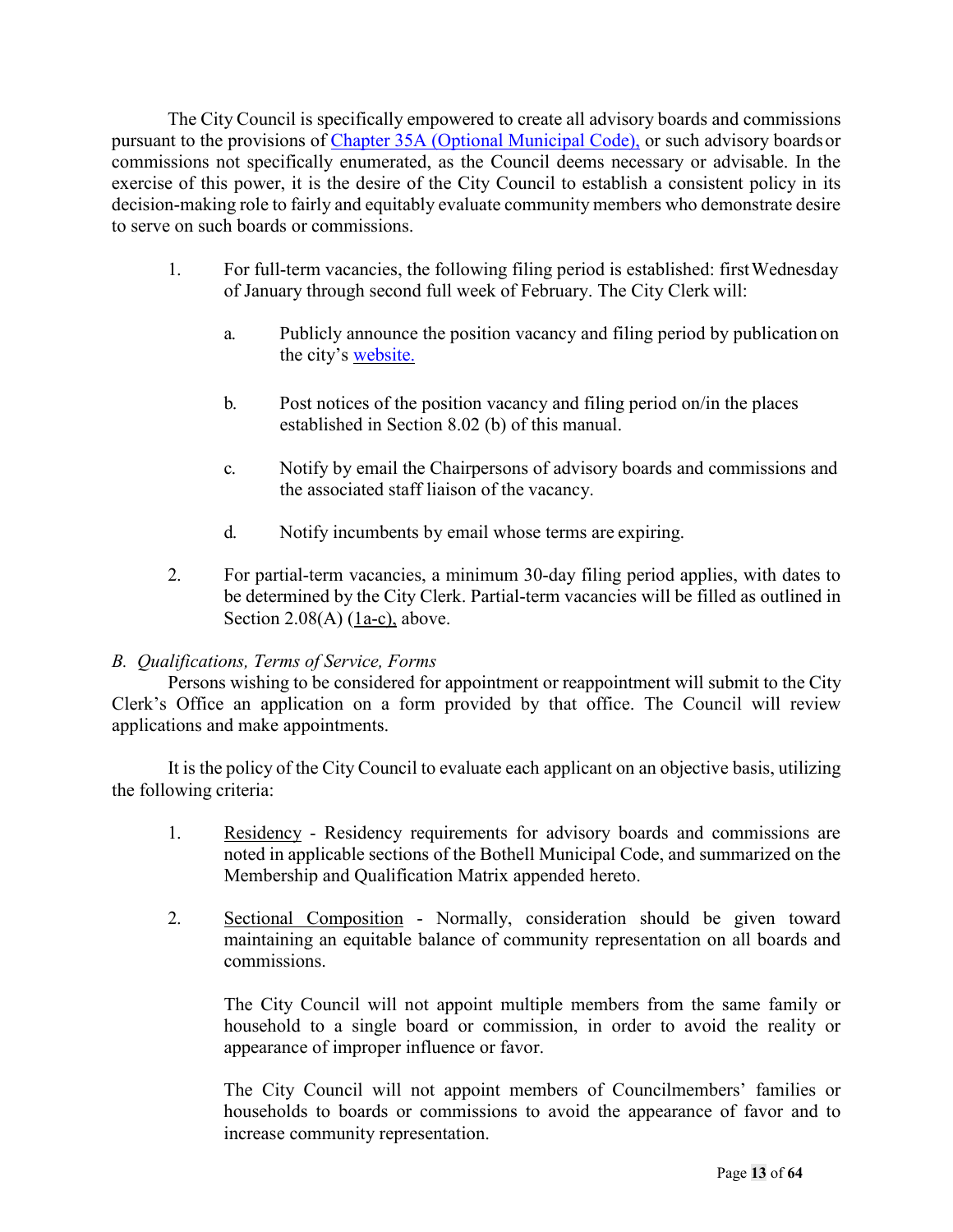- 3. Occupation The Council will attempt to maintain a broad mix of occupational backgrounds on all boards and commissions.
- 4. Knowledge of Municipal and Planning Process When ranking equally qualified applicants, the Council will consider background experience and knowledge ofthe municipal process as appropriate to the position, in reaching its decisions.
- 5. Contributive Potential The Council will evaluate the potential contribution that each applicant may make if appointed to a board or commission. Criteria to guide the Council in its evaluation may include:
	- a. Ability to communicate
	- b. Desire to perform public service
	- c. Ability to express ideas, concepts, or philosophies
	- d. Desire to participate in decision-making process
- 6. Leadership Potential Since each appointee may be called upon to serve as a Chair, the Council will evaluate leadership abilities, such as:
	- a. Past or present leadership experience (current employment, special interests, etc.)
	- b. Past or present participation in community services
	- c. Expressed interest in a leadership role
- 7. The City Council will not appoint persons to serve as members of more than one board or commission at the same time; however, persons serving on a board or commission who have requested appointment to another board or commission position may be appointed to such position if they, concurrent with the appointment, resign from the board or commission position they are holding at the time of the new appointment.

#### *C. Reappointment Criteria*

A staff liaison shall be appointed to each board and commission at such time as reappointment is considered (or at any time during their term of service), the staff liaison may notify the City Manager regarding the following:

- 1. Regularity of Attendance
- 2. Understanding of board or commission function
- 3. Demonstrated leadership
- 4. Effectiveness
- 5. Demonstrated contribution during past term of office on issues, programs, policies, etc., of the advisory board or commission
- 6. Objectivity

#### *D. Council Action*

1. Council Interview Period - It shall be the privilege of the Council to personally interview each applicant individually, at a time and place to be designated by the Council.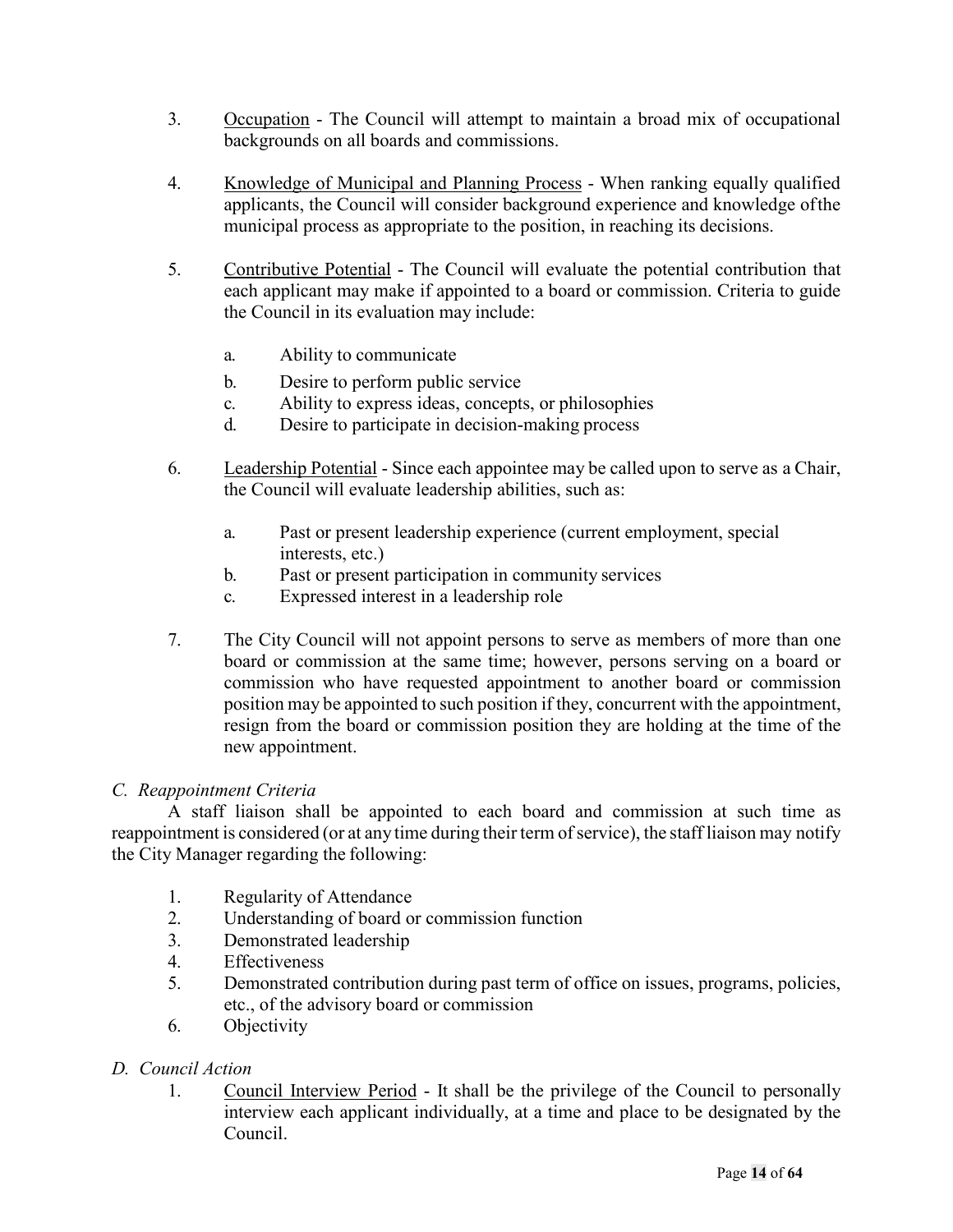2. Council Evaluation & Selection - After each applicant or member is evaluated, the Council will deliberate and reach a decision at its earliest convenience, using the following procedure:

A ballot sheet will be provided by the City Clerk. Council will cast their votes and submit their ballots to the Clerk and take a brief recess while staff tally's the votes. Applicants must receive a majority vote of councilmembers present for appointment. Council will then ratify the results.

All written ballots used to select board and commission members will be retained with the agenda packet materials for that Council meeting.

- 3. Decision & Announcement Each applicant will be notified by email of the decision of the Council. The City Clerk will also notify the associated chairperson and staff liaison regarding Council appointments.
- 4. Reports to Council In order to better engage with Boards and Commissions, Council will meet with them in joint sessions twice annually (suggested to occur half of the Boards at one session and half at another session). Boards and Commissions may also present at Council meetings under Board & Commission Reports. This is an opportunity to review workplans, update Council on Board & Commission activities, and seek guidance or support from Council. Council will also receive Board & Commission workplans annually to be included in a Council agenda packet.

#### *E. Resignations*

In the interest of timely noticing of vacancies, and to minimize the impact of such vacancies on boards and commissions, the City Council delegates to the Mayor the authority to accept resignations. Following the Mayor's acceptance of the resignation, the City Clerk is authorized to advertise such vacancies according to the process set forth in Section 2.08(A).

#### *F.* Cause for Dismissal

Board and Commission Members may be dismissed from service for failure to attend meetings (3 unexcused absences), or failure to complete OPMA/PRA training pursuant to RCW42.30 and 42.56 within 90 days of appointment. Members may also be dismissed for using personal email accounts to conduct city business and/or failure to use city email accounts.

#### *G. Representation by Councilmembers on Outside/Regional Boards, Commissions or Committees*

The CityCouncil is often requested to appoint Councilmembers to serve on outside boards, councils, commissions, or committees. This type of representation serves to facilitate communication and provide interaction with other governmental bodies. The City Council appoints members to some of these groups on an as-needed or as-requested basis.

Membership appointment to these groups shall be made by consensus of the Council for a 2-year period. Council will make appointments in early January of even numbered years. If more than one Councilmember desires to serve as a member of a particular outside group, the member for that group will be appointed by a majority vote of the Council.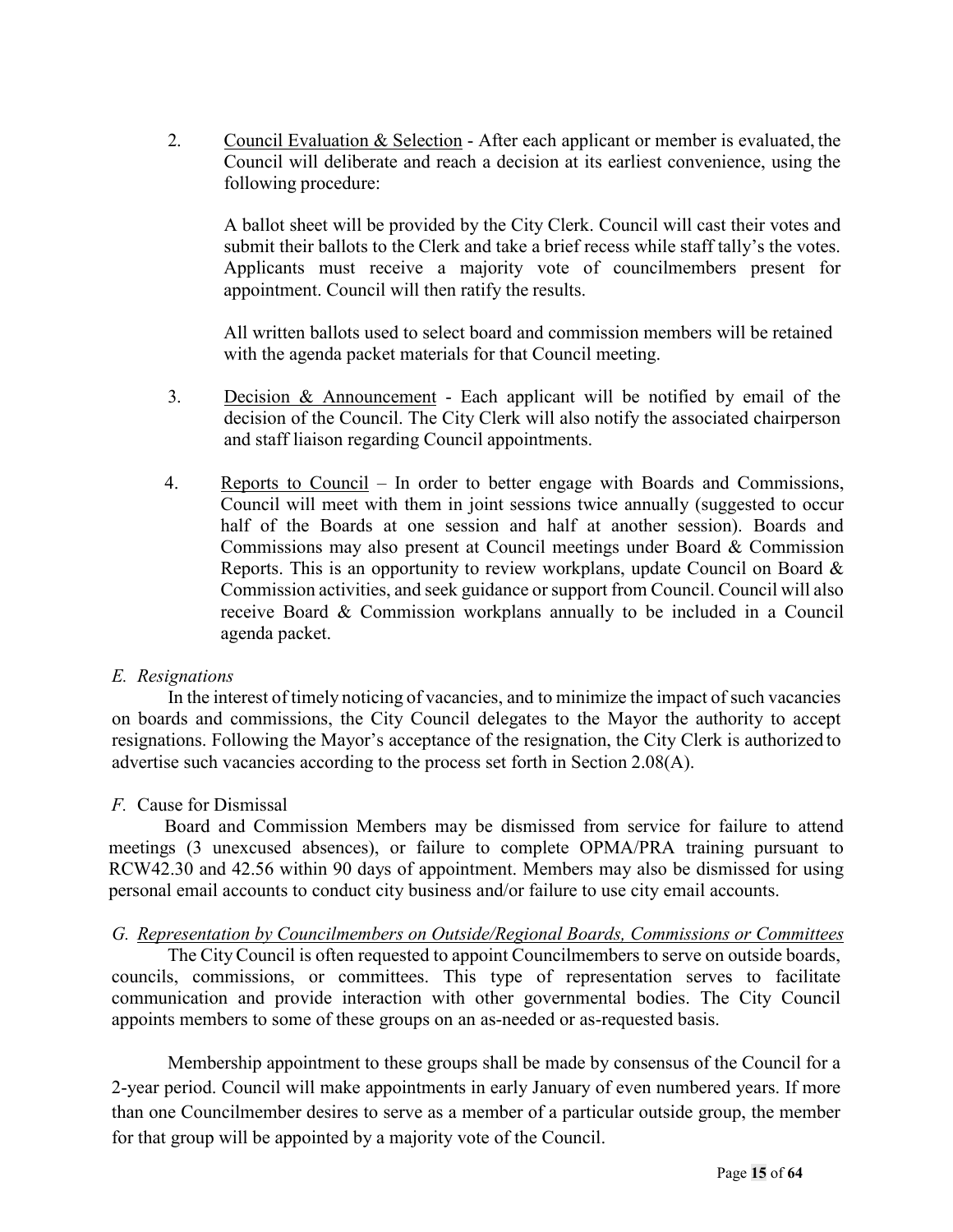Where applicable, Council will appoint an alternate to attend outside boards, councils, commissions, or committees. The main delegate will notify the alternate as soon as possible after they realize they will be unable to attend an upcoming meeting of the outside group.

Councilmembers participating in policy discussions at regional meetings will represent the consensus of the Council, except where regional appointment requires regional opinion. Personal positions, when given, will be identified and not represented as the position of the City. Assignment and direction of staff in relation to regional meetings are at the discretion of the City Manager.

#### *H. Rules of Conduct*

By accepting appointment to any City board or commission, members thereby agree to conduct themselves in accordance with the following rules of conduct.

- 1. All members of City boards and commissions will abide by all applicable state laws, City ordinances, and other doctrines relating to the conduct of board or commission members, including, but not limited to, the Appearance of Fairness Doctrine, conflict of interest statutes, and the State Open Public Meetings Act.
- 2. Members of City boards and commissions will not testify in their capacity as a board or commission member, before anyother board, commission, administrative officer or agency of the federal government, the State of Washington, or of any county or other municipal corporation, including cities and towns, except as hereinafter provided. Exceptions to the policy set forth above shall be as follows:
	- a. If the member is testifying in such a capacity pursuant to a lawfully issued subpoena; or
	- b. In the event the board or commission has designated the member or members to act as a spokesperson for the board or commission to explain the majority vote and recommendation of that board or commission; or
	- c. In the event the City Council appoints the member or members to represent the City before another tribunal.
- 3. Notwithstanding the foregoing, nothing contained herein is intended to preclude a board or commission member from speaking as an individual citizen, so long as the following conditions are met:
	- a. The individual clearly identifies that they are speaking only as an individual citizen and is not in any manner representing or speaking on behalf of the board or commission of which they are a member; and
	- b. No board or commission member testifies orally or in writing as to any quasi-judicial matter being heard, or having the possibility of being heard, by the board or commission of which the person is a member.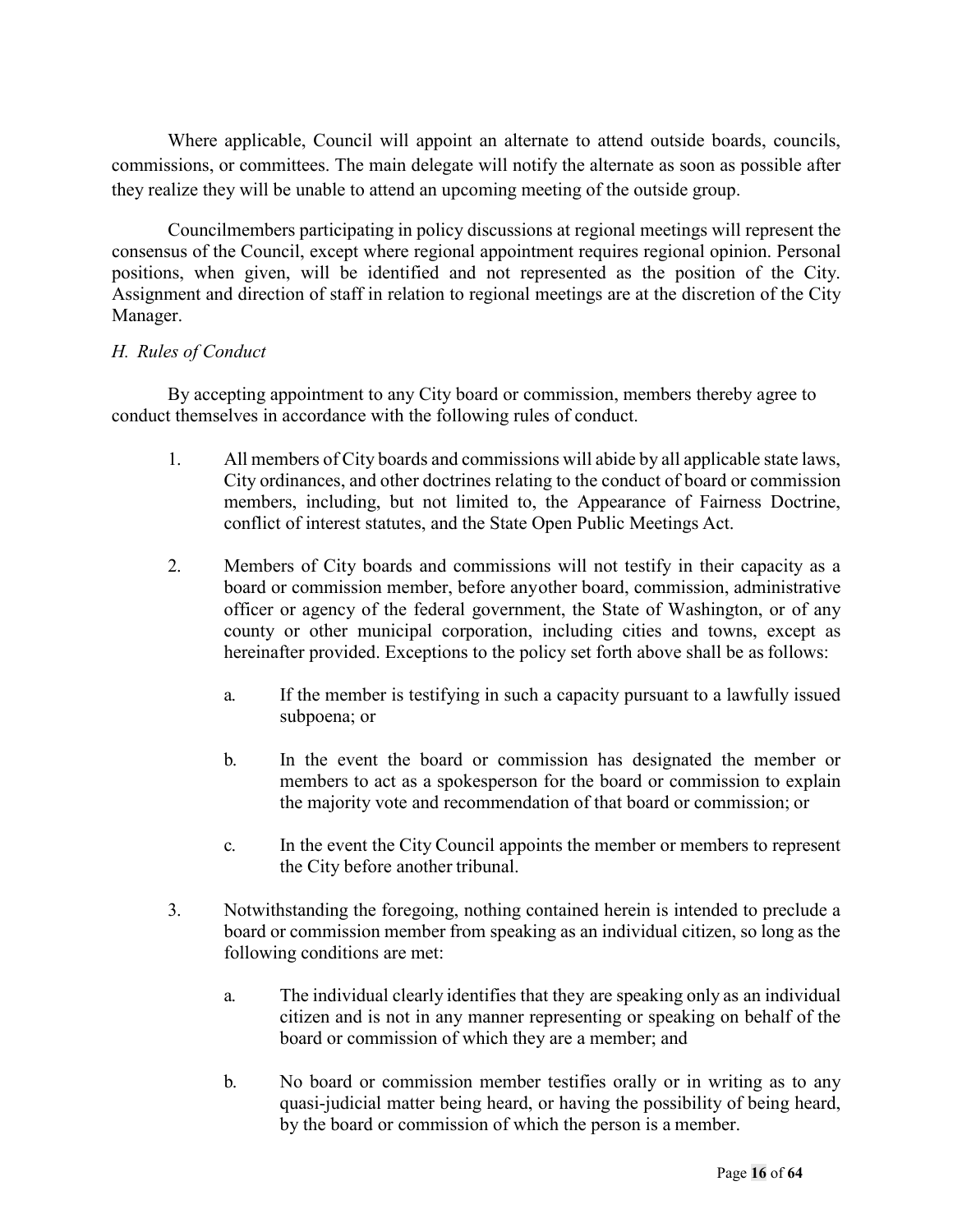#### *Councilmembers' Role and Relationship with City Advisory Bodies*

- 4. In accordance with the provisions of state law, Councilmembers shall not be appointed to City advisory bodies concurrent with their term of office as Councilmember.
- 5. Unless specifically authorized by majority vote of a quorum of the Council, no Councilmember shall be authorized to state or testify to the policy or position of the Council before any advisory board or commission of the City.
- <span id="page-16-1"></span>6. Limitations on the conduct of Councilmembers before the City's advisory boards and commissions should be voluntarily undertaken in order to assure public confidence in the decision-making process and avoid the appearance of bias, prejudice, or improper influence. Toward this purpose, the following protocol should be observed:
	- a. Councilmembers shall not testify in quasi-judicial matters pending before any advisory board or commission that will receive, or could potentially receive, future appeal or review before the City Council. Violation of this protocol may require the Councilmember to disqualify themselves from participating in any appeal or review proceedings before the City Council.
	- b. Councilmembers, in their capacity as private citizens, should refrain from providing testimony in legislative or administrative matters pending before any advisory board that will receive, or could potentially receive, future review or other action before the Council. Where a Councilmember elects to provide such testimony, the following rules shall apply:
		- (i) The Councilmember shall declare at the outset and upon the record that they are present in their private capacity as an interested citizen, and not on behalf or at the request of the City Council.
		- (ii) The Councilmember shall refrain from stating or implying that their position or opinion is that of the City Council.
		- (iii) The Councilmember shall refrain from directing City staff or the advisory body to take any action on their behalf.
		- (iv) The Councilmember shall observe any rules of procedure or protocol that apply to any other private citizen testifying before the advisory board.

#### <span id="page-16-0"></span>**2.09 Incompatibility of Offices**

There is no single statutory provision governing dual office holding. Statutory law is usually silent on that question except where the legislature has deemed it best either to prohibit or permit particular offices to be held by the same person regardless of whether they may or may not be compatible under common law principles. Chapters 35.24 and 35A.12 RCW expressly permit the offices of clerk and treasurer to be combined in certain cases. However, RCW 35A.12.030 and 35A.13.020 prohibit a mayor or Councilmember in a code city from holding any other public office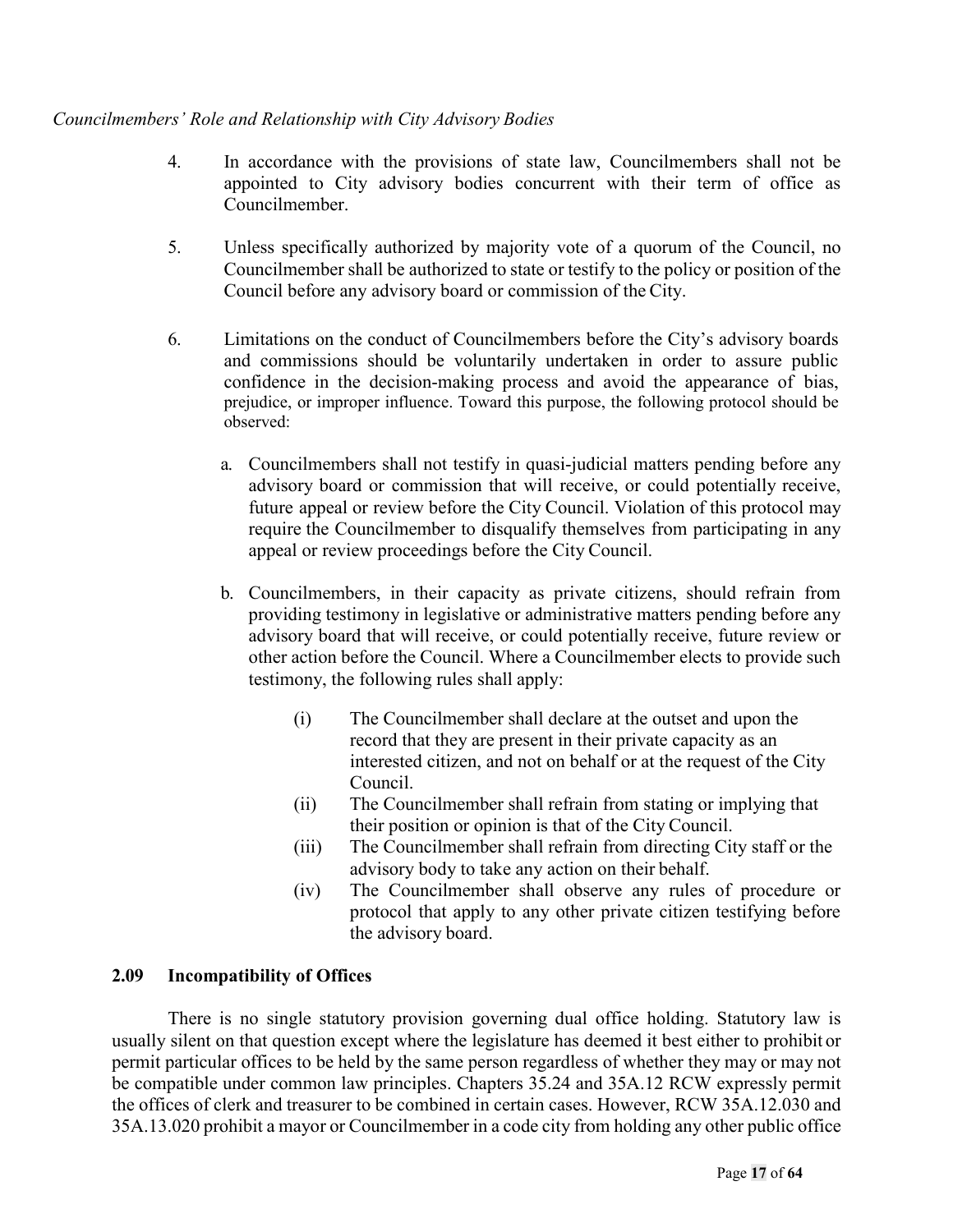or employment within Bothell's government "except as permitted under the provisions of Chapter 42.23 RCW." A statute expressly permits Councilmembers to hold the position of volunteer fire fighter (but not chief or other officer). RCW 35A.13.060 expressly authorizes a city manager to serve two or more cities in that capacity at the same time, but also provides that a city council may require the city manager to devote their full time to the affairs of that code city.

For additional information or clarification, please refer to **[Knowing](http://mrsc.org/getmedia/1e641718-94a0-408b-b9d9-42b2e1d8180d/Knowing-The-Territory.pdf.aspx?ext=.pdf) the Territory**, published by the Municipal Research & Services Center.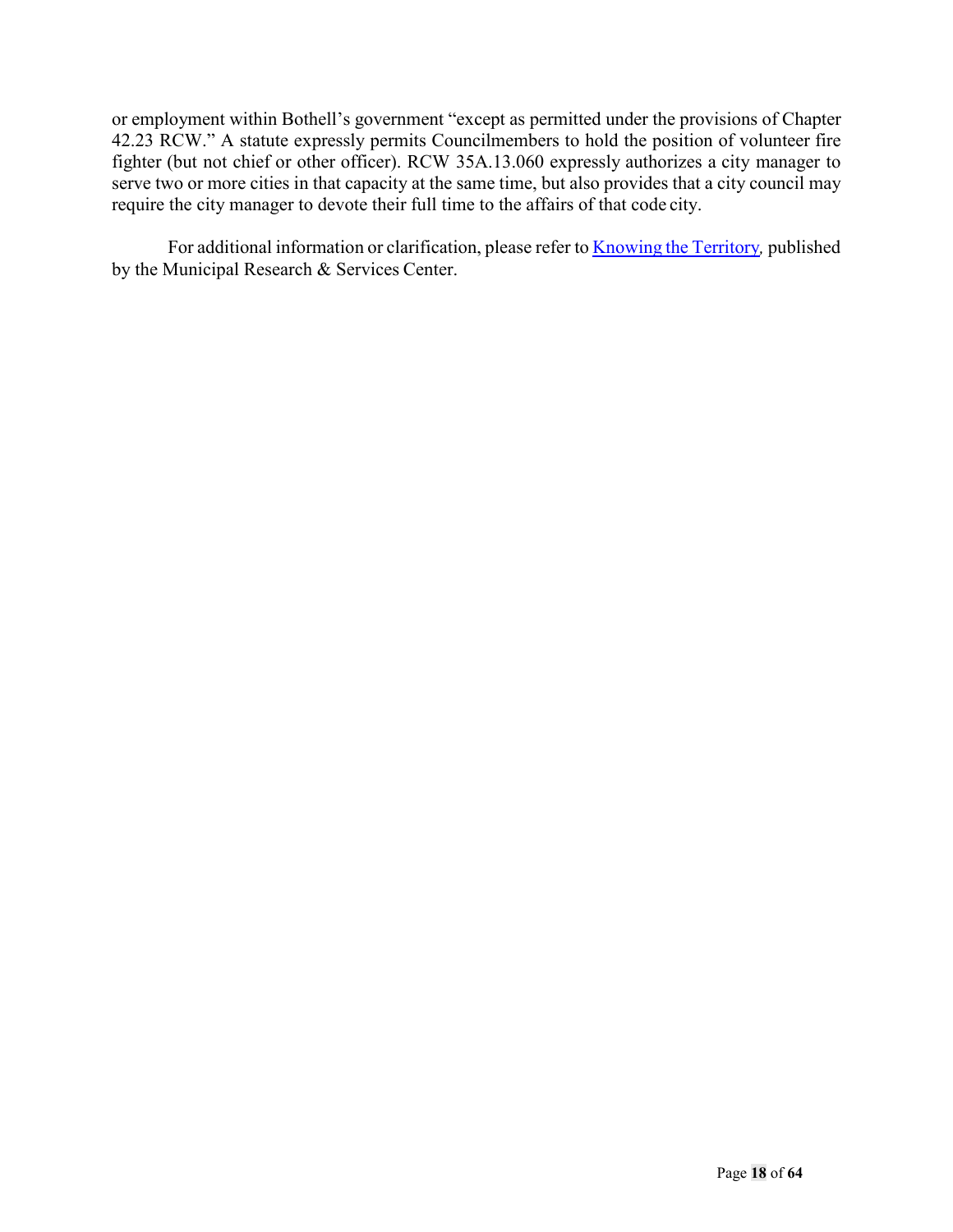## <span id="page-18-0"></span>**Chapter 3 Support Provided to City Council**

#### <span id="page-18-1"></span>**3.01 Staff Liaison**

Staff support to members of the City Council is provided through the City Clerk's Office. Support includes updating Council webpages, registration to various conferences and meetings and forwarding information to all councilmembers in order that Council does not violate the OPMA. Councilmembers keep their own calendars and make their own appointments. Should Council requests of staff require significant time commitments or deviation from regular work activities, Councilmembers will consult with the City Manager prior to making requests.

#### <span id="page-18-2"></span>**3.02 Electronic Devices**

To enhance Councilmembers' service to the community and their ability to communicate with staff and the public, the City provides meeting facilities and office equipment for City business.

The Information Services Division (IS) will provide electronic devices at the request of Councilmembers, for official City use. Information Services will ensure that all appropriate software is installed and will also provide an orientation in the use of computers and related software. While staff will maintain those computer applications related to City affairs, staff cannot provide assistance for personal computer applications. Personal media and programs cannot be stored on City computers. Councilmembers must adhere to all policies under the City of Bothell Information Services Security Polices.

Throughout Councilmember terms, City equipment is subject to audit. Virus protection software must not be disabled at any time on City equipment and non-city programs or media found during audits will be removed. When individual Councilmembers have completed their term of office, IS staff will retrieve City computers, software, and modems.

The complete policy can be viewed here: **Personnel Policy 10.05** - Electronic **[Communication](http://www.bothellwa.gov/DocumentCenter/Home/View/134)** 

#### <span id="page-18-3"></span>**3.03 Meeting Rooms**

Council has a shared office at City Hall. A schedule of office hours has been established which is published on the website and with the City Clerk. Council may reserve this room during non-office hours by contacting the City Clerk. There are also numerous Town Hall meeting rooms on the first floor of City Hall which Council may reserve by contacting City Hall.

#### <span id="page-18-4"></span>**3.04 Mail, Deliveries**

<span id="page-18-5"></span>Members of the City Council receive a large volume of mail and other materials that are delivered primarily through the use of mailboxes located in the Council office. Councilmembers are encouraged to check mailboxes often. In addition, City staff will email or personally deliver materials that are time-sensitive to a member's home or office, if appropriate correspondence addressed to one Councilmember will be copied for all Councilmembers.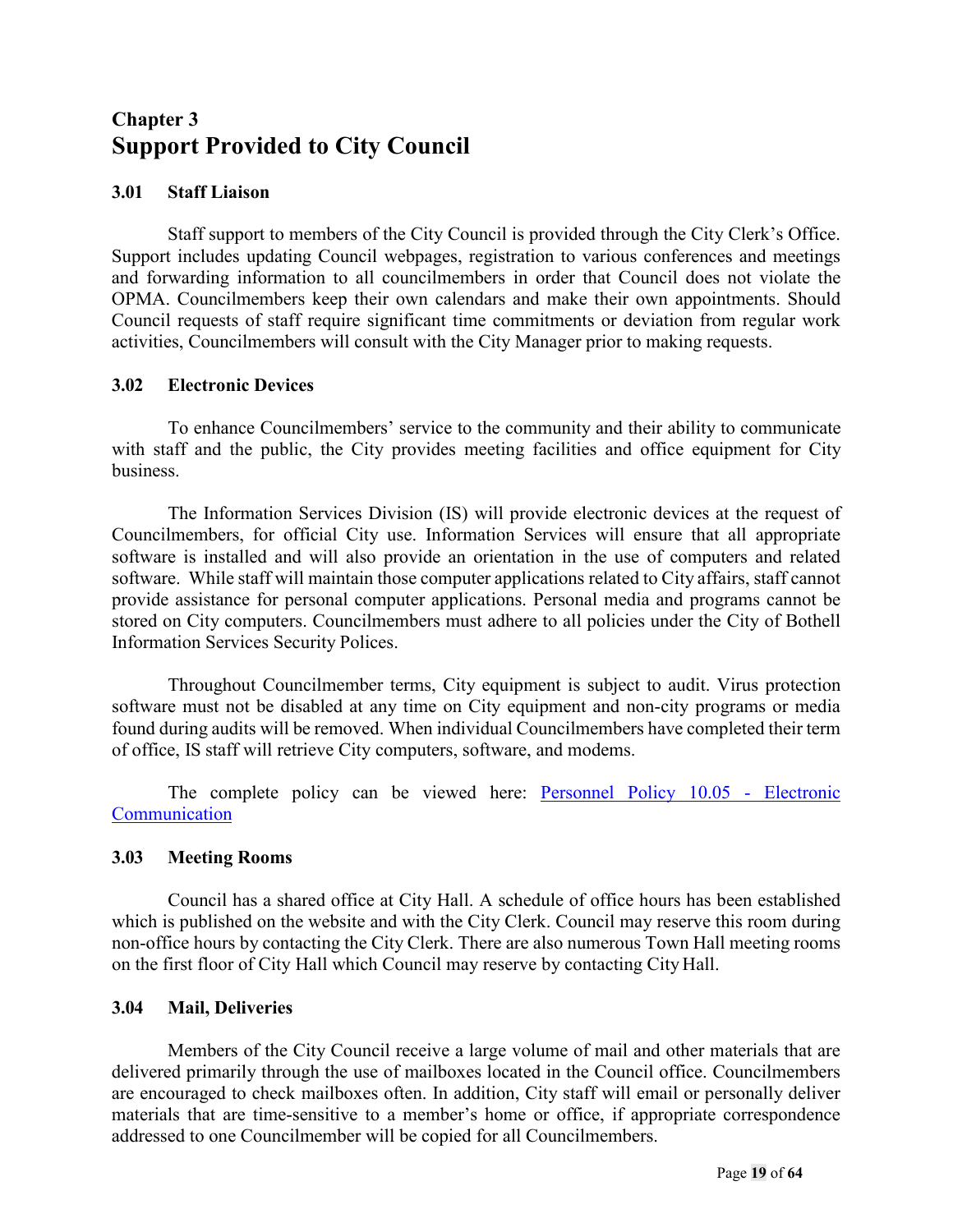## <span id="page-19-0"></span>**Chapter 4 Financial Matters**

#### <span id="page-19-1"></span>**4.01 Council Compensation**

The municipal code provides for payment of a salary to members of the City Council. A seated City Council may not increase or decrease its own compensation. Councils may only pass an ordinance to adjust the compensation of an incoming City Council (Constitutional Article 2, Section 25 and Article 30, Section 1). Currently, Council Salaries are set by a Salary Commission as provided in [BMC Chapter 2.92](https://bothell.municipal.codes/BMC/2.92) and RCW [35.21.015.](http://apps.leg.wa.gov/RCW/default.aspx?cite=35.21.015)

#### <span id="page-19-2"></span>**4.02 Budget**

The City [Biennial Budget](http://www.ci.bothell.wa.us/161/Budget) includes appropriations for expenses necessary for members to undertake official City business. Funding provided includes membership in professional organizations, attendance at conferences or educational seminars, purchase of publications and office supplies. Reference is made to the attached City Manager's [budget](http://www.ci.bothell.wa.us/161/Budget) instructions.

#### <span id="page-19-3"></span>**4.03 Financial Disclosure**

Candidates for the office of Councilmember shall file a financial disclosure statement with the State Public Disclosure Commission within two weeks of filing a nomination paper. When appointed to fill a vacancy on the Council, the appointee shall file a financial disclosure statement with the Commission, covering the preceding 12-month period, within two weeks of being so appointed. Councilmembers are required to file a financial disclosure statement with the Commission on an annual basis after January 1 and before April 15 of each year covering the previous calendar year. Councilmembers whose terms expire on December 31 shall file the statement for the year that ended on that December 31. Statements filed in any of the above cases will be available for public inspection.

Failure to file or filing a false or incomplete financial disclosure statement, if done knowingly, is a Class 1 Misdemeanor. There are also civil penalties for violations.

#### <span id="page-19-4"></span>**4.04 Travel Policy**

Members of the City Council and City boards and commissions are subject to the City's Travel Policy. [Personnel Policy 8.5 –](http://www.bothellwa.gov/DocumentCenter/Home/View/127) Travel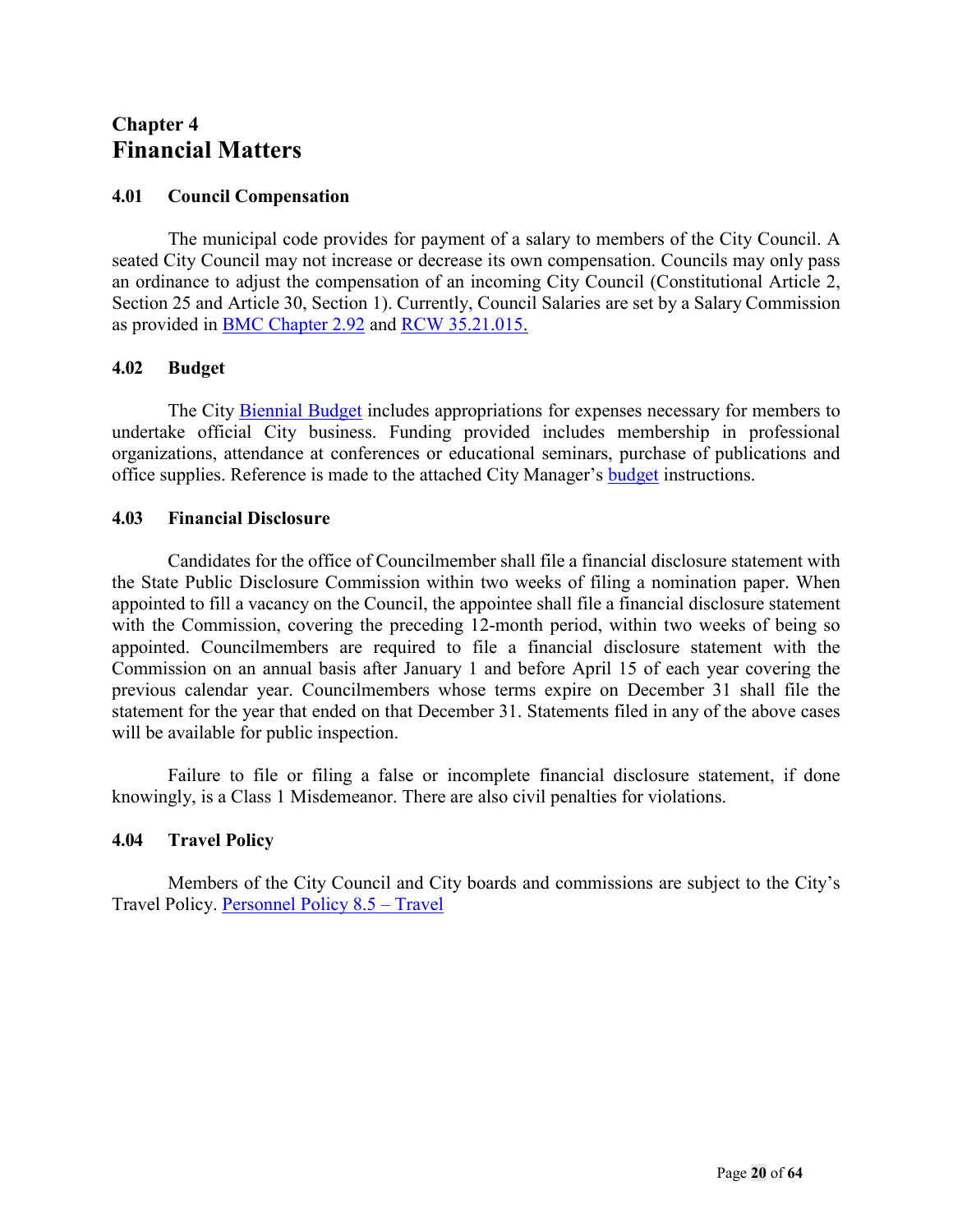## <span id="page-20-1"></span><span id="page-20-0"></span>**Chapter 5 Communications**

#### <span id="page-20-2"></span>**5.01 Overview**

Perhaps the most fundamental role of a Councilmember is communication:

- Communication with the public to assess community opinions and needs, and to share the vision and goals of the City with constituents;
- Communication with staff to provide policy direction and to gain an understanding of the implications of various policy alternatives.

Because the City Council performs as a body (that is, acting based on the will of the majority as opposed to individuals), it is important that general guidelines be understood when speaking for the Council. Equally important, when members are expressing personal views and not those of the Council, the public should be so advised.

#### <span id="page-20-3"></span>**5.02 Correspondence from Councilmembers**

Members of the City Council will often be called upon to write letters to community members, businesses, or other public agencies. Typically, the Mayor will be charged with transmitting the City's position on policy matters to outside agencies on behalf of the City Council. Individual members of Council will often prepare letters for constituents in response to inquiries, or to provide requested information. City letterhead is available for this purpose, and staff can assist in the preparation of such correspondence.

On occasion, members may wish to correspond on an issue on which the Council has yet to take a position, or about an issue for which the Council has no position. In these circumstances, members should clearly indicate that they are not speaking for the City Council as a whole, but for themselves as one member of Council. City letterhead and office support may be utilized in these circumstances.

Councilmembers may occasionally be asked to prepare letters of recommendation for students or others seeking employment or appointment. It is appropriate for Councilmembers to utilize City letterhead and their Council titles for such letters.

City letterhead and staff support cannot be utilized for personal or political purposes.

#### <span id="page-20-4"></span>**5.03 Local Ballot Measures**

At times, initiatives may be placed on the ballots that affect City Council policy. There are restrictions regarding what actions the City may take on ballot measures. Specifically, state statutes prohibit the City from using its personnel, equipment, materials, buildings, or other resources to influence the outcome of elections. What the City can do is distribute informational reports or pamphlets for the purpose of informing the public of the facts of an issue.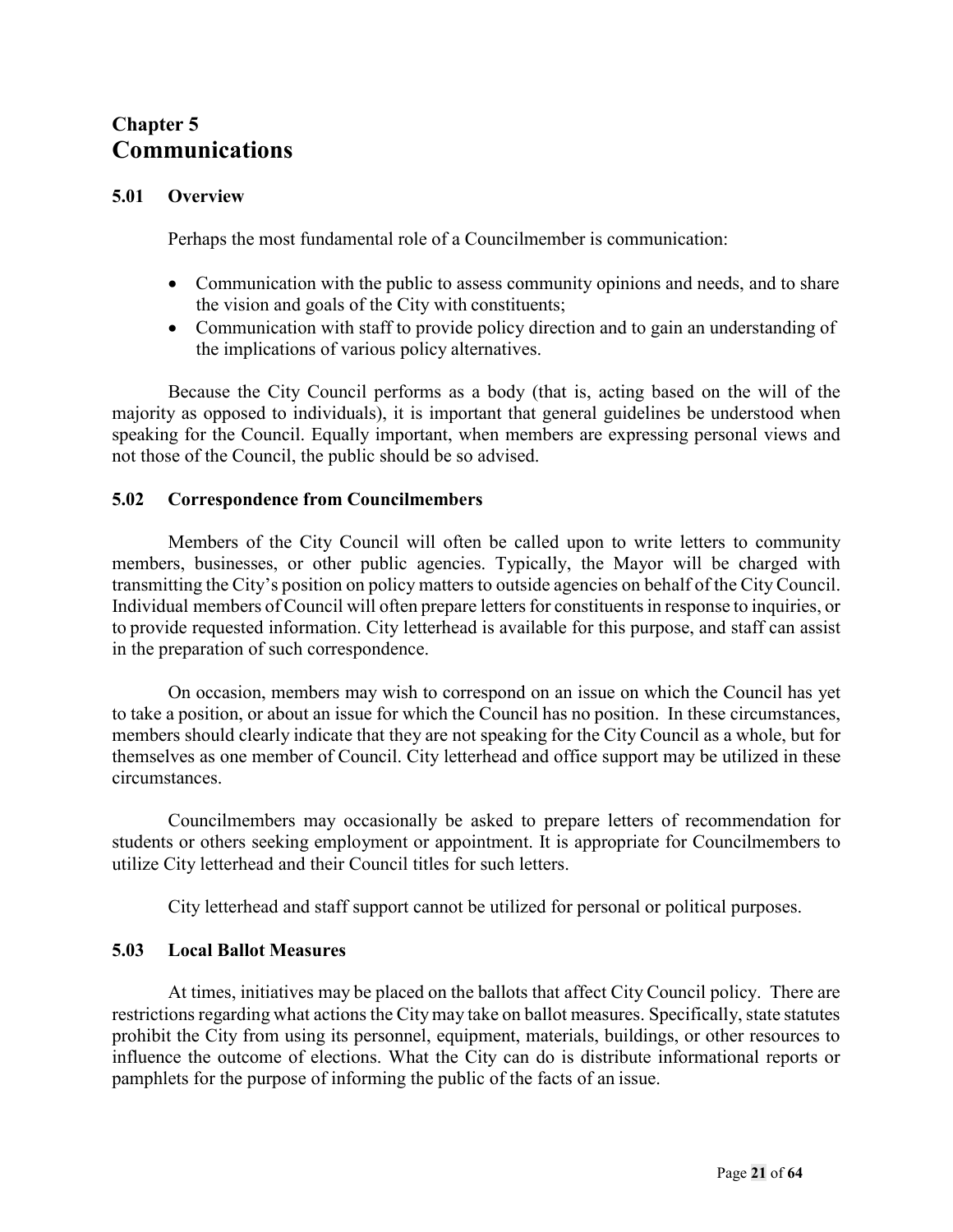#### **5.04 Proclamations**

Proclamations are issued by the Mayor as a ceremonial commemoration of an event or issue. Proclamations are not statements of policy, and do not require the approval or action of the Council. Proclamations are a manner in which the City can make special recognition of an individual, event, or issue. Proclamation requests will be submitted through the City Clerks Office and forwarded to the Mayor/City Manager for approval.

#### <span id="page-21-0"></span>**5.05 State Public Disclosure Act/Open Public Meetings Act**

To ensure that business communications submitted to and by elected and appointed officials comply with the State Public Disclosure Act, [RCW 42.17,](http://apps.leg.wa.gov/RCW/dispo.aspx?cite=42.17) and the [State Open Public](http://app.leg.wa.gov/RCW/default.aspx?cite=42.30) [Meetings Act, RCW 42.30,](http://app.leg.wa.gov/RCW/default.aspx?cite=42.30) the following is set forth:

#### *A. Communications - Generally*

All letters, memoranda, and interactive computer communication involving City Councilmembers and members of advisory boards and commissions, the subject of which relates to the conduct of government or the performance of any governmental function, with few exceptions as stated by the Public Disclosure Act, are public records. Copies of such letters, memoranda, and interactive computer communication may not be provided to the public or news media unless a public disclosure request has first been filed with the City Clerk.

#### *B. Written Communications*

Written letters and memoranda received by the City, addressed to a Councilmember or the Council as a body, will be photocopied and provided to all City Councilmembers, and a copy kept according to the City's Records Retention Schedule.

#### *C. Electronic Communications*

- 1. Informal messages with no retention value and that do not relate to the functional responsibility of the recipient or sender as a public official, such as meeting notices, reminders, telephone messages and informal notes, do not constitute a public record. Users should delete these messages once their administrative purpose is served.
- 2. All other messages that relate to the functional responsibility of the recipient or sender as a public official constitute a public record. Such records are subject to public inspection and copying.
	- If a community member sends an e-mail to a Councilmember and requests that it be included in the record of a particular public hearing, the Councilmember will forward said e-mail to: [CityClerk@bothellwa.gov.](mailto:CityClerk@bothellwa.gov)
	- If a Councilmember wishes that an e-mail be distributed to a City staff member, the Councilmember will forward said e-mail to the City Manager.
	- Staff will not review e-mail unless a public records request is received.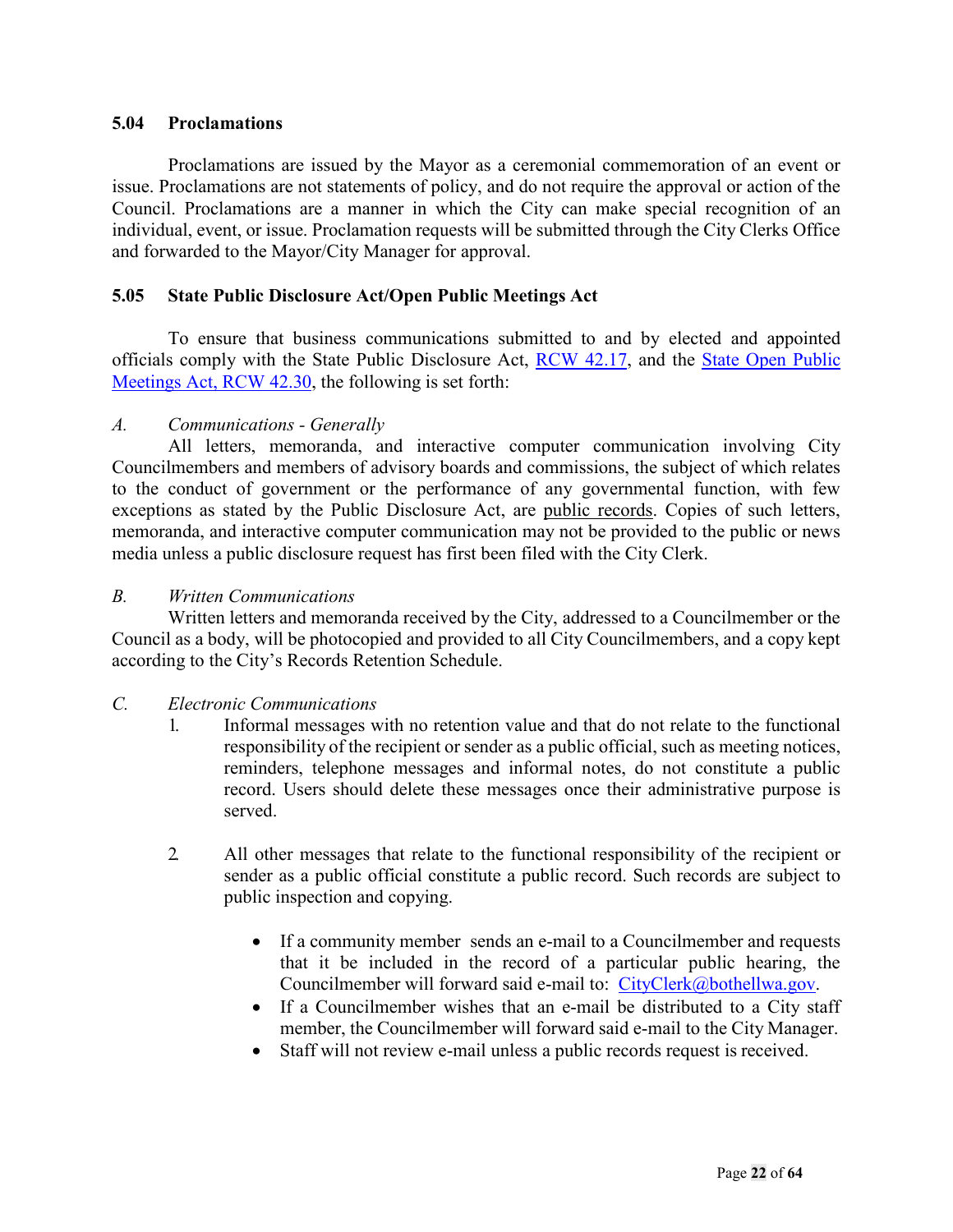- 3. E-mail communications that are intended to be shared among four or more Councilmembers, whether concurrently or serially must be considered in light of the Open Public Meetings Act. If the intended purpose of the e-mail is to have a discussion that should be held at an open meeting, the electronic discussionshould not occur. Further, the use of e-mail communication to form a collective decision of the Council is inappropriate.
- 4. E-mail should be used cautiously when seeking legal advice or to discuss matters of pending litigation or other "confidential" City business. In general, e-mail is discoverable in litigation, and even deleted e-mail is not necessarily removed from the system. Confidential e-mail communications should not be shared with individuals other than the intended recipients, or the attorney-client privilege protecting the document from disclosure may be waived.
- 5. E-mail between Councilmembers and Councilmembers and staff shall not be transmitted to the public or news media unless a public disclosure request has first been filed with the City Clerk.
- 6. E-mail will not be used for personal use, since Councilmembers' conventional email addresses include the City's "return address."

#### <span id="page-22-0"></span>**5.06** *Bothell Bridge* **– "Council Corner"**

Each issue of the City's official newsletter, *Bothell Bridge* will contain a column called "Council Corner." This is an opportunity for Councilmembers to write articles on topics of interest to them and the Bothell community. The procedure of scheduling, writing and submittal is set forth below:

- 1. The Public Information Officer will provide a yearly schedule that shows the column rotation and which Councilmember may write for each edition.
- 2. The Councilmember column rotation is based on election season and equal writing opportunities.
- 3. Columns may consist of 150 to 200 words and are submitted to the Public Information Officer according to the provided rotation schedule.
- 4. Staff will review columns for grammar, punctuation, phrasing etc., but will not edit Councilmembers' columns.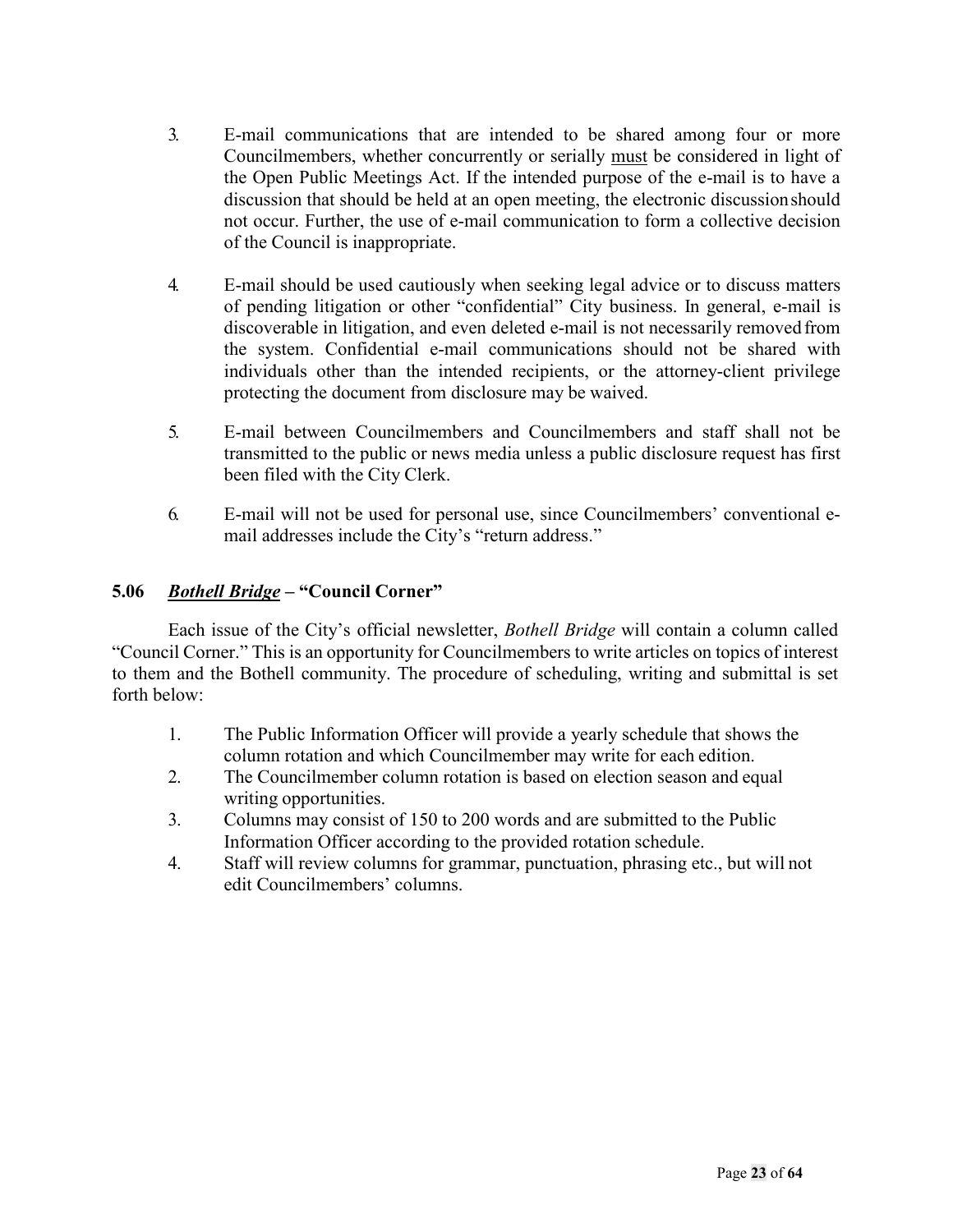## <span id="page-23-1"></span><span id="page-23-0"></span>**Chapter 6 Conflicts of Interest, Appearance of Fairness Doctrine, and Liability of Elected Officials**

#### <span id="page-23-2"></span>**6.01 Conflicts of Interest**

The conflict of interest law is one of the most complicated laws on the books. To understand its effect on a Councilmember's actions, it is suggested that members discuss the law and potential conflicts with a private attorney or the City Attorney. It is imperative that Councilmembers identify in advance what their conflicts are.

It is illegal to fail to declare a conflict of interest, or to participate or otherwise be involved in discussions on issues or contracts where such an interest exists. Violations of the conflict of interest law may result in significant penalties, including criminal prosecution.

In circumstances where only a "remote interest" (see below) exists, after disclosure of the interest to other Councilmembers and in the meeting minutes, the Council may approve the contract to which a Councilmember has a remote interest, absent participation in the voting by the Councilmember with the remote interest, but only if the Councilmember refrains from any attempt to influence other members to approve the contract.

#### *A. Applicability*

All City officers, elected and appointed, are subject to the conflict of interest law in [RCW](https://app.leg.wa.gov/RCW/default.aspx?cite=42.23)  [42.23](https://app.leg.wa.gov/RCW/default.aspx?cite=42.23) This includes Councilmembers.

#### *B. Definition*

*Remote Interests* are so minor that they do not constitute illegal conflicts of interest. Remote interests exist when a City official is:

- a non-salaried officer or member of a nonprofit corporation doing business or requesting money from the City. Therefore, being such an officer or member would not constitute a conflict
- the landlord or tenant of a contracting party. For instance, a Councilmember may lease office space to a party which has a private interest in a public matter without it resulting in a conflict of interest
- the owner of less than 1 percent of the shares of a corporation or a cooperative doing business with the City
- being reimbursed only for actual and necessary expenses incurred in performance of official duties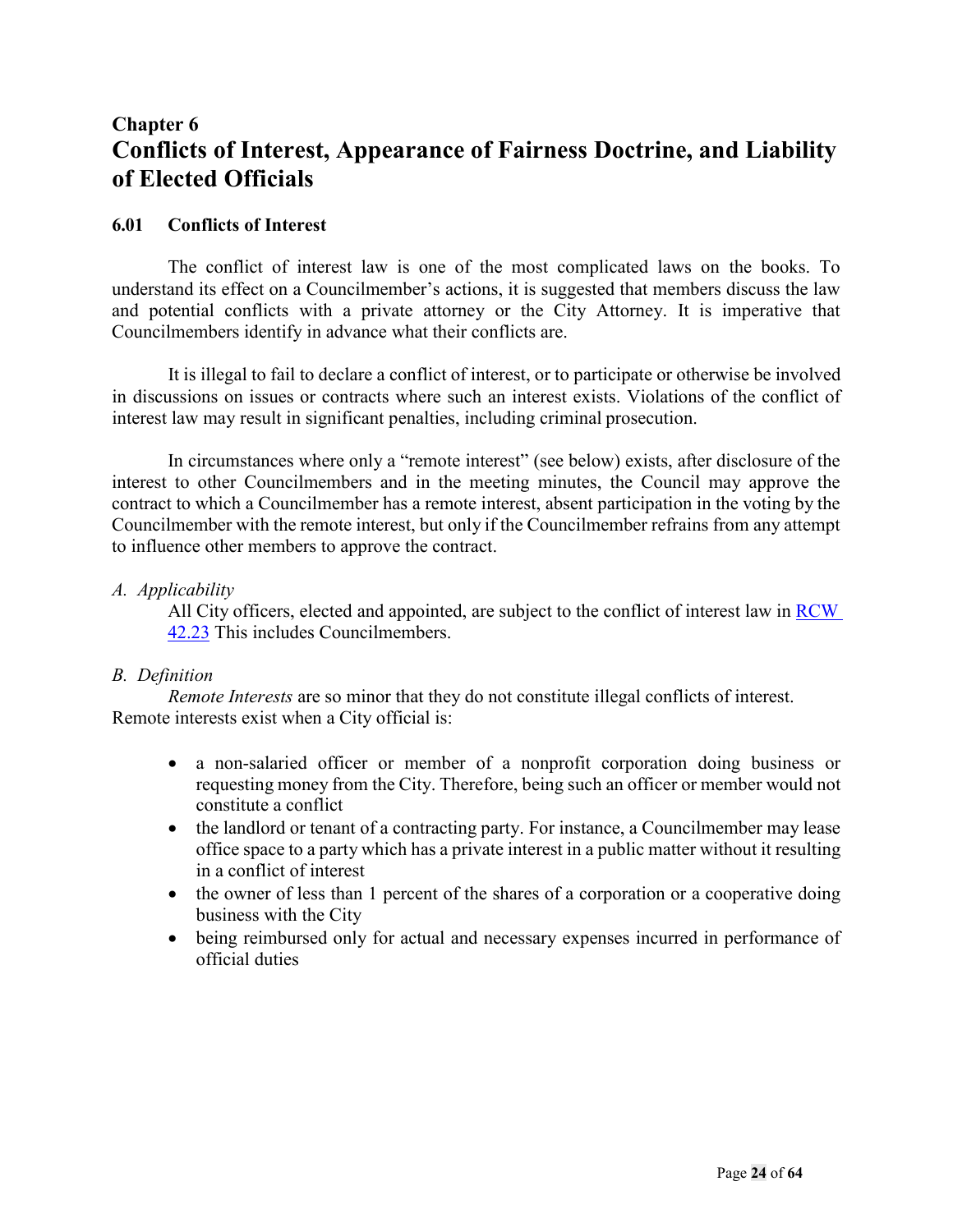#### *C. Acts not Constituting a Conflict of Interest*

- receiving municipal services on the same terms and conditions as if not a City official. Thus, when a Councilmember who owns a business within the City votes for or against an increase in the business license fees, a conflict would not exist because this action would apply to all businesses in the corporate limits
- an officer or employee of another political subdivision or public agency unless it is the same governmental entity being served who is voting on a contract or decision which would not confer a direct economic benefit or detriment upon the officer. Therefore, a Councilmember who is a school teacher may vote to enter into an intergovernmental agreement with the school district, unless such agreement would confer some direct economic benefit, such as a salary increase, upon the Councilmember
- a member of a trade, business, occupation, profession, or class of persons and has no greater interest than the other members of that trade, business, occupation, or class of persons. A class must consist of at least ten members to qualify the interest asremote.

A City official may sell equipment, material, supplies, or services to the City if this is done through an award or contract let after public competitive bidding. An exception to this law permits the City Council to approve a policy on an annual basis to allow the City to purchase supplies, materials, and equipment from a member of the Council without going to public competitive bid as long as the single transaction does not exceed \$300 and the annual total of such transactions does not exceed \$1,000.

#### *D. Declaration of a Conflict*

When a substantial interest exists, the City official must:

- 1. Refrain from voting or in any way influencing a decision of the City Council; and
- 2. Declare that a conflict of interest exists and make it known in the official records of the City.

Should a situation arise wherein a majority of Councilmembers or a majority of a quorum of those present at a Council meeting have a substantial conflict of interest, state law provides that if the conflict of interest statutes prevent the City Council from acting as required by law in its official capacity, such action shall be allowed if the members of the Council with the apparent conflicts of interest make them known.

#### *E. City Attorney Opinions*

A Councilmember's request for an opinion from the City Attorney concerning conflict of interest is confidential. However, formal final opinions are a matter of public record and must be filed with the City Clerk. This filing requirement does not apply to verbal communications between Councilmembers and the City Attorney.

Councilmembers may seek advice from a private attorney, at their own expense, concerning potential conflicts. In such cases, no disclosure policy would apply.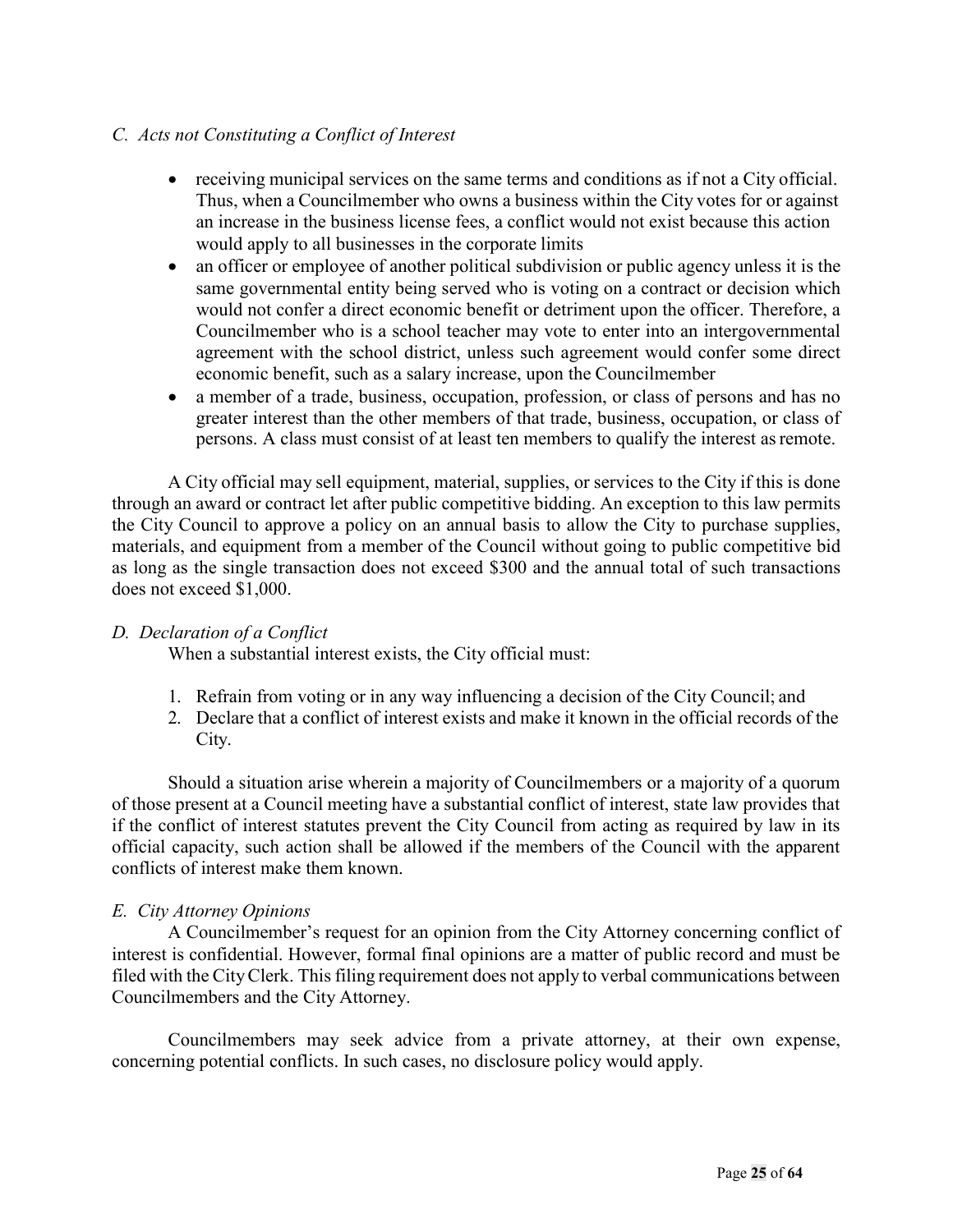#### *F. Filing of Disclosures*

The City Clerk maintains a file for all disclosures and legal opinions of conflicts of interest.

#### *G. Apparent Conflict of Interest in Litigation Matters*

A Councilmember who actively supports a position contrary to an official City of Bothell action or position, as adopted or ratified by a majority of the City Council, should recuse themselves and not participate in any vote, deliberation, executive session, or distribution of confidential information regarding further consideration or action in that matter once litigation has been served or filed regarding the matter. Litigation shall include but is not limited to legal action or appeals of any type including Growth Management Hearings Board appeals.

- The fact that a Councilmember voted in opposition or expressed an opinion in opposition to the official action or position prior to the filing or service of litigation shall not, by itself, be sufficient to trigger the need for recusal or non-participation.
- Once litigation has been served or filed, communication regarding the case with anyone other than City staff or legal counsel involved in the litigation of the case is discouraged during the pendency of the litigation.
- Councilmembers shall voluntarily recuse themselves and choose not to participate under the conditions listed above; however, if Councilmembers fail to voluntarily recuse themselves or withdraw from participation, any other Councilmember may challenge the ongoing participation and request the challenged Councilmember to disclose any communication and participation with regard to the pending litigation.
- If the apparent conflict still cannot be resolved voluntarily after such challenge, amajority plus one of the Council as a whole may vote to sanction and remove the challenged Councilmember from further participation with regard to the pending litigation on the basis of an apparent conflict of interest.
- Later legislative participation by a previously recused or sanctioned Councilmember, related to the same issue, is not prevented by the provisions of this subsection once the conflict no longer exists or the litigation has terminated.

#### <span id="page-25-0"></span>**6.02 Liability**

The City must always approach its responsibilities in a manner that reduces risk to all involved. Nevertheless, with such a wide variety of high profile services (i.e., police, parks, roads, land use), risk cannot be eliminated. To better manage insurance and risk, the City participates in risk- and loss-control activities.

It is important to note that violations of certain laws and regulations by individual members of the City Council may result in the member being personally liable for damages which would not be covered by the City's insurance. Examples may include discrimination, harassment, or fraud.

Chapter 2.25 of the Bothell Municipal Code addresses indemnification of employees and officers.

Elected and appointed officials will participate in risk management training to reduce liability due to actions taken, especially in the areas of land use.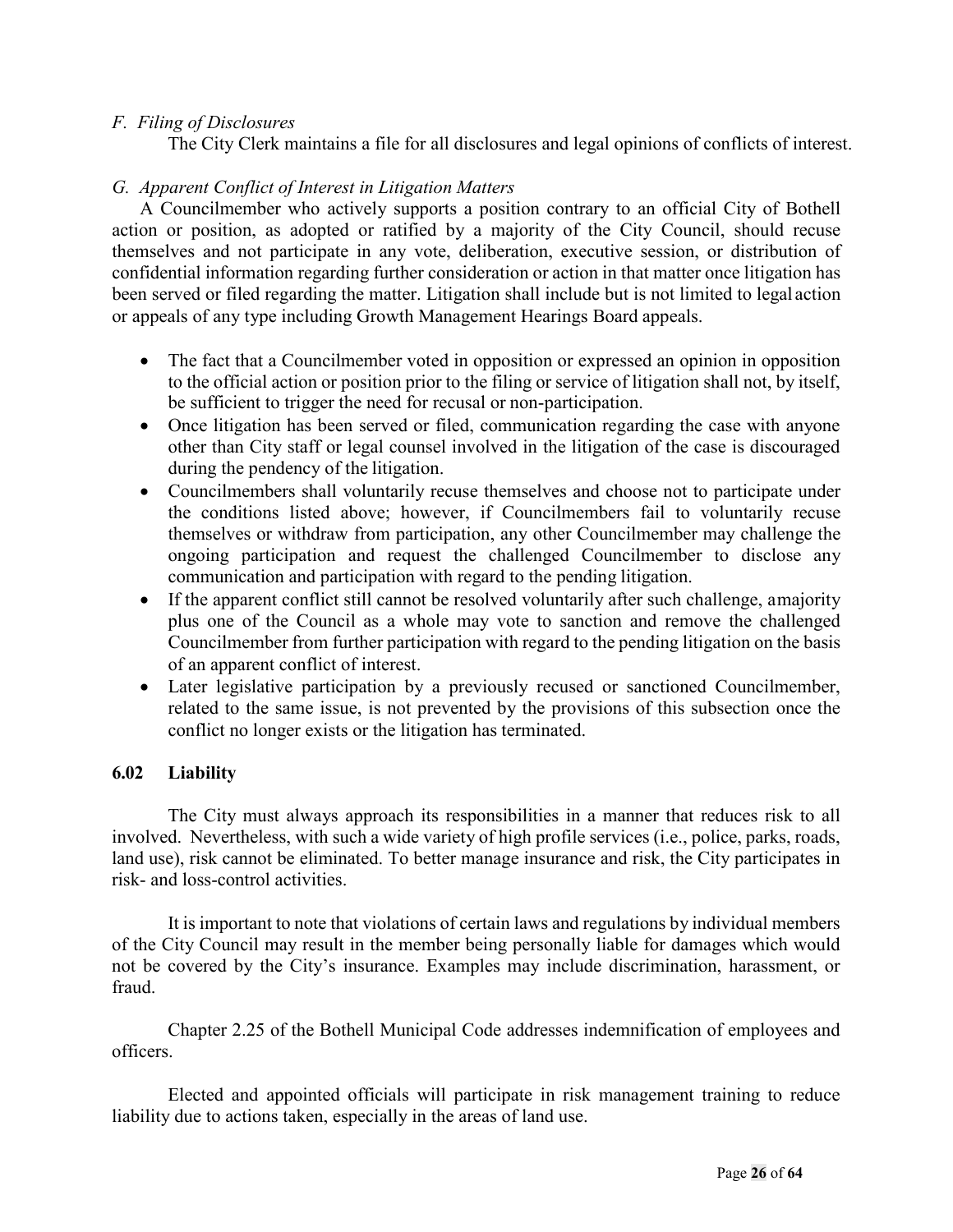## <span id="page-26-1"></span><span id="page-26-0"></span>**Chapter 7 Interaction with City Staff/Officials**

#### <span id="page-26-2"></span>**7.01 Overview**

City Council policy is implemented through dedicated and professional staff. Therefore, it is critical that the relationship between Council and staff be well understood by all parties so policies and programs may be implemented successfully. To support effective relationships, it is important that roles are clearly recognized.

The City Council also supports and acknowledges that Council and the City Manager are most effective when working as a team and as such the Council endeavors to support mutual respect between the City Council and City staff by creating the organizational teamwork necessary for successful implementation of the Council's policies and programs.

#### <span id="page-26-3"></span>**7.02 Council-Manager Plan of Government**

Bothell has a Council-Manager plan of government. Basically, with this structure, the City Council's role is to establish city policies and priorities. The Council appoints a City Manager to implement those policies and undertake the administration of the organization.

The City Manager is appointed by the City Council to enforce its laws, to direct the daily operations of city government, to prepare and monitor the principal budget, and to implement the policies and programs initiated by the City Council. The City Manager is responsible to the City Council, rather than to individual Councilmembers, and directs and coordinates the various departments. The City Manager is responsible for appointing all department directors and authorizing all other personnel positions. The City Council authorizes positions through the budget process; based upon that authorization, the City Manager makes the appointments. The City Manager appoints members to the Civil Service Commission.

The Council-Manager plan of government is outlined in [RCW Chapter 35A.13.](http://apps.leg.wa.gov/RCW/default.aspx?cite=35A.13) The powers and duties of the City Manager include:

- General supervision over the administrative affairs of the city
- Appoint and remove at any time all department directors and employees
- Attend all meetings of the Council at which the manager's attendance may be required by that body
- See that all laws and ordinances are faithfully executed, subject to the authority which the Council may grant the Mayor to maintain law and order in times of emergency
- Recommend for adoption by the Council such measures as the manager may deem necessary or expedient
- Prepare and submit to the Council such reports as may be required by that body, or as deemed advisable to submit
- Keep the Council fully advised of the financial condition of the City and its future needs
- Prepare and submit to the Council a proposed budget for the fiscal year, and to be responsible for its administration upon adoption
- Perform such other duties as the Council may determine by ordinance or resolution
- Implements and administers City Council policy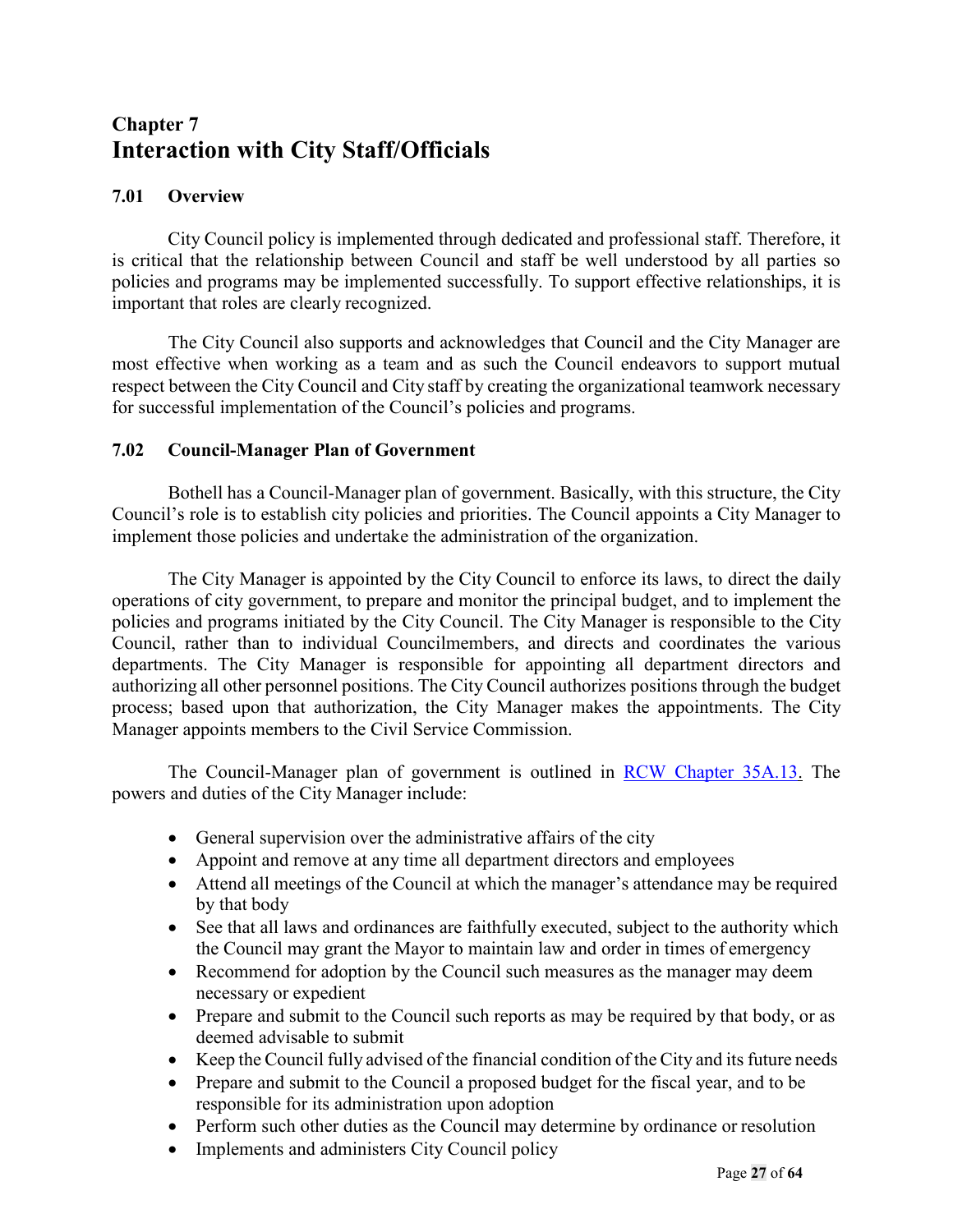#### <span id="page-27-0"></span>**7.03 City Council Non-interference**

The City Council is to work through the City Manager when dealing with administrative services of the City.

In no manner, either directly or indirectly, shall a Councilmember become involved in, or attempt to influence, personnel matters that are under the direction of the City Manager. Nor shall the CityCouncil be involved in, or influence, the purchase of any supplies beyond the requirements of the City procurement code/procedures.

#### <span id="page-27-1"></span>**7.04 City Council/City Manager Relationship**

The employment relationship between the City Council and City Manager honors the fact that the City Manager is the chief executive of the City. All dealings with the City Manager, whether in public or private, should respect the authority of the City Manager in administrative matters. Disagreements should be expressed in policy terms, rather than in terms that question satisfaction with or support of the City Manager.

The City Manager respects and is sensitive to the policy responsibilities of the CityCouncil and acknowledges that the final responsibility for establishing the policy direction of the City is held by the City Council.

#### *A. Performance Evaluation*

The City Council is to evaluate the City Manager on an annual basis to ensure that both the City Council and City Manager agree about performance and goals based upon mutual trust and common objectives. The City Manager's performance is evaluated based upon a mutually agreed upon work plan.

#### <span id="page-27-2"></span>**7.05 City Council/City Staff Relationship**

City Councilmember contact with City staff members, inclusive of the City Manager, will be during regular business hours, except in the case of an emergency.

#### **7.06 Code of Ethics**

The City Manager is subject to a professional code of ethics as a member of the International City/County Management Association (ICMA). It should be noted that this code binds the City Manager to certain practices that are designed to ensure actions are in support of the City's best interests. Violations of such principles can result in censure by ICMA. This code is posted in the City Manager's office. [ICMA Code of](https://icma.org/icma-code-ethics) Ethics.

#### <span id="page-27-3"></span>**7.07 City Council/City Attorney Relationship**

The City Attorney, similar to other Department Director positions, is appointed by the City Manager. Legal professional services performed under contract or agreement shall be consistent with the City's adopted Procurement Policy. The City Attorney is the legal advisor for the Council, its committees, commissions and boards, the City Manager, and all City officers and employees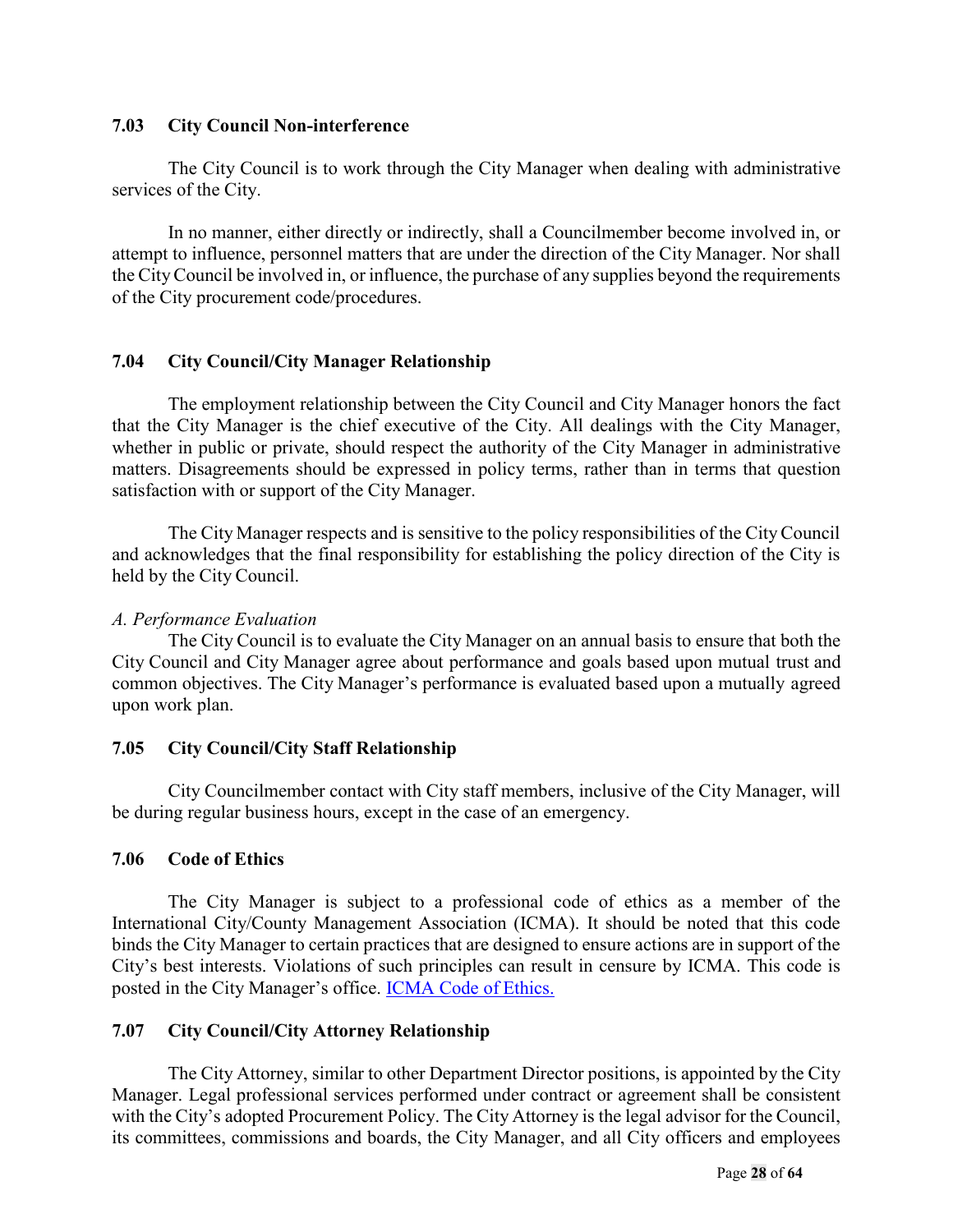with respect to any legal question involving an official duty or any legal matter pertaining to the affairs of the City. The general legal responsibilities of the City Attorney are to:

- 1. provide legal assistance necessary for formulation and implementation of legislative policies and projects;
- 2. represent the City's interest, as determined by the City Council, in litigation, administrative hearings, negotiations, and similar proceedings;
- 3. prepare or approve as to form ordinances, resolutions, contracts, and other legal documents to best reflect and implement the purposes and intentions of the City Council; and
- 4. keep City Council and staff apprised of court rulings and legislation affecting the legal interest of the City.

It is important to note that the City Attorney does not represent individual members of Council, but rather the City Council as a whole.

#### <span id="page-28-0"></span>**7.08 Roles and Information Flow**

#### *A. Council Roles*

The full City Council retains the authority to accept, reject, or amend the staff recommendation on policy matters.

Members of the City Council must avoid intrusion into those areas that are the responsibility of staff. Individual Councilmembers may not intervene in staff decision-making, the development of staff recommendations, scheduling of work, and executing department priorities without the prior knowledge and approval of the City Council as a whole. This is necessary to protect staff from undue influence and pressure from individual Councilmembers, and to allow staff to execute priorities given by management and the Council as a whole without fear of reprisal. If a Councilmember wishes to influence the actions, decisions, recommendations, workloads, work schedule, or priorities of staff, that member must prevail upon the Council to do so as a matter of Council policy. All Councilmembers with concerns affecting the community of Bothell should bring those concerns to the full Council before contacting an outside agency.

#### *B. Access to Information*

The City Manager is the information liaison between Council and City staff. Requests for information from Councilmembers are to be directed to the City Manager and will be responded to promptly. The information requested will be copied to all members of Council so that each member may be equally informed. The sharing of information with City Council is one of the City Manager's highest priorities.

There are limited restrictions when information cannot be provided. The City is legally bound not to release certain confidential personnel information. Likewise, certain aspects of police department affairs (i.e., access to restricted or confidential information related to crimes) may not be available to members of the City Council.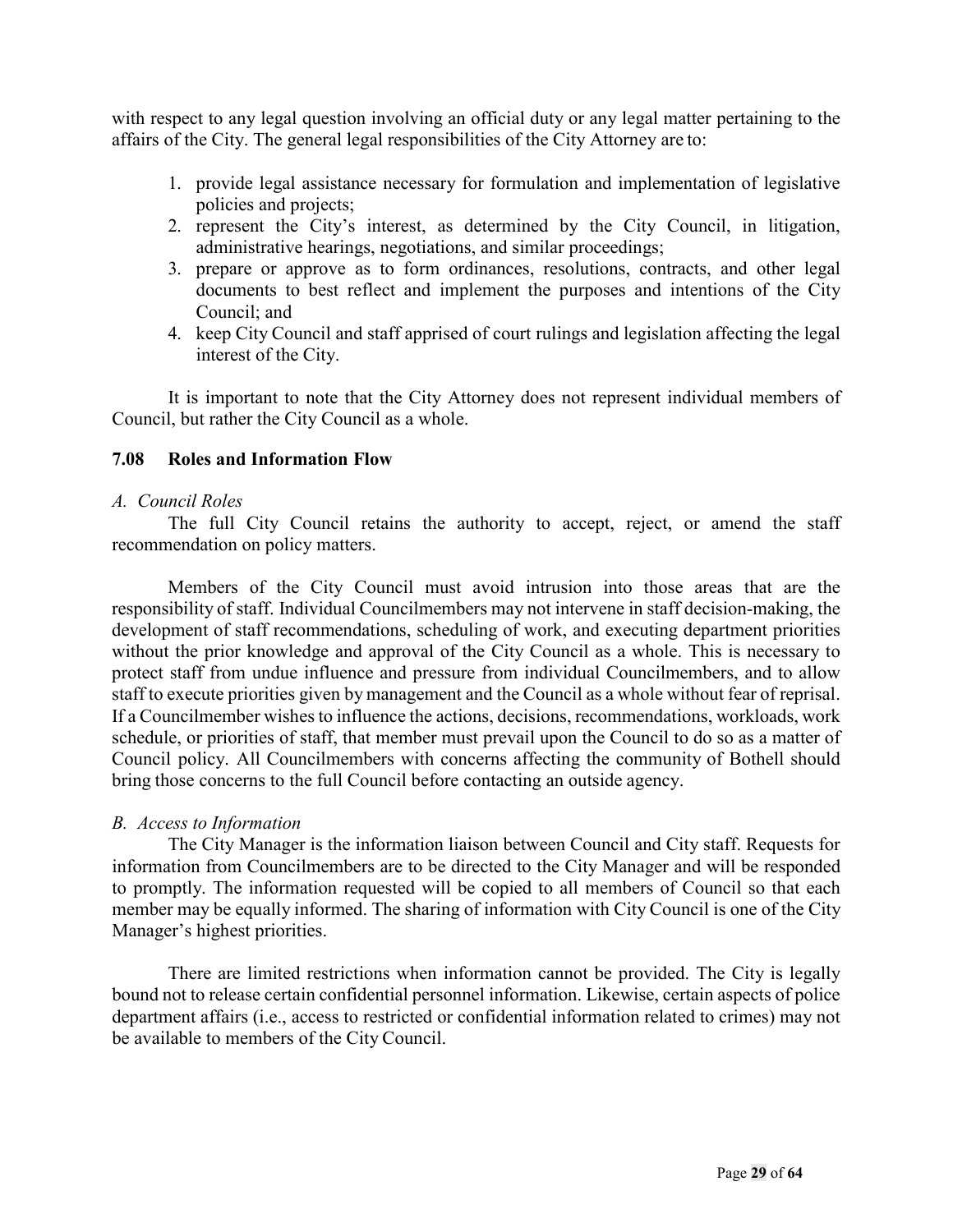#### *C. Staff Roles*

The Council recognizes the primary functions of staff as executing Council policy and actions taken by the Council and in keeping the Council informed. Staff is obligated to take guidance and direction only from the City Manager or Department Director. This direction follows the policy guidance of the City Council as a whole. Staff is directed to reject any attempts of individual Councilmembers to unduly direct or otherwise pressure them into making, changing, or otherwise influencing recommendations.

City staff will make every effort to respond in a timely and professional manner to all requests for information or assistance made by individual Councilmembers; provided that, in the judgment of the City Manager, the request is not of a magnitude, either in terms of workload or policy, which would require that it would be more appropriately assigned to staff through the direction of the full City Council.

#### *D. Significant Requests*

No Councilmember shall request or direct the City Manager or Department Directors to initiate any action or prepare any report that is significant in nature, or initiate any significant project or study without the consent of a majority of the Council. The City Manager shall determine whether or not a matter is significant.

#### <span id="page-29-0"></span>**7.09 Dissemination of Information**

In addition to regular, comprehensive memoranda written by the City Manager directly to CityCouncil concerning all aspects of City operations (exclusive of confidential personnel issues), all Councilmembers receive copies of all correspondence received by the City Manager that will assist in them in their policy-making role. The City Manager also provides other documents to Council on a regular basis, such as status reports and executive summaries,

A variety of methods are used to share information with Council. Workshops and study sessions are held to provide detailed presentations of matters. Council/staff retreats serve to focus on topics and enhance information exchange. The City Manager's open-door policy allows individual Councilmembers to meet with the Manager on an impromptu or one-on-one basis.

#### <span id="page-29-1"></span>**7.10 Magnitude of Information Request**

Any information, service-related needs, or policy positions perceived as necessary by individual Councilmembers that cannot be fulfilled based upon the above guidelines should be considered as an item for the agenda of a City Council meeting. If so directed by action of the Council, staff will proceed to complete the work within a Council-established timeline.

#### <span id="page-29-2"></span>**7.11 Staff Relationship to Advisory Bodies**

Staff support and assistance may be provided to advisory boards, commissions, and task forces. Advisory bodies, however, do not have supervisory authority over City employees. While staff may work closely with advisory bodies, staff members remain responsible to their immediate supervisors and, ultimately, the City Manager. The members of the commissions, boards, or committees are responsible for the functions of the advisory body. The chairperson is responsible for committee compliance with the municipal code and/or committee bylaws. Staff members are to assist the advisory body chair to ensure appropriate compliance with state and local laws and regulations.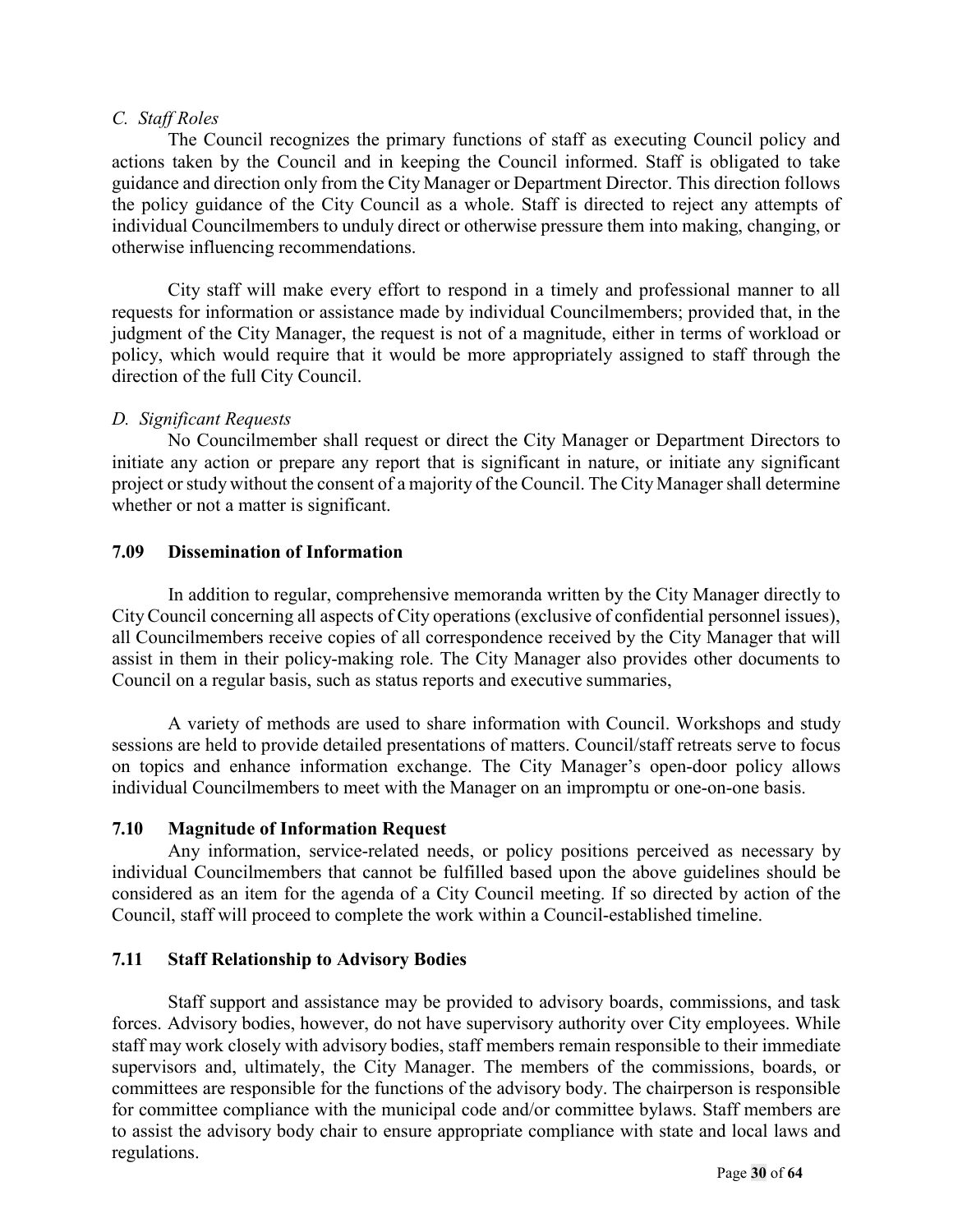Staff support includes: (1) preparation of a summary agenda after approval by the chairperson; (2) preparation of reports providing a brief background of the issues, a list of alternatives, recommendations, and appropriate backup materials, if necessary; and (3) preparation of minutes of advisory body meetings. Advisory body members should have sufficient information to reach decisions based upon a clear explanation of the issues.

Advisory bodies wishing to communicate recommendations to the City Council shall do so through adopted Council agenda procedures. In addition, when an advisory body wishes to correspond with an outside agency, correspondence shall be reviewed and approved by the City Council.

#### <span id="page-30-0"></span>**7.12 Restrictions on Political Involvement by Staff**

Bothell is a nonpartisan local government. Professional staff formulatesrecommendations in compliance with Council policy for the good of the community, not influenced by political factors. For this reason, it is very important to understand the restrictions of political involvement of staff.

By working for the City, staff members do not surrender rights to be involved in political activities. Employees may privately express their personal opinions. They may register to vote, sign nominating or recall petitions, and they may vote in any election.

#### <span id="page-30-1"></span>**7.13 Council Attendance Policy**

RCW [35A.13.020](http://apps.leg.wa.gov/RCW/default.aspx?cite=35A.13.020) (Council-Manager Plan of Government) directs us to [RCW 35A.12.060](http://apps.leg.wa.gov/RCW/default.aspx?cite=35A.12.060) (Mayor-Council Plan of Government) - Vacancy for Nonattendance. A council position shall become vacant if the Councilmember fails to attend three consecutive regular meetings of the council without being excused by the council.

At the start of each City Council meeting, the Mayor or City Clerk, or designee, will call the roll. Any absent Councilmember who has called the Mayor or City Manager's Office prior to 5:00 p.m. on the day of the meeting to advise of such absence will be deemed excused.

#### <span id="page-30-2"></span>**7.14 Remote Attendance**

It is preferable that Councilmembers attend meetings in person whenever possible; however, remote attendance is allowed. Council will endeavor to give 24-hour advance notice of remote attendance to the Mayor, City Manager or City Clerk. If attending remotely for a specific item, Councilmembers agree to be present for the entirety of the item, not just the vote.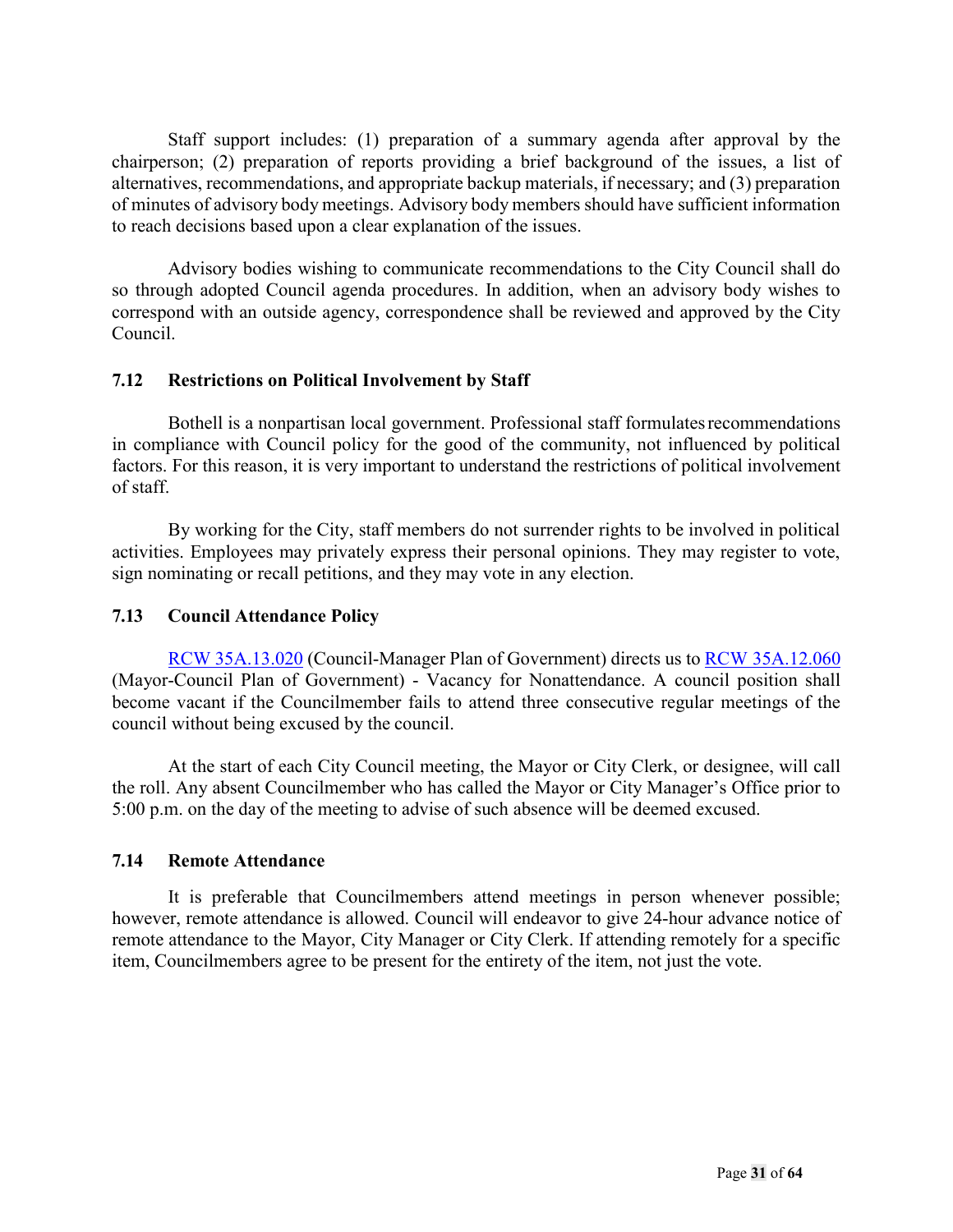## <span id="page-31-0"></span>**Chapter 8 City Council Meetings**

The City Council's collective policy and law-making powers are put into action at the council meetings. It is here that the Council conducts its business. The opportunity for community members to be heard, the availability of local officials to the public, and the openness of council meetings all lend themselves to the essential democratic nature of local government.

#### <span id="page-31-1"></span>**8.01 Meeting Schedule**

Regular meetings are held the first, second, and third Tuesdays of each month at 6:00 p.m., in the Bothell Council Chambers, 18415-101<sup>st</sup> Ave. NE, Bothell. The second Tuesday is intended to be reserved as a study session. Should these days happen to be designated as a legal holiday, the Council meeting will be held the fourth Tuesday of the month. Audience participation is allowed during the course of any study session, if permitted by the consent of a majority of the council present, and no final action shall be taken on any matter at any study session.

#### <span id="page-31-2"></span>**8.02 Public Notice of Meetings and Hearings**

Pursuant to RCW [35.22.288,](http://app.leg.wa.gov/RCW/default.aspx?cite=35.22.288) cities are charged with establishing a procedure for notifying the public of upcoming hearings and the preliminary agenda for the forthcoming council meeting. The procedure followed by the City of Bothell is as follows:

#### *A. Notices*

Except where a specific means of notifying the public of a public hearing is otherwise provided by law or ordinance, notice of upcoming public hearings before the City Council or the City's Boards and Commissions shall be given one publication notice containing the time, place, date, subject, and body before whom the hearing is to be held, in the City's official newspaper at least ten (10) days before the date set for the hearing.

#### *B. Preliminary Agenda of Council Meeting*

The public shall be notified of the preliminary agenda for the forthcoming regular City Council meeting by posting a copy of the agenda in the following public places in the City at least 24 hours in advance of the meeting:

- Bothell City Hall Elevator Vestibule 18415 - 101st Avenue NE Bothell, WA 98011
- The City's Official Website: [www.bothellwa.gov](http://www.bothellwa.gov/)

#### *C. Duties of City Clerk*

The City Clerk is directed to publish notices and post agendas as required by Section 8.02 of the Bothell City Council Protocol Manual

RCW [42.30.080](http://app.leg.wa.gov/RCW/default.aspx?cite=42.30.080) addresses the subject of special meetings. For special meetings, only those items specifically listed on the agenda may be discussed, considered, or decided.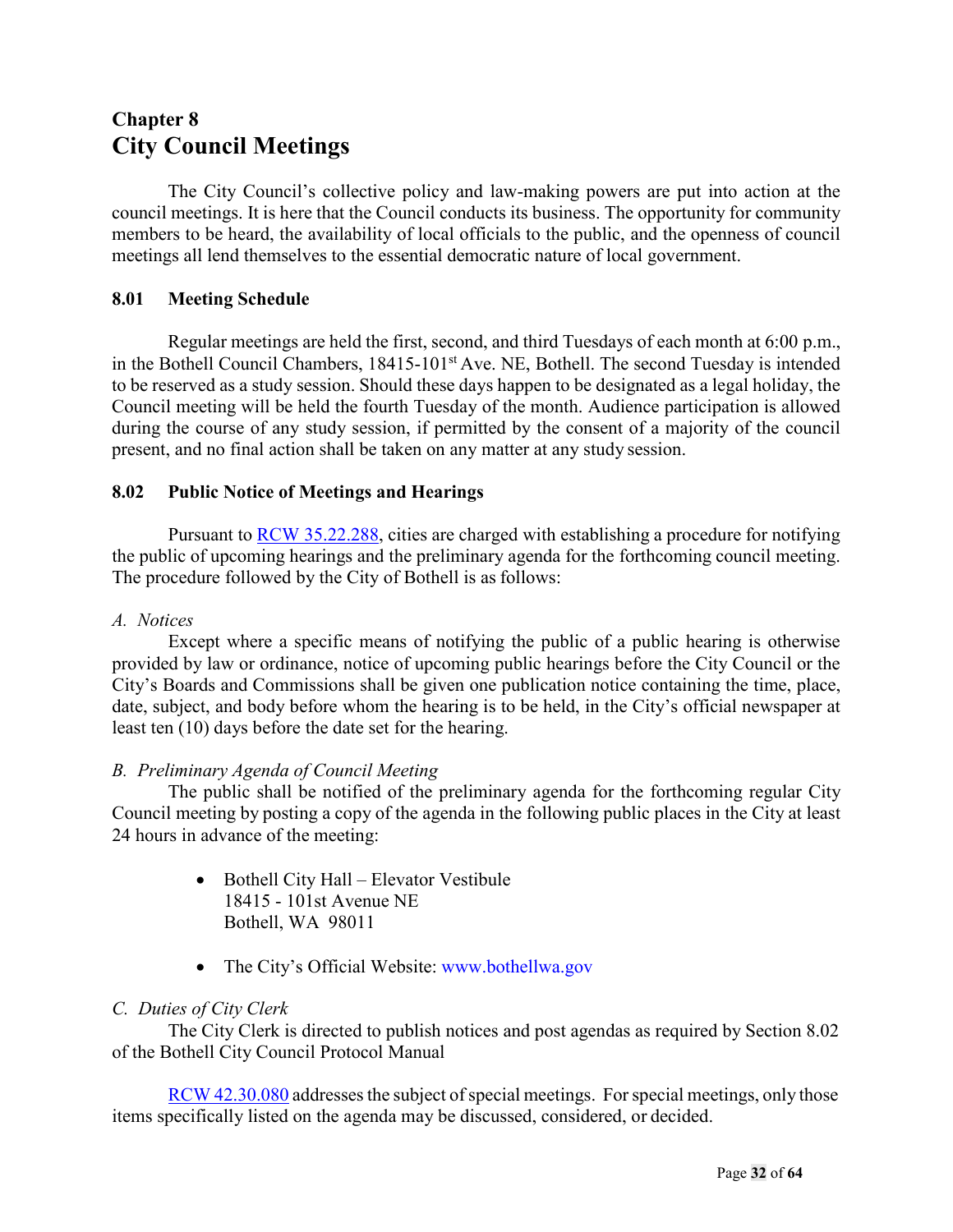#### **8.03 Special Meetings**

Special meetings may be called by either the Mayor or Deputy Mayor, or by the written request of four Councilmembers. Notice of a special meeting will be made by the City Clerk by delivering personally (emergencies only), by mail, or by email written notice to each member of the Council and to each local newspaper of general circulation of all special meetings at least 24 hours before the time of such meeting as specified in the notice. The call and notice shall specify the time and place of the special meeting and the business to be transacted.

The notices provided in this section may be dispensed with in the event a special meeting is called to deal with an emergency involving injury or damage to persons or property or the likelihood of such injury or damage, when time requirements of such notice would make notice impractical, and increase the likelihood of such injury or damage.

At all regular and special meetings, public comments are invited during a public hearing before or during consideration of any item on the agenda. Public comment is appropriate on any matter within the jurisdiction of the City Council.

#### <span id="page-32-0"></span>**8.04 Placing Items on the Agenda**

Council may request adding an item to the Council Agenda via the following methods:

- 1. Council Request Referral Form (Councilmember submits form to City Manager, staff reviews and assesses time and resources needed for item, staff reports results to Council via the Projected Agenda Discussion portion of the agenda to determine if item should move forward.)
- 2. By consensus during the Projected Agenda Discussion.

This will give the City Manager the opportunity to review the current workload, discuss with Council if staff capacity and resources are available, and reprioritize workloads if necessary.

Emergency items may be added to an agenda in accordance with state law. Emergency items are only those matters immediately affecting the public health, safety and welfare of the community, such as widespread civil disorder, disasters, and other severe emergencies. The reason(s) for adding an emergency item to the agenda shall be announced publicly at the meeting, and the issue shall be included in the minutes of the meeting.

#### <span id="page-32-1"></span>**8.05 Development of the Agenda**

<span id="page-32-2"></span>Given the rigorous time frame for agenda development, it is extremely difficult for staff to compile or prepare information requested at a Tuesday night meeting in time for the next deadline. The Council will receive follow-up information at the second Council meeting following the date it is requested. This would allow staff sufficient time to prepare reports that require additional investigative research and/or additional time due to complexity of subject matter.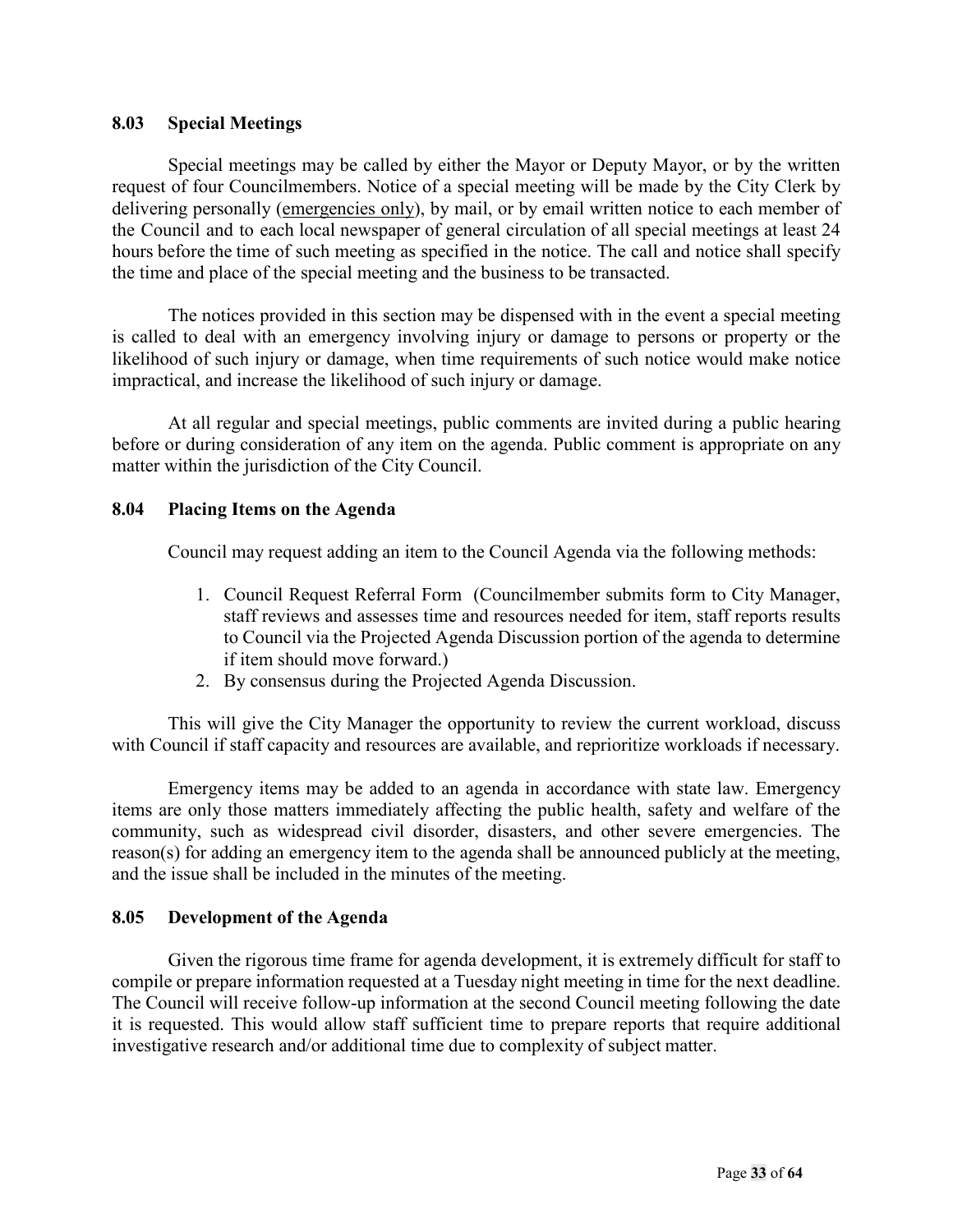#### **8.06 Audio Recording of Meetings**

The City Clerk, or designee, shall make and keep audio recordings of all meetings of the Bothell City Council, except those meetings or portions of meetings conducted in Executive Session, or unless a motion is passed to suspend audio recording of a meeting. Recordings and related records of all City Council meetings, except as referenced above, shall be retained by the City in accordance with the Washington State Records Retention Schedule.

#### <span id="page-33-0"></span>**8.07 Order of Business – Regular Meetings**

The City Council, by adoption of this manual, establishes the general order of meetings. This section summarizes each meeting component. The Council may, at any time by consensus, rearrange the agenda order to allow for better flow given the items being discussed.

Call to Order/Flag Salute/Roll Call

- 1. Meeting Agenda Approval This is the time when Councilmembers or the City Manager may withdraw or move items on the agenda.
- 2. Presentations, Reports and Briefings:
	- a. Public Engagement Opportunities
	- b. Proclamations
	- c. Special Presentations

Special Presentations are usually by outside agencies attending meetings to give updates on regional issues that affect Bothell or may be presented to recognize a group/individual or program.

d. Board & Commission Reports

This is an opportunity for Board and Commission Members to update Council on Board activities, workplans and other items of interest.

e. Staff Briefings

Staff briefings allow staff to update the Council and public on issues/items they are working on which might not otherwise come before the City Council but are of interest regarding the goings-on of the city. As the name implies, these shall be brief, about 5 minutes.

- 3. City Manager Report
- 4. City Council Reports This is an opportunity for Councilmembers to update each other and the public on outside committee activities.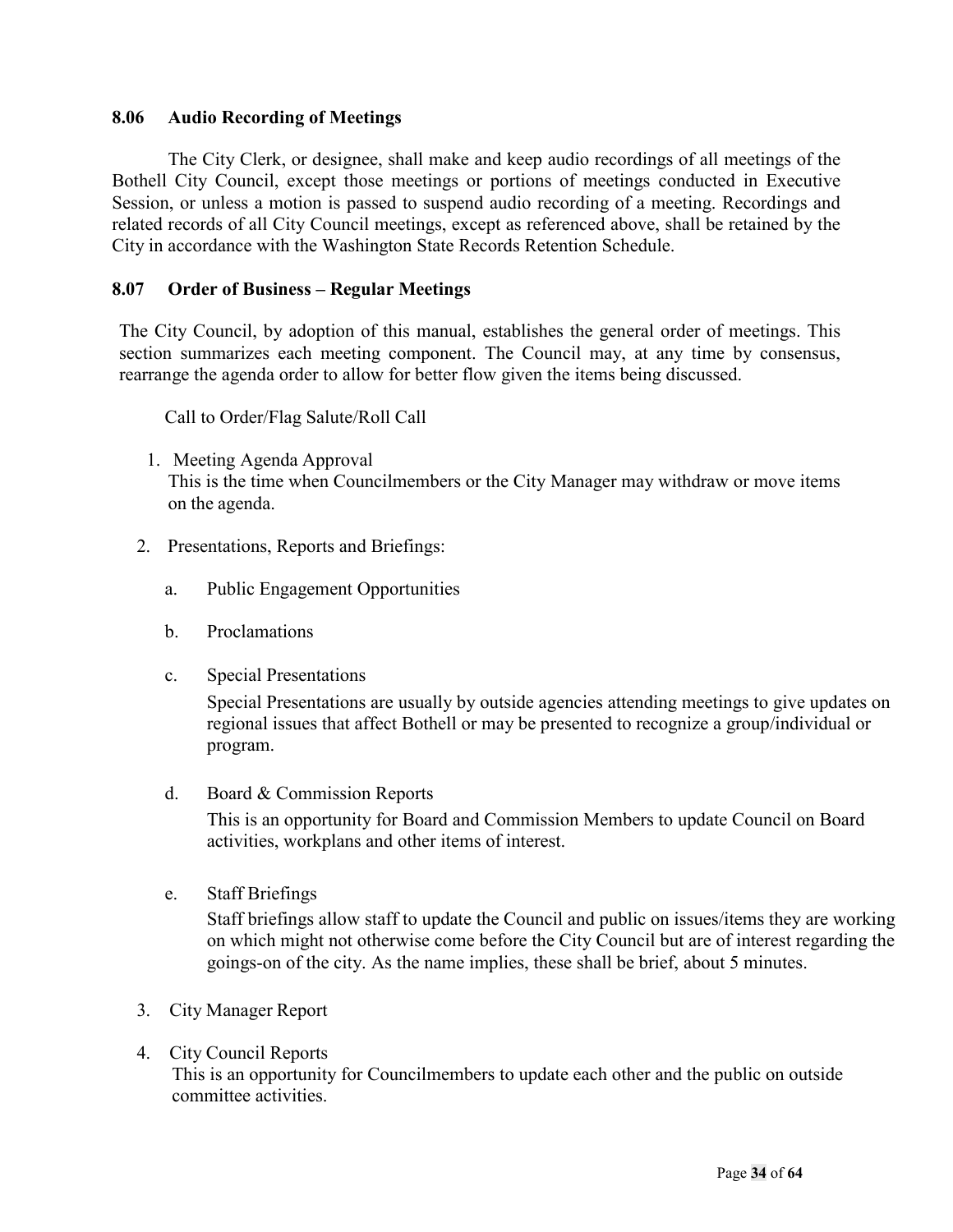#### 5. Visitor Comment

Persons addressing the Council, who are not specifically scheduled on the agenda will be invited by the Mayor to the podium. Speakers will limit their remarks to 3 minutes, unless a longer period is permitted by Council. No speaker may convey or donate their time for speaking to another speaker. Speakers are asked to sign the "Sign-in Sheet" provided whether online or in person.

Written comments will be submitted into the record of a Council meeting. A copy of the document will be provided to each Councilmember; the document will not be read aloud. Written comments will be shared with Council as soon as possible.

The following language will be added to the published agenda under Visitor Comment: During this item, the Mayor will invite visitor comment. Those testifying or providing visitor comment will be limited to 3 minutes. Virtual attendees will be muted and not audible to the Council except during times they are designated to speak.

The Mayor has the authority to preserve order at all meetings of the Council, to cause the removal of any person from any meeting for disorderly conduct and to enforce the rules. The Mayor may command assistance of any peace officer of the City to enforce all lawful orders of the Mayor to restore order at any meeting.

Residents with complaints, concerns, or questions, will be encouraged to refer the matter to the City Manager, or ask that the matter be placed on a future City Council meeting with the appropriate background information.

> i. *Addressing the Council – Generally - Written Communications.* All persons may address the Council by written communication, including e-mail. Such written communication pertaining to items subject to public hearing procedures will be made a part of the public record, but will not be read aloud.

Written comments may be submitted to the Council at any time by email or mailing or otherwise delivering to the City Clerk,  $18415 - 101<sup>st</sup>$  Avenue NE, Bothell, WA 98011. The Clerk will distribute a copy of the correspondence to each Councilmember.

*Oral Communications*. All persons may address the Council verbally, either:

- a) During the Visitor's portion of the Agenda for items not on the Agenda;
- b) During public hearings, following staff (and applicant, if applicable) comments;
- c) During items on the agenda that are not public hearings, etc., following staff comments at the discretion of the Council.

*Addressing the Council -- Manner -- Limits*. Each person addressing the Council will give their name in an audible tone of voice for the record, and, unless the Council grants further time, shall limit the address to three (3) minutes. No person other than the Council and the person having the floor will be permitted to enter into any discussion, either directly or through a member of the Council, without the permission of the Mayor.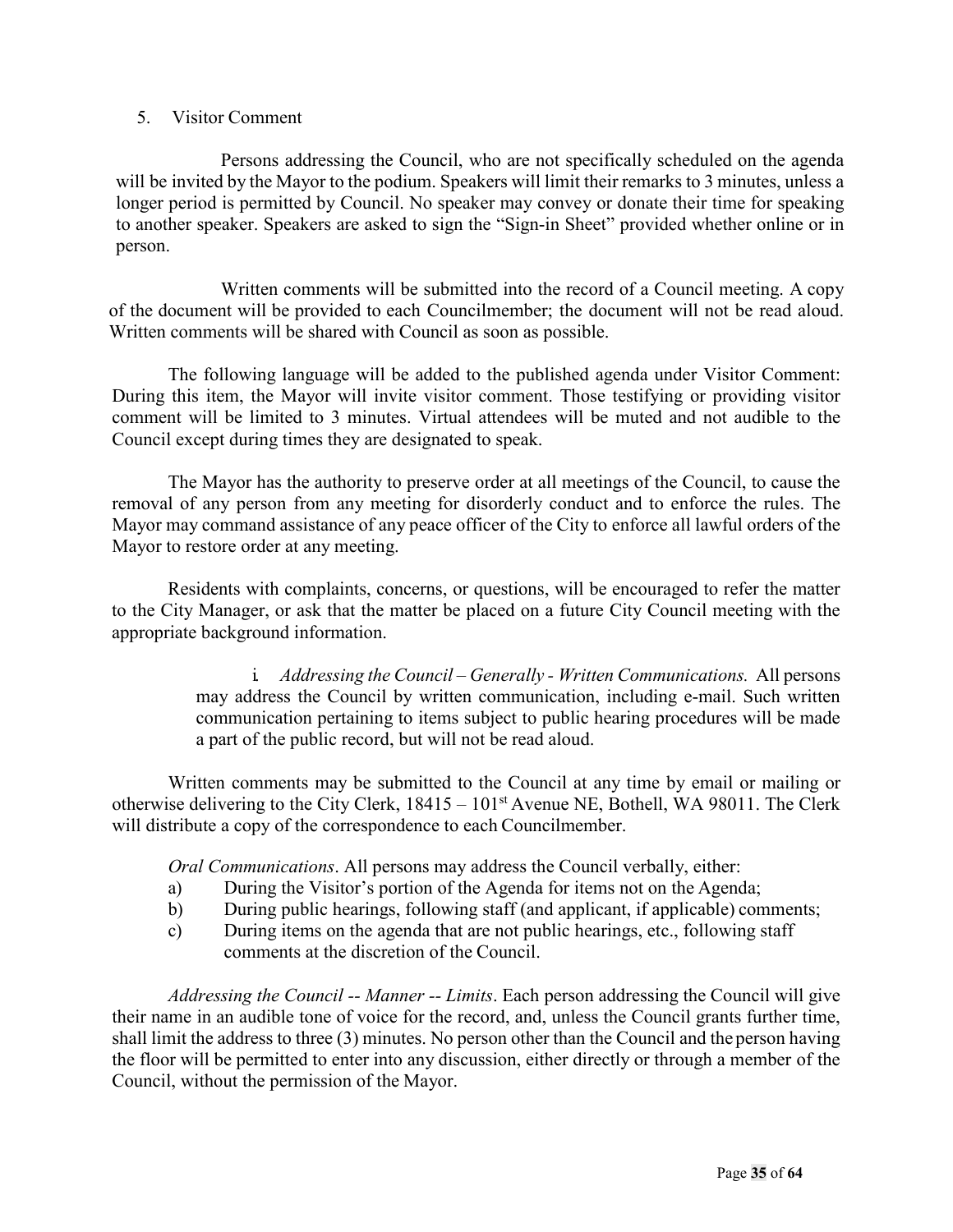*Addressing the Council-- Signs in meetings-- Limits.* General public comment is invited and encouraged during the Visitor section of the Agenda only. All other comment is limited to specific items and issues as noted in the Agenda or otherwise allowed by Council with regard to specific items of business. During the Visitor portion of the meeting, the Mayor will invite members of the public to speak to Council about topics that are not scheduled for public testimony. Comments on any non-agenda items will not be allowed other than during the Visitor section of the Agenda. Signs will be allowed in the meeting by the presiding officer so long as they are limited in size to 11 x 17 inches and are not displayed or otherwise employed in a manner that disturbs or threatens others as determined by the presiding officer. All signs, placards or other forms of public display type written comment must be composed of soft, collapsible materials with no protrusions or hard mountings. Any person bearing a sign or other form of public display type written comment that violates the provisions of this section will be required to remove such sign from the meeting chambers and may themselves be barred from the meeting if they become disruptive by refusing to remove such signs.

#### *ii. Addressing the Council -- After a Motion is made*

After the Council makes a motion, no person will address the Council without first securing the permission of the Mayor or presiding officer to do so.

6. Projected Agenda Discussion

#### 7. Consent Agenda

Those matters of business that require action by the Council which are considered to beof a routine and non-controversial nature are placed on the consent agenda. The individual items on the consent agenda shall be approved, adopted, or enacted by one motion of the Council. Examples of such items include:

- Approval of all Council minutes;
- Approval of vouchers;
- Final approval of leases and agreements;
- Final acceptance of grants, deeds, or easements;
- Setting dates for public hearings/meetings;
- Passage of resolutions and/or ordinances which the Council has given direction to place on the consent agenda;
- Final acceptance of public works construction projects.

\*No discussion shall take place regarding any item on the consent agenda beyond asking questions for simple clarification.

#### 8. Public Meetings, Public Hearings, Open Record Reviews, and Closed Record Reviews

Public meetings, public hearings, open record reviews, and closed record reviews shall be held at 6:00 p.m. or later, unless otherwise noticed in accordance with law.

Individuals desiring to speak during a public hearing are to address the Council from the speaker podium after giving their name. Comments are limited to the specific matter for which the public hearing is held and are limited to three (3) minutes, unless a longer period is permitted by the presiding officer and/or Council. No speaker may convey their time for speaking to another speaker. Written comments are encouraged during the public hearings. When materials are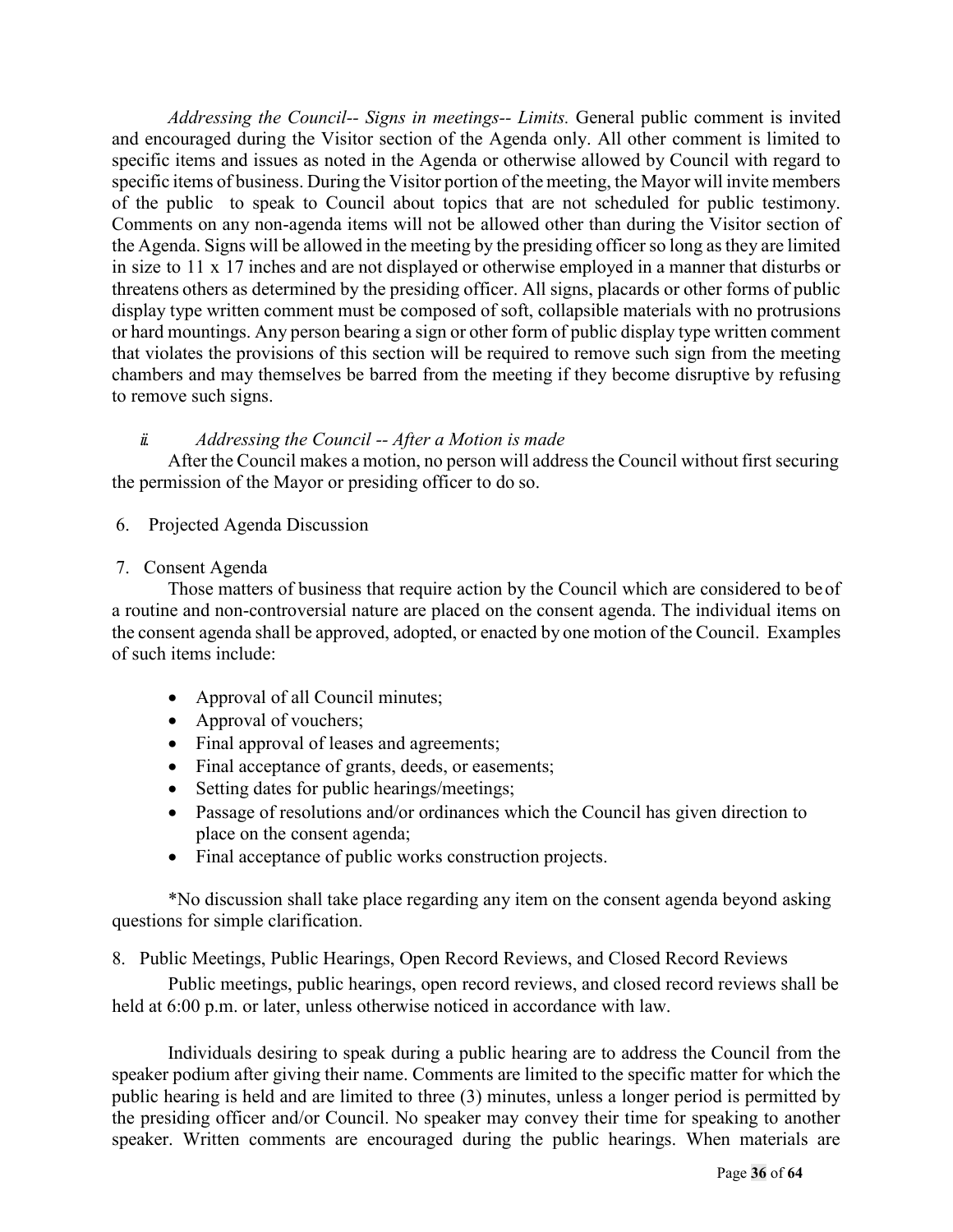presented during public hearings, they should be submitted to the City Clerk before the public hearing is closed on the item.

In the event of single subject group comment, at the discretion of the presiding officer, single time allocation for a spokesperson greater than three (3) minutes can be allowed. Groups that qualify for this special treatment shall submit to the presiding officer, prior to comment, a list of present group constituents or others in agreement so that duplication will not occur.

After a public hearing is closed, no member of the public shall be permitted to addressthe Council or the staff. In fairness to members of the public, the City Council shall be considered to be in deliberations from that point forward. Continuance of the item shall place it on the "old business" portion of any forthcoming agenda. Additional public testimony either that evening or at a future meeting would be precluded until public hearing notification procedures required by the Bothell Municipal Code are concluded.

#### 9. Ordinances & Resolutions

All ordinances and resolutions shall, before presentation to the Council, have been approved as to form and legality by the City Attorney, the applicable Department Head and the City Manager. No ordinance shall contain more than one subject that shall be fully and clearly expressed in its title.

#### 10. Contracts/Agreements

All contract documents shall, before presentation to the Council, have been approved as to form and legality by the City Attorney and shall further have been presented to the City Manager or authorized representative for review.

#### 11. Study Sessions

The study session is the forum used by Council to review forthcoming programs of the City, to receive progress reports on current issues, or to receive similar information from the City Manager and others. Further, the purpose of Study Sessions is to allow Councilmembers to do concentrated preliminary work with administration on single subjects of time consuming, complex matters (i.e., budget, complex legislation or reports, etc.)

12. Discussion/Update Items/Other

Items that do not fit into any other category.

#### 13. Council Conversations

In compliance with the Washington Open Public Meetings Act, Councilmembers may comment on routine city matters, may ask questions of staff that require only responses or factual information or statement of existing city policy, or may request that non-routine matters of public concern be placed on a future agenda. Councilmembers may not discuss non-agenda items among themselves.

#### 14. Executive Session & Closed Session

At the call of the presiding officer, or with a majority vote, the City Council may recessto Executive Session to privately discuss and consider matters of confidential concern to the wellbeing of the City. The purposes for which an Executive Session or Closed Session may be held are identified in [RCW 42.30.110](http://app.leg.wa.gov/RCW/default.aspx?cite=42.30.110) and RCW [42.30.140.](http://apps.leg.wa.gov/RCW/default.aspx?cite=42.30.140)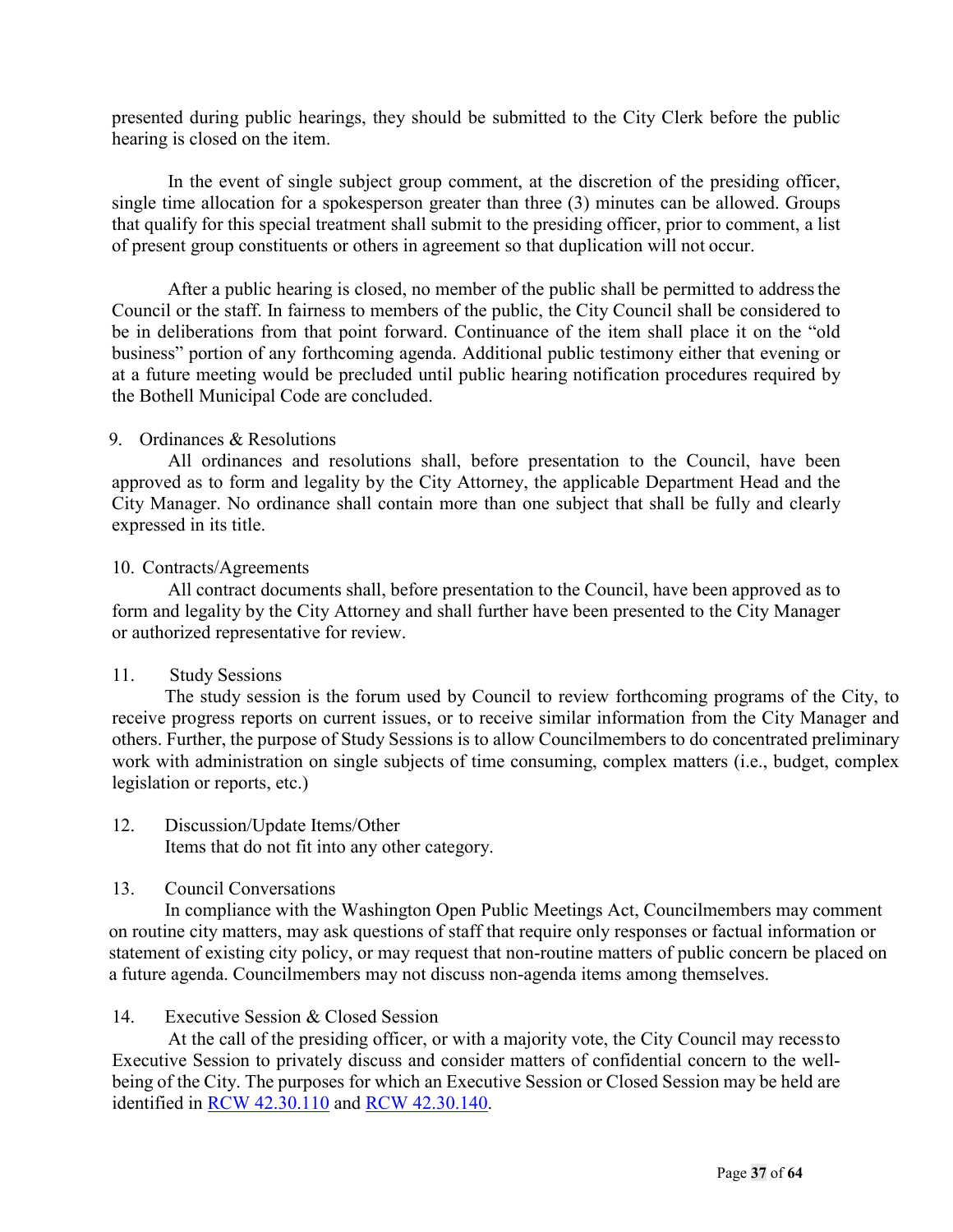The City Council may also hold an Executive Session to receive confidential advice from the City Attorney under the attorney-client privilege.

Before convening in Executive Session or Closed Session, the presiding officer shall publicly announce the purpose for excluding the public from the meeting place, and the time when the Executive Session/Closed Session will be concluded. An Executive Session/Closed Session may be extended to a stated later time by announcement of the presiding officer.

#### 15. Adjournment

Council meetings are scheduled to conclude no later than 9:00 PM but will continue until business is concluded with no motion necessary to extend. . In the event the Council cannot conclude the agenda at the current meeting, the meeting will be recessed to a definite time and place, and notice of such continued meeting will be given as provided by statute.

#### <span id="page-37-0"></span>**8.08 Study Sessions – Order of Business**

The study session is the forum used by Council to review forthcoming programs of the City, to receive progress reports on current issues, or to receive similar information from the City Manager and others. Further, the purpose of Study Sessions is to allow Councilmembers to do concentrated preliminary work with administration on single subjects of time consuming, complex matters (i.e., budget, complex legislation or reports, etc.). One of the goals of Study Sessions is to allow a less formal atmosphere within which Councilmembers may ask questions of staff and each other before an item is presented to Council for action. Study Sessions may be in less formal setting, when available, but shall not discourage public observation.

#### Order of Business

- 1. Call to Order/Flag Salute
- 2. Meeting Agenda Approval
- 3. Visitor Comment
- 4. Study Session Items
- 5. Adjourn

#### **8.09 General Procedures**

#### *A. Seating Arrangement of the Council*

While the Deputy Mayor is customarily seated immediately next to the Mayor, they may choose to sit anywhere at the dais. The Mayor, with the approval of individual Councilmembers, shall establish other seating arrangements for regular council meetings.

#### *B. Signing of City Documents*

The Mayor, unless unavailable, shall sign all ordinances, resolutions and other documents which have been adopted by the City Council and require an official signature; except when the City Manager has been authorized by Council action to sign documents. In the event the Mayor is unavailable, the Deputy Mayor may sign such documents.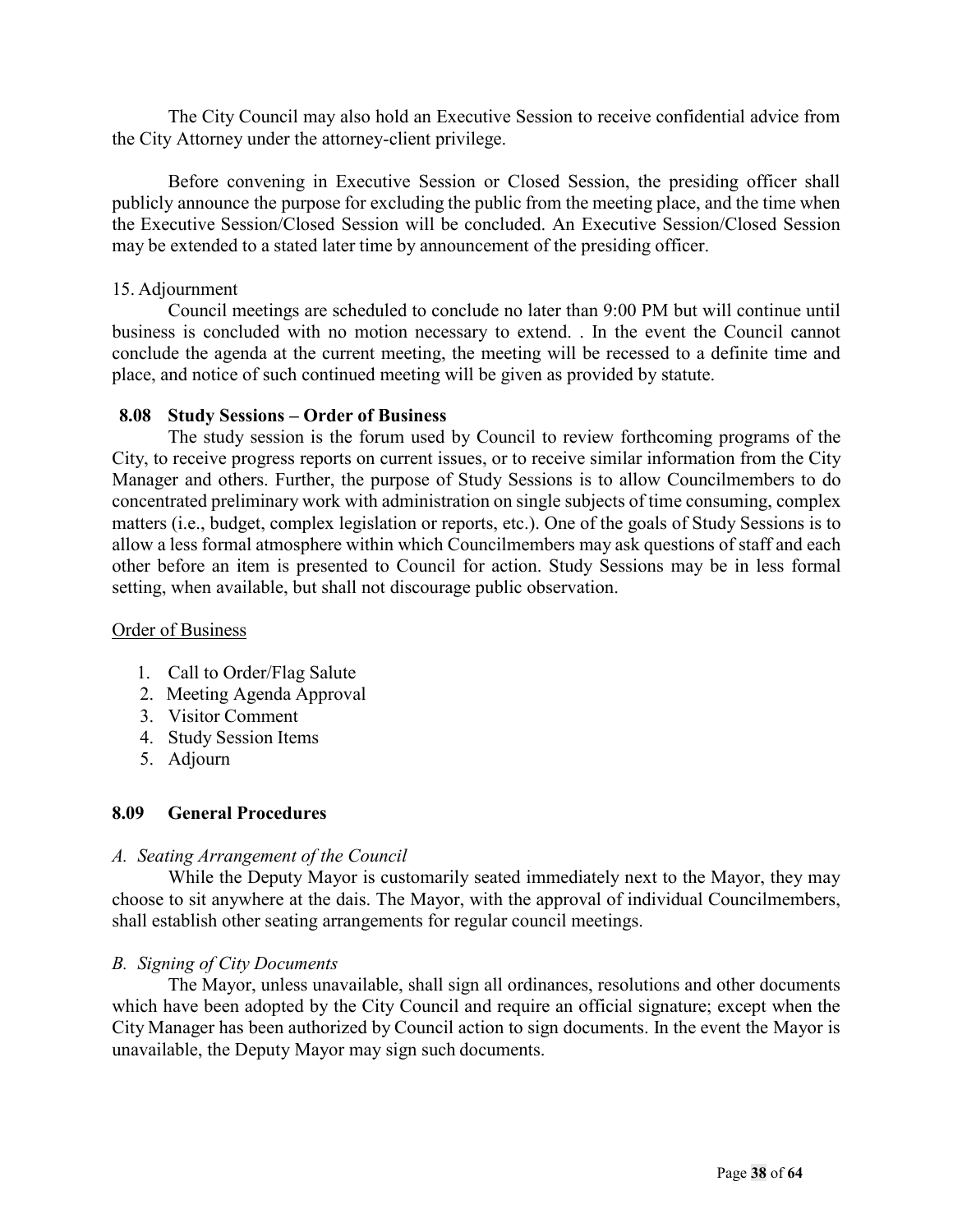#### *C. Quorum*

Four members of the Council shall constitute a quorum and are necessary for the transaction of City business. In the absence of a quorum, the Mayor shall, at the request of any two members present, compel the attendance of absent members.

#### *D. Minutes*

The City Clerk or designee shall take minutes at all meetings of the City Council. The minutes shall be made available for public inspection.

#### *E. How Many Votes are Required for Passage?*

For all resolutions, and motions, a simple majority of the Councilmembers present (assuming a quorum) is sufficient for passage.

The passage of any ordinance, grant or revocation of a franchise or license, and any resolution for the payment of money, requires an affirmative vote of at least a majority of the whole membership of the Council.

Public emergency ordinances, necessary for the protection of public health, public safety, public property, or public peace, may take effect immediately upon final passage (instead of after a 30-day delay), if passed by a majority plus one of the whole membership of the Council.

#### *F. Electronic Voting*

When seated at the dais for regular Council meetings, votes will be cast using the electronic voting system unless suspended as necessity or convenience of the Council dictates. In the event the electronic voting system is not working, votes will be taken by voice vote.

#### <span id="page-38-0"></span>**8.10 Open Public Meetings Act**

#### *A. Applicability*

The open meeting law applies to the City Council, all quasi-judicial bodies, and all standing, special or advisory boards, commissions, committees or subcommittees of, or appointed by, the City Council.

#### *B. Meetings*

All meetings of the Council shall be open to the public, except in the special instances as provided in RCW 42.30.110 and RCW 42.30.140 as hereafter amended. A meeting takes place when a quorum (a majority of the total number of Councilmembers currently seated on the Council) is present and information concerning City business is received, discussed, and/or acted upon.

#### *C. ADA Requirements*

The City of Bothell strives to provide accessible meetings for people with disabilities. Assisted-listening devices are available for use in the Council Chambers. If these or other accommodations are required, please contact the Americans with Disabilities Act Coordinator at (425) 806-6201 at least three days prior to the meeting.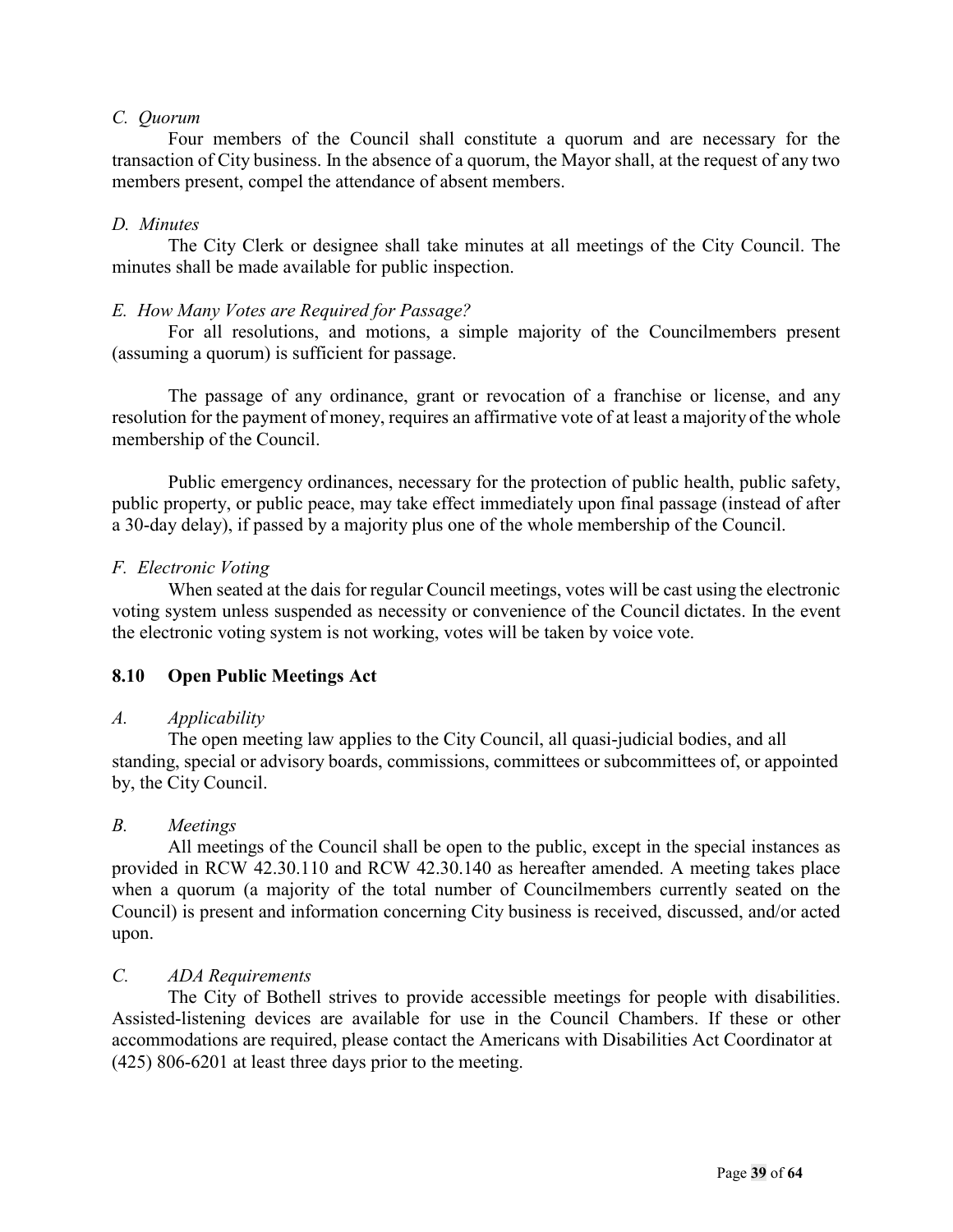#### *D. Actions*

No legal action can be taken by the Council except in a public meeting. At a *Special Meeting,* action can be taken only on those items appearing on the posted agenda, except for emergency items as defined in Section 8.08(E). At a Regular Meeting of the City Council, the Council is free to take action on non-agenda items, subject to applicable notice requirements in state statutes or local ordinances for the subject matter being considered.

#### *E. Correspondence*

All writings distributed for discussion or consideration at a public meeting are public records. To that end, Councilmembers shall not communicate using text, Microsoft Teams chat, Zoom chat, Instagram, Twitter, Facebook or other social media during a council meeting. Councilmembers shall refrain from making or receiving personal, private phone calls or emails while at the Council dais. Councilmembers shall not communicate in any electronic format with another councilmember during a council meeting.

Written material protected by attorney-client privilege must not be cited or quoted.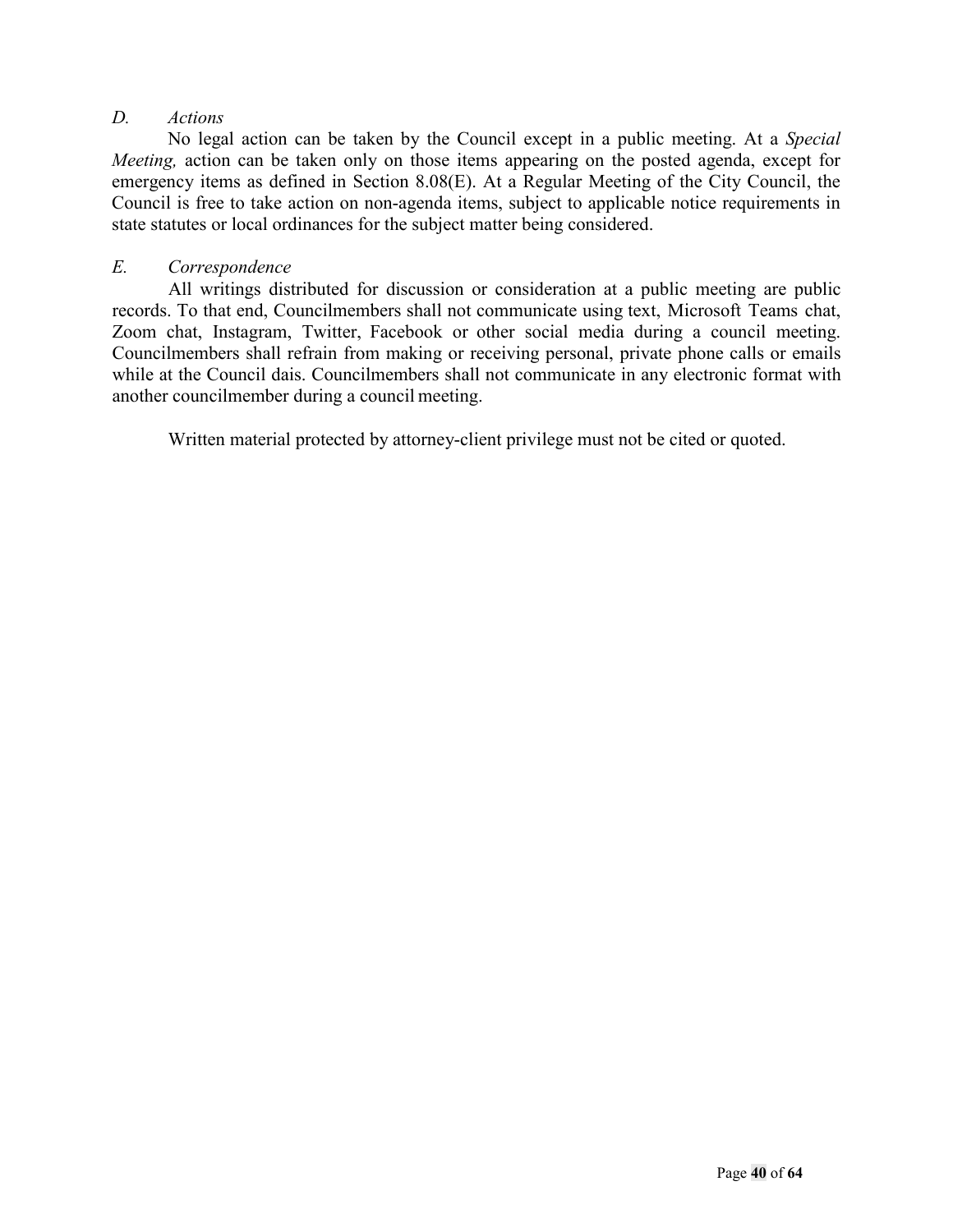#### <span id="page-40-1"></span><span id="page-40-0"></span>**Chapter 9 Protocol Administration**

#### <span id="page-40-2"></span>**9.01 Biennial Review**

The City Council will review and revise the City Council Protocol Manual every two years, or as needed.

#### <span id="page-40-3"></span>**9.02 Adherence to Protocol**

- A. Each Councilmember shall have the duty and obligation to review this Protocol Manual and be familiar with its provisions.
- B. During City Council discussions, deliberations, and proceedings, the Mayor will be primarily responsible to ensure that the City Council, staff, and members of the public adhere to the Council's adopted Protocol Manual.
- C. Knowing and/or willful failure to adhere to the provisions of this Protocol Manual may subject a Councilmember to enforcement and sanctions as follows:
	- (1) Upon determining that there is credible evidence that a Councilmember has, or may have, engaged in knowing and/or willful action or omission that constitutes failure to adhere to the provisions of this Protocol Manual, the Mayor or the Deputy Mayor, in the event that the Mayor is the Councilmember alleged to have engaged in such action or omission, may call upon the Council to determine whether such knowing and/or willful action or omission has occurred, and the sanctions, if any, to be imposed.
	- (2) Prior to conducting any hearing on an alleged failure to adhere to the provisions of this Protocol Manual, the Mayor or Deputy Mayor shall provide written notice to the Councilmember alleged to have engaged in such failure to adhere at least ten (10) calendar days prior to calling for such hearing. The written notice shall identify the specific provisions of this Protocol Manual with which the Councilmember is alleged to have failed to adhere and the facts supporting such allegation.
	- (3) Upon call by the Mayor or Deputy Mayor, a majority of a quorum of the Council shall vote on whether to hold a hearing to determine the existence of an act or omission constituting a failure to adhere and the sanctions, if any, to be imposed. If such hearing is approved by the Council, the hearing shall be held at a time and place specified in the motion approving such hearing.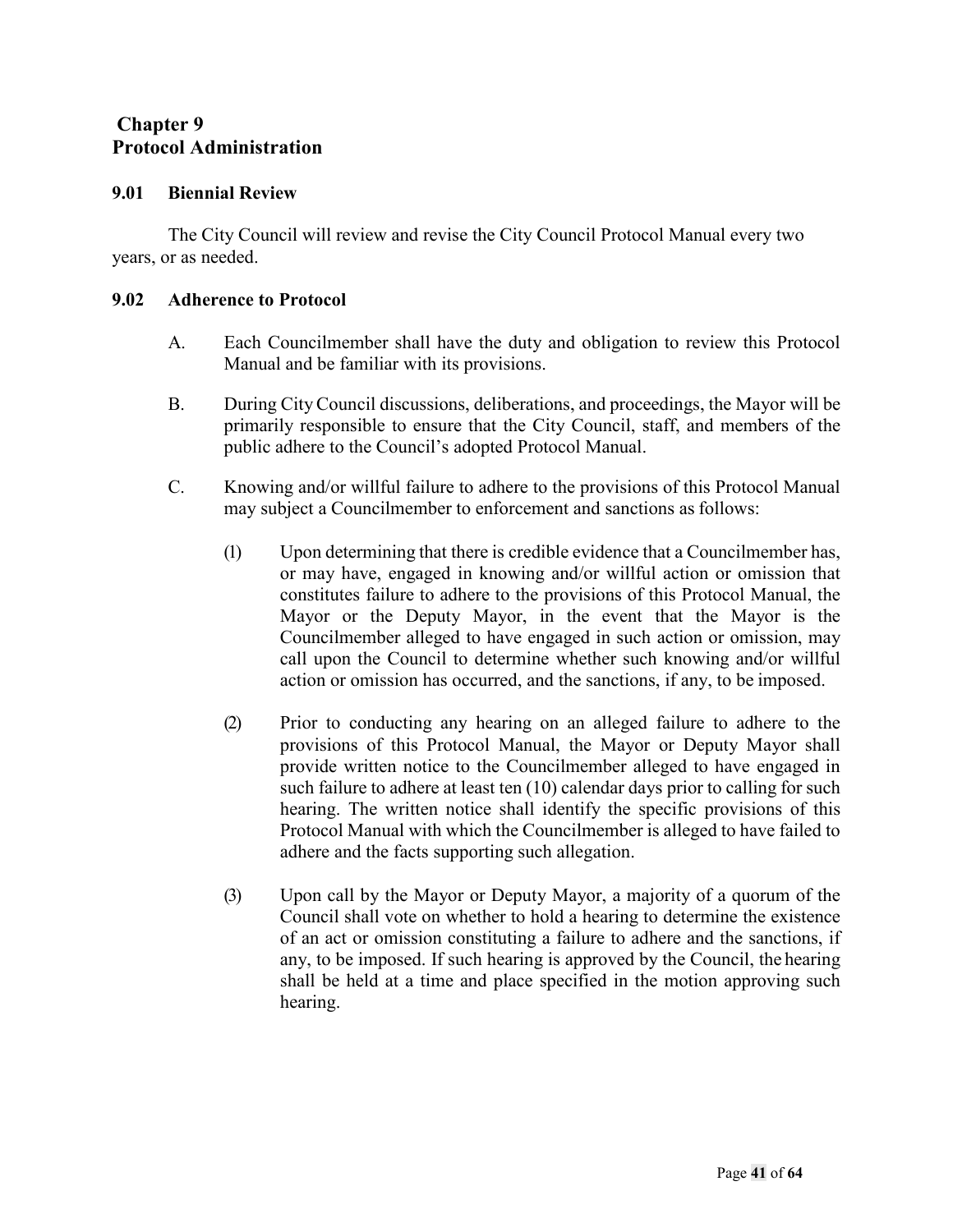- (4) At such hearing, the Council shall determine whether there is a preponderance of credible and substantial evidence indicating that a Councilmember has knowingly and/or willfully acted or failed to act in a manner constituting a failure to adhere to the provisions of this Protocol Manual. The Councilmember alleged to have failed to adhere to the provisions of this Protocol Manual shall have the right to present evidence and testimony. The finding of the existence of such knowing and/or willful failure to adhere shall be determined by motion approved by a majority of the Council plus one.
- (5) Upon finding that a knowing and/or willful failure to adhere to the provisions of this Protocol Manual has occurred, the Council shall proceed to determine whether the sanctions, if any, should be imposed.Appropriate sanctions may include, but are not limited to, the following:
	- (i) public censure
	- (ii) removal of appointment to extra-territorial boards, committees,or commissions; and
	- (iii) removal of appointment to Council boards or committees

#### <span id="page-41-0"></span>**9.03 City Attorney as Protocol Advisor**

The City Attorney shall assist the Mayor and serve as an advisor for interpreting the City Council's adopted Protocol Manual.

#### <span id="page-41-1"></span>**9.04 Adherence to Non-interference Ordinance**

The City Council delegates to the City Manager the responsibility to discuss with any Councilmember, on behalf of the full Council, any perceived or inappropriate interference or encroachment of administrative services. The City Manager will discuss with the Councilmember the action and suggest a more appropriate process or procedure to follow. After this discussion, if inappropriate action continues, the City Manager will report the concern to the full Council.

#### <span id="page-41-2"></span>**9.05 Applicability of Protocol Manual**

The City Council Protocol Manual shall also apply when the Council is sitting as another entity or agency. The role of Mayor and Deputy Mayor shall be interchangeable with the Chair and Vice Chair, or President or Vice President, when sitting as another entity.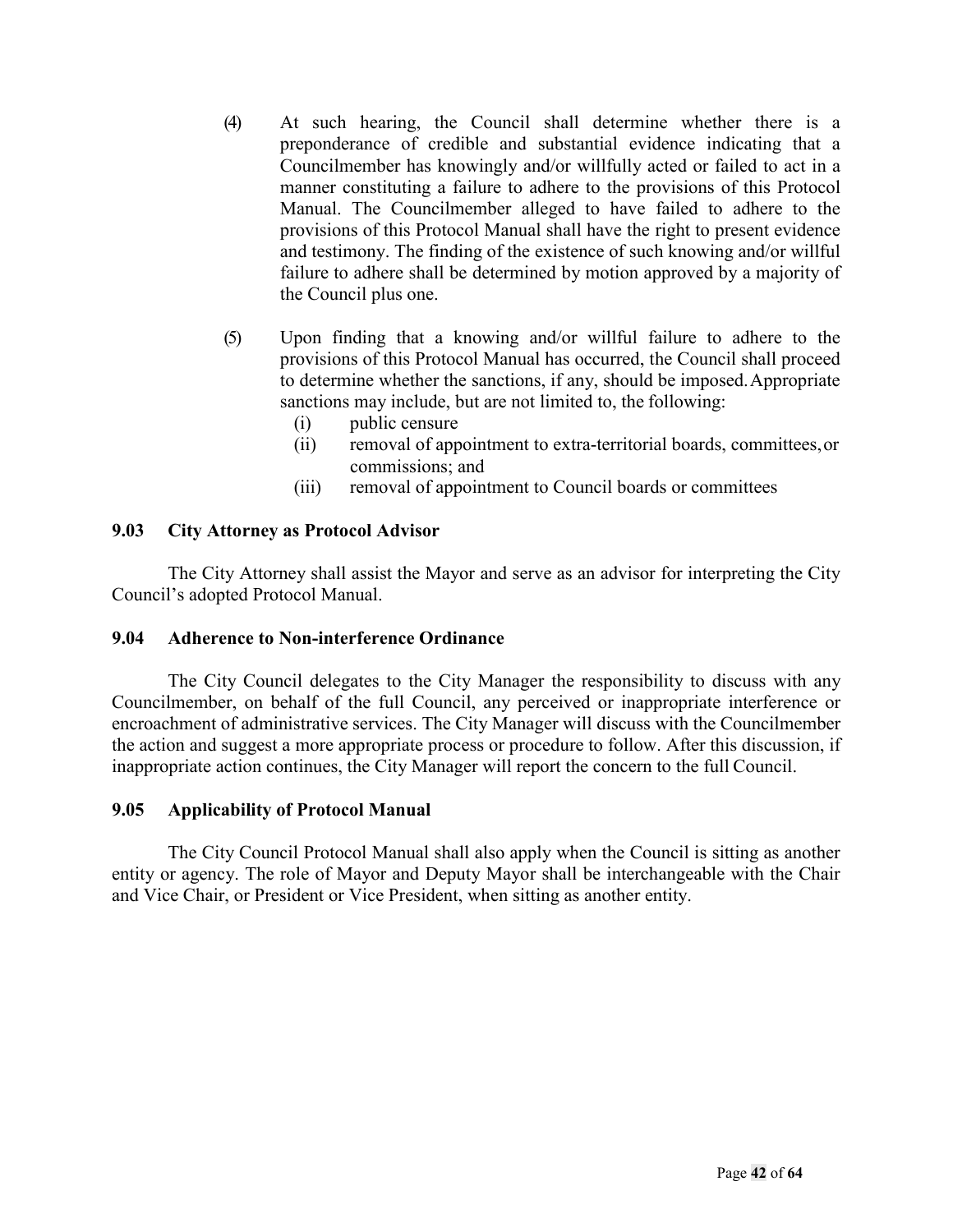## <span id="page-42-1"></span><span id="page-42-0"></span>**Chapter 10 Leaving Office**

#### <span id="page-42-2"></span>**10.01 Return of Materials and Equipment**

During their service on the City Council, members may have acquired or been provided with equipment such as computers or other items entailing a significant expense, as well as copies of the Bothell Municipal Code, *Imagine Bothell...,* Comprehensive Plan, mailbox key, etc. These items are to be returned to the City at the conclusion of a member's term.

#### <span id="page-42-3"></span>**10.02 Filling Council Vacancies**

#### A. Purpose

The purpose of this section is to provide guidance to the City Council when a Bothell Councilmember position becomes vacant before the expiration of the official's elected term of office. Pursuant to state law, a vacancy shall be filled only until the next regular municipal election, to serve the remainder of the unexpired term.

#### B. References

[RCW 42.30.110](http://app.leg.wa.gov/RCW/default.aspx?cite=42.30.110) (H) – Executive Session Allowed to Consider Qualifications of a Candidate for Appointment to Elective office.

[RCW 42.30.060](http://apps.leg.wa.gov/rcw/default.aspx?cite=42.30.060) – Prohibition on Secret Ballots.

[RCW 42.12](http://app.leg.wa.gov/RCW/default.aspx?cite=42.12) – Vacant Position.

[RCW 35A.13.020](http://app.leg.wa.gov/RCW/default.aspx?cite=35A.13.020) – Vacancies – Filling of Vacancies in Council/Manager Form of Government.

#### C. Appointment Process

(1) A Council position shall be officially declared vacant upon the occurrence of any of the causes of vacancy set forth in [RCW 42.12.010,](http://apps.leg.wa.gov/RCW/default.aspx?cite=42.12.010) including resignation, recall, forfeiture, written intent to resign, or death of a Councilmember. The Councilmember who is vacating their position cannot participate in the appointment process.

(2) The City Council shall direct staff to begin the Councilmember appointment process and establish an interview and appointment schedule, so that the position is filled at the earliest opportunity.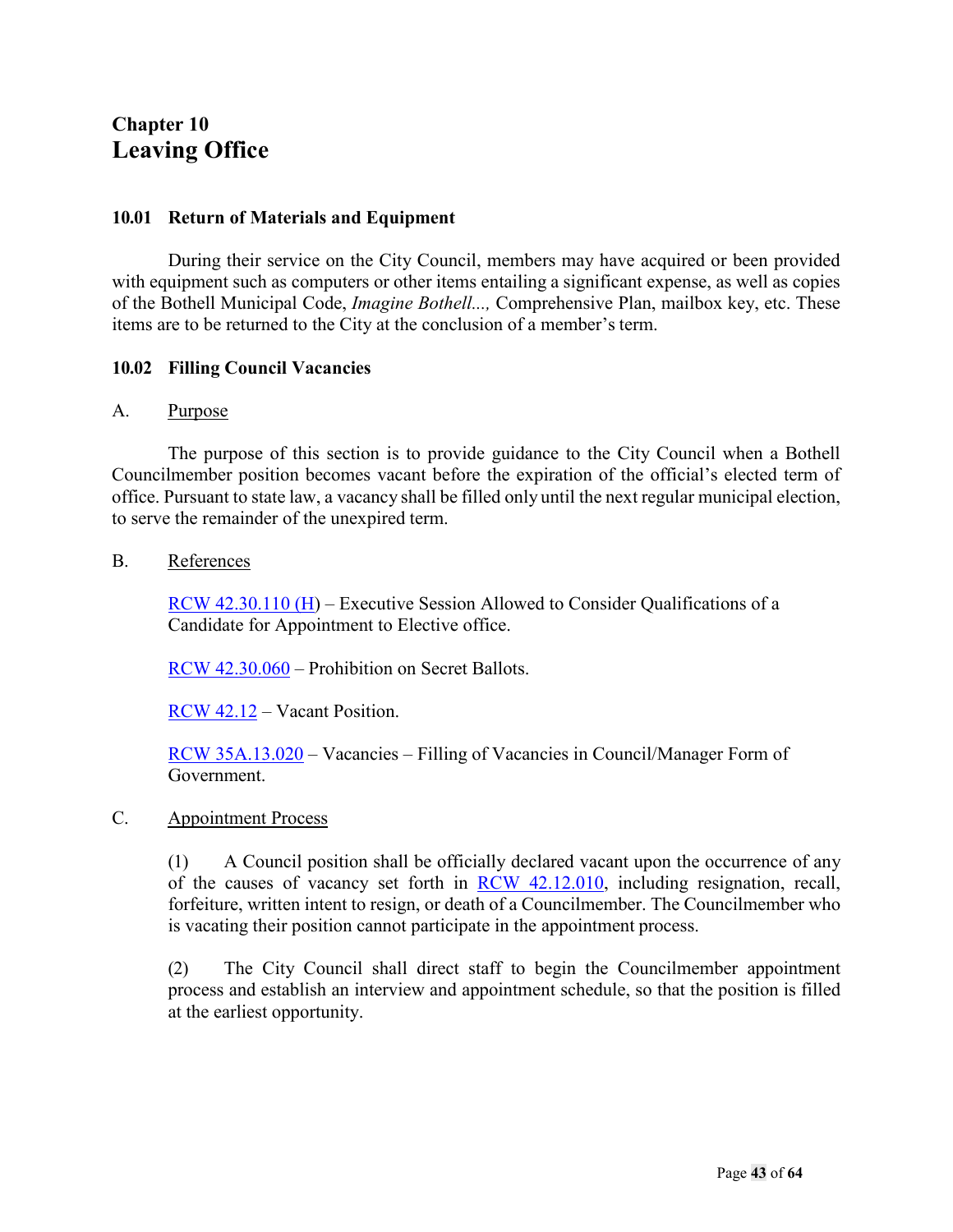(3) The City Clerk's Office shall prepare and submit a display advertisement to the City's official newspaper, with courtesy copies to all other local media outlets, which announces the vacancy consistent with the requirements necessary to hold public office: that the applicant (a) be a registered voter of the City of Bothell, and (b) have a one (1) year residency in the City of Bothell. This display advertisement shall be published once each week for two (2) consecutive weeks. This display advertisement shall contain other information, including but not limited to, time to be served in the vacant position, election information, salary information, Councilmember powers and duties, the deadline date and time for submitting applications, interview and appointment schedules, and such other information that the City Council deems appropriate.

(4) The City Clerk's Office shall prepare an application form which requests appropriate information for City Council consideration of the applicants. Applications will be available at City of Bothell offices and on the City's official website. Copies of the display advertisement will be provided to current members of the City of Bothell commissions, committees, task forces and other City-sponsored community groups.

(5) Applications received by the deadline date and time will be copied and circulated, by the City Clerk's Office, to the Mayor and City Council. Packets may also contain additional information received such as endorsements, letters of reference and other pertinent materials.

(6) The City Clerk's Office shall publish the required public notice(s) for the meeting scheduled for interviewing applicants for consideration to the vacant position. This meeting may be a regularly scheduled City Council meeting, or a special City Councilmeeting.

(7) The City Clerk's Office shall notify applicants of the location, date and time of City Council interviews.

(8) Prior to the date and time of the interview meeting, the Mayor shall accept one interview question from each Councilmember.

#### D. **Interview Meeting**

Each interview of an applicant/candidate shall be no more than 30 minutes in length as follows:

(1) The applicant shall present their credentials to the City Council. (5 minutes)

(2) The City Council shall ask the predetermined set of questions which must be responded to by the applicant. Each applicant will be asked and will answer the same set of questions, and will have 2 minutes to answer each question. (14 minutes)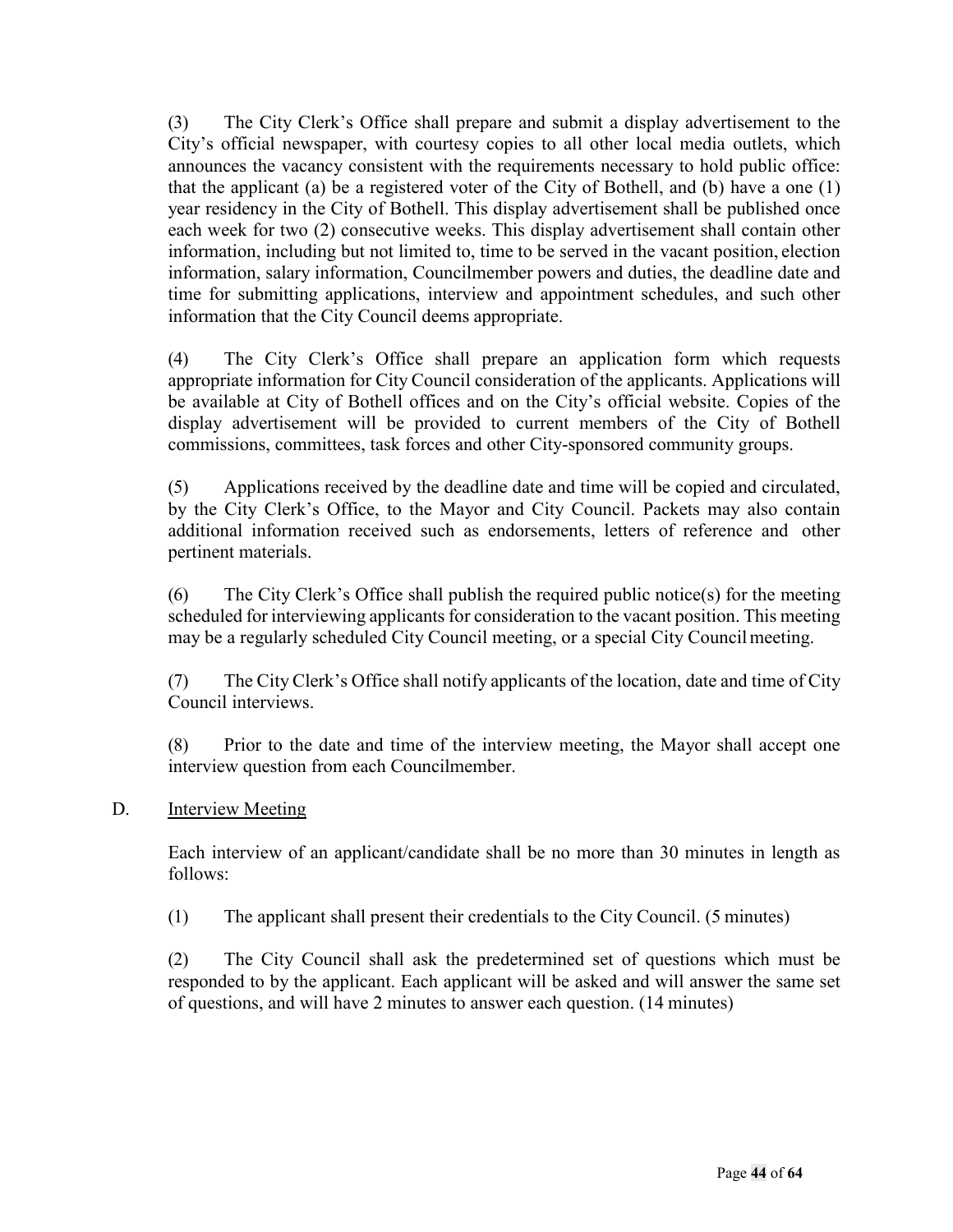(3) An informal question and answer period in which Councilmembers may ask and receive answers to miscellaneous questions. (10 minutes)

(4) The applicants' order of appearance will be determined by a random lot drawing performed by the City Clerk.

(5) The Council may reduce the 30-minute interview time if the number of applicants exceeds six (6) candidates, or alternatively, the Council may elect not to interview all of the applicants if the number exceeds six (6) candidates. The decision as to which applicants to interview will be based on the information contained in the application forms.

#### E. Voting

Upon completion of the interviews, Councilmembers may convene into Executive Session to discuss the qualifications of the applicants. However, all interviews, deliberations, nominations and votes taken by the Council shall be in open public session.

(1) The Mayor shall ask for nominations from the Councilmembers for the purpose of creating a group of candidates to consider. No second is needed.

(2) Nominations are closed by a motion, second and majority vote of the Council.

(3) Councilmembers may deliberate on such matters as criteria for selection and the nominated group of candidates.

(4) The Mayor shall poll Councilmembers to ascertain that Councilmembers are prepared to vote.

(5) The City Clerk shall proceed with a roll-call vote.

(6) Elections will continue until a nominee receives a majority vote of the remaining Councilmembers.

(7) At any time during the election process, the City Council may postpone elections until a date certain or regular meeting if a majority vote has not been received.

(8) Nothing in this policy shall prevent the City Council from reconvening into Executive Session to further discuss the applicant/candidate qualifications.

(9) The Mayor shall declare the nominee receiving the majority vote as the new Councilmember and shall be sworn into office by the City Clerk at the earliest opportunity or no later than the next regularly scheduled City Council meeting.

(10) If the City Council does not appoint a qualified person to fill the vacancy within 90 days of the declared vacancy, the Revised Code of Washington delegates appointment powers to King County.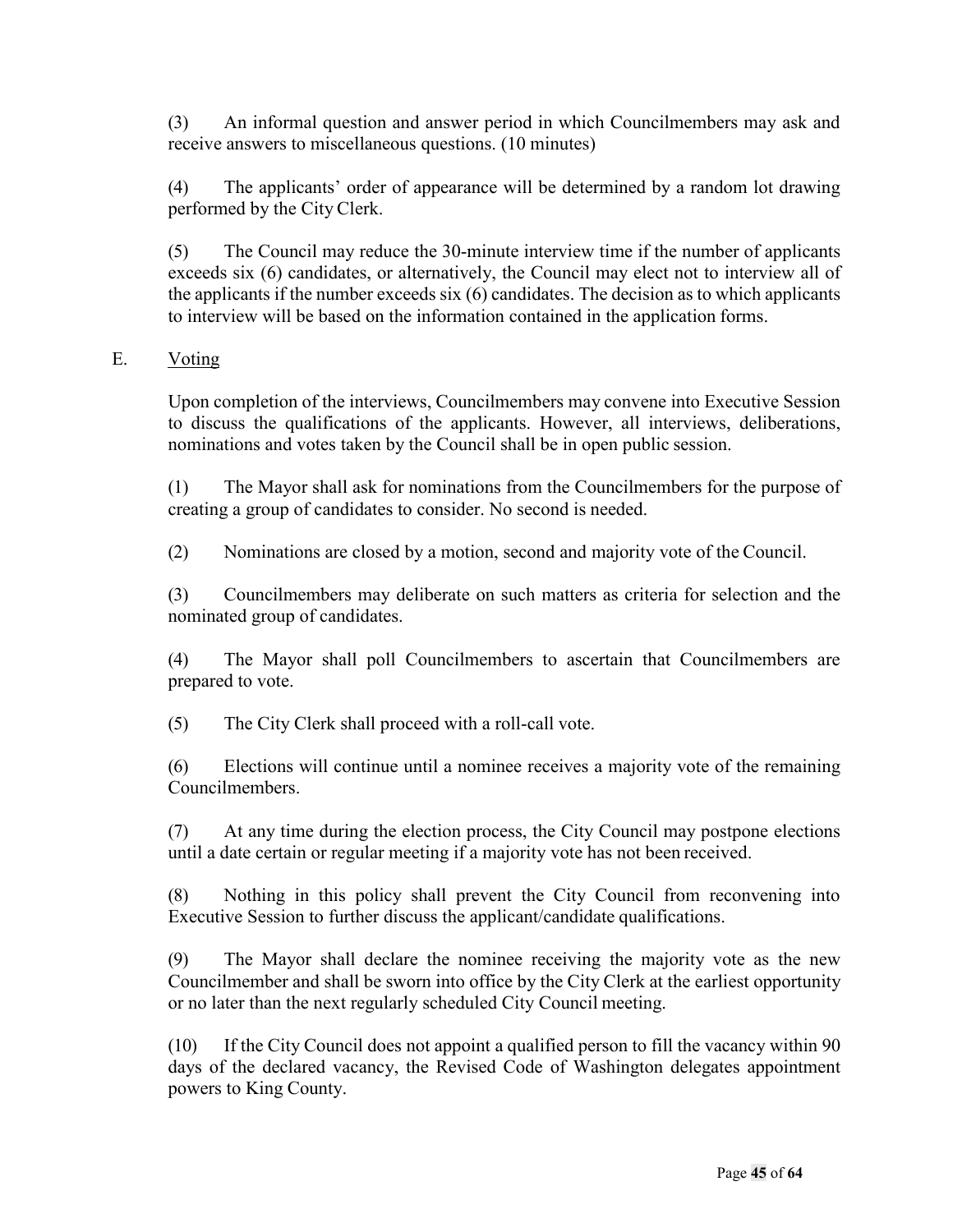## <span id="page-45-0"></span>**Chapter 11 Additional Training and Resource Materials**

#### <span id="page-45-1"></span>**11.01 Association of Washington Cities** [(800) 562-8981]

*<https://wacities.org/>* The Association is a voluntary, nonpartisan, nonprofit association comprised of all incorporated cities and towns in Washington.

#### <span id="page-45-2"></span>**11.02 National League of Cities** [(202) 626-3000]

*[www.nlc.org](http://www.nlc.org/)* A non-partisan organization serving municipal governments, the NLC works to establish unified policy positions, advocates those policies forcefully, and shares information that strengthens municipal government throughout the nation.

#### <span id="page-45-3"></span>**11.03 International City/County Management Association** [(202) 289-4262]

*<https://icma.org/>* ICMA is a professional and educational association of local government administrators that serves to enhance the quality of local government through professional management and to support and assist professional local government administration. The Association's *Elected Officials Handbook* series can be of great value to Councilmembers. Publications are also available through ICMA concerning every basic city service.

#### <span id="page-45-4"></span>**11.04 Government Finance Officers Association** [(312) 977-9700]

*[www.gfoa.org](http://www.gfoa.org/)* GFOA is a professional association of state and local finance officers. The Association administers a broad range of services and programs related to government financial management:

#### <span id="page-45-5"></span>**11.05 Municipal Research & Services Center of Washington** [(206) 625-1300]

*[www.mrsc.org](http://www.mrsc.org/)* MRSC is a nonprofit, independent organization created in 1969 to continue programs established in 1934 under the Bureau of Governmental Research at the University of Washington. One of the principal services of MRSC is to respond to inquiries on virtually every facet of local government.

#### <span id="page-45-6"></span>**11.06 Appendix**

Reference materials are provided in the Appendix of this manual. Materials include:

- A. Glossary of Terms
- B. Parliamentary Procedure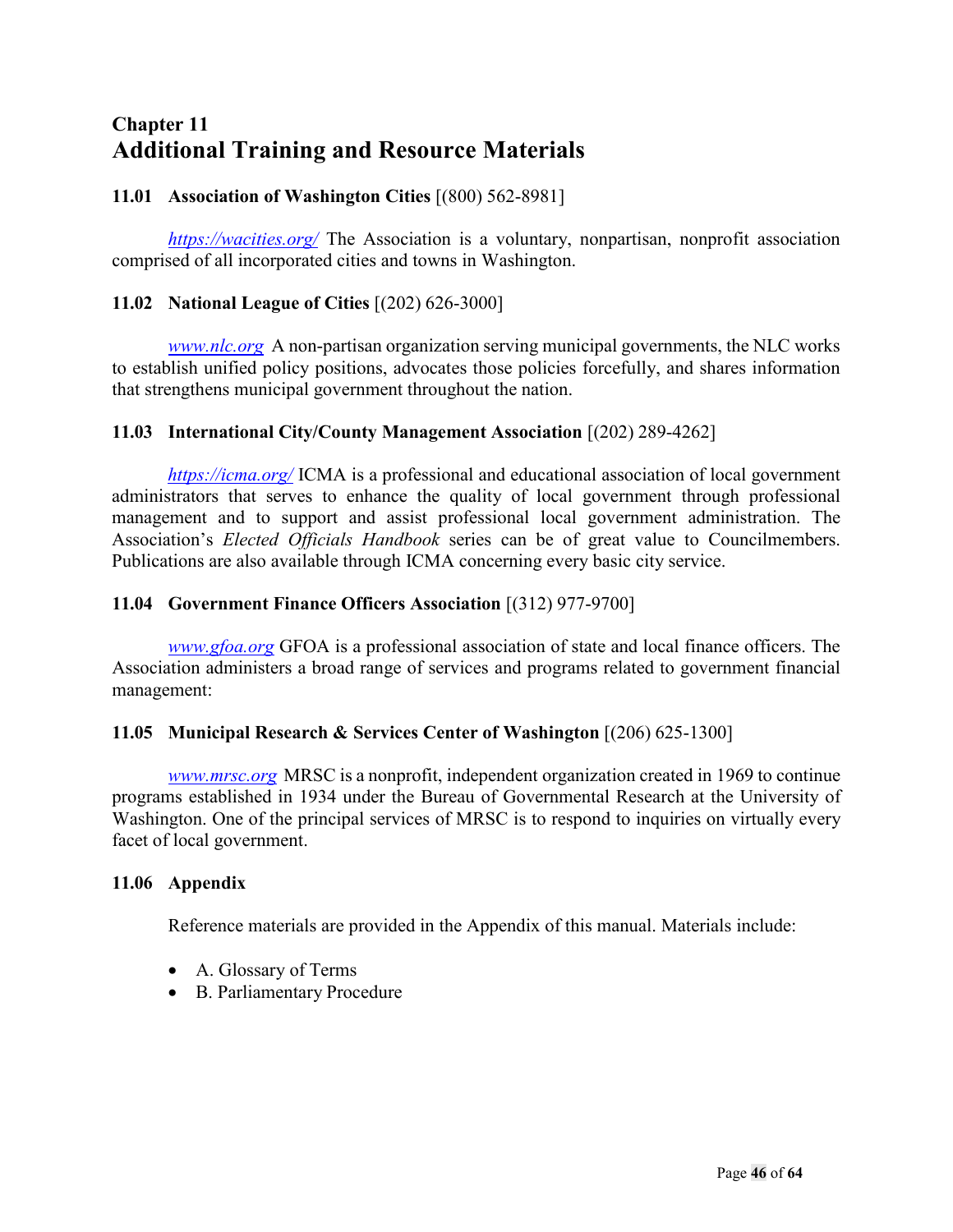## **11.06 A - Glossary of Terms**

**Adjourn**: to end the meeting

**Agenda**: summarization of items scheduled to be heard and acted upon at a public meeting

**Amend**: to change a motion

- **Conflict** of interest: exists when a Councilmember may have a personal interest in the outcome of a Council action. When a substantial conflict of interest exists, a City official must declare such and refrain from participating in or influencing the discussion or vote on the item
- **Consent** agenda: a listing of non-controversial items presented to Council for their collective approval
- **Council** packet: a compilation of Council Communications with reports and supporting documentation for items to be considered by Council

**Debate**: discussion about a motion

- **Decorum**: behavior that is conducive to carrying on debate in a smooth and orderly manner. To maintain proper decorum and order, the following practices and customs are observed by members of the assembly: (1) confining remarks to the merits of the pending question; (2) refraining from attacking a member's motives; (3) addressing all remarks through the chair; (4) avoiding the use of members' names; (5) refraining from speaking adversely on a prior action not pending; (6) reading from reports, quotations, etc., only with permission; and, (7) refraining from disturbing the assembly
- **Emergency** clause: a clause added to ordinances or resolutions declaring them to be of morethan ordinary public need and necessity and putting them into effect immediately upon adoption. Ordinances and resolutions adopted without the emergency clause go into effect 30 days from the date of adoption.
- **Formal** action: an act or direction of the City Council directing things to be done or recorded, but not requiring an ordinance or resolution

**Germane**: closely related to, or having bearing on, the subject

**In order**: relevant to the business at hand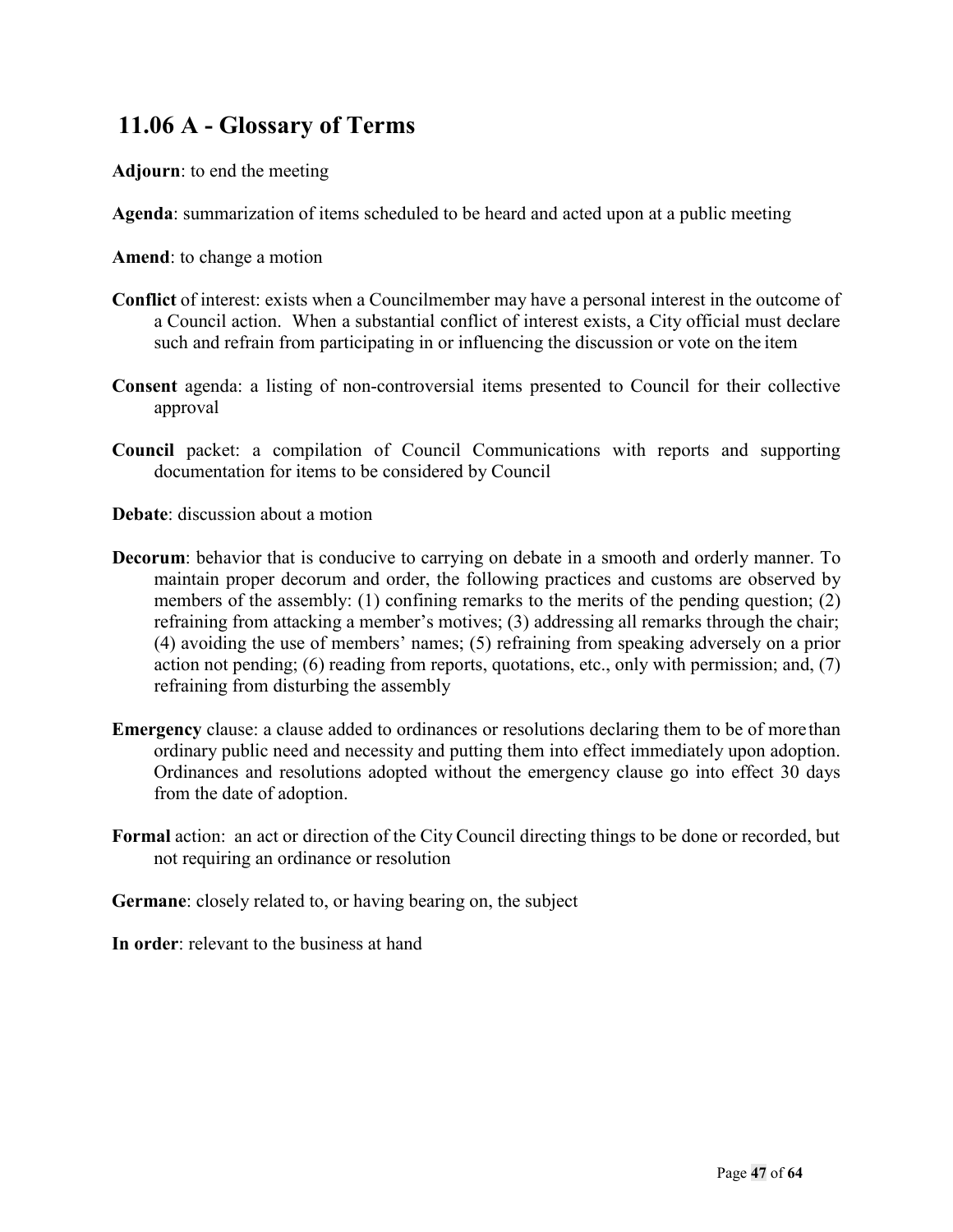- **Incidental motion**: is a question of procedure that arises out of other motions. An incidental motion must be considered before the other motion. Incidental motions yield to privileged motions and to the motion to table. They are not debatable, except "appeal" and in this case, the presiding officer may submit to the assembly for a decision. Motions ofthis classification include (listed in order of precedence): (1) point of order; (2) appeal the decision of the chair; (3) suspension of rules; and, (4) parliamentary inquiry
- **Main motion**: introduces an item of business to the Council for its consideration. A main motion cannot be made when another motion is before the Council. A main motion yields to privileged, subsidiary and incidental motions
- **Majority**: more than one-half of the members present
- **Miscellaneous motions**: not conveniently classified as subsidiary, incidental, or privileged, but which are in common use. These include: (1) take from the table; (2) reconsider; and (3) rescind
- **Motion**: a formal proposal by a member, put to the Council for a decision by vote

**Municipal code**: the codification of general ordinances adopted by Council.

**Ordinance**: an action that has the effect of making or amending or repealing substantive city law

- **Parliamentary procedure**: a set of rules for conduct at meetings. It allows everyone to be heard and to make decisions without confusion
- **Point of order:** to raise a question of order. Point of order is pronounced when a member thinks that the rules of the assembly are being violated, thereby calling upon the chair for a ruling and an enforcement of the regular rules
- **Privileged motions**: concern special or important matters not related to pending business. Privileged motions are most urgent and are of highest importance. Such a motion takes precedence over any pending question. Privileged motions are not debatable. They must be concerned with the rights of the assembly as a whole and the rights of each member in relation to the assembly. Privileged motions include the following and are listed in order of precedence: 1) adjourn; (2) recess; (3) question of privilege

**Protocol**: a code prescribing strict adherence to correct etiquette and precedence

- **Quasi**-**judicial proceedings**: those proceedings in which the City Council is required to make findings based on an evidentiary record. In quasi-judicial proceedings, the City Council sits as the judge and jury, and is required to make findings based on the evidence and records presented. Examples of quasi-judicial proceedings heard by the City Council include open record reviews, closed record reviews, and subdivision map approvals.
- **Quorum**: the number of members that must be present for the meeting to be called to order and to conduct business legally. A quorum of the Bothell City Council consists of four members, when all seven Council seats are filled.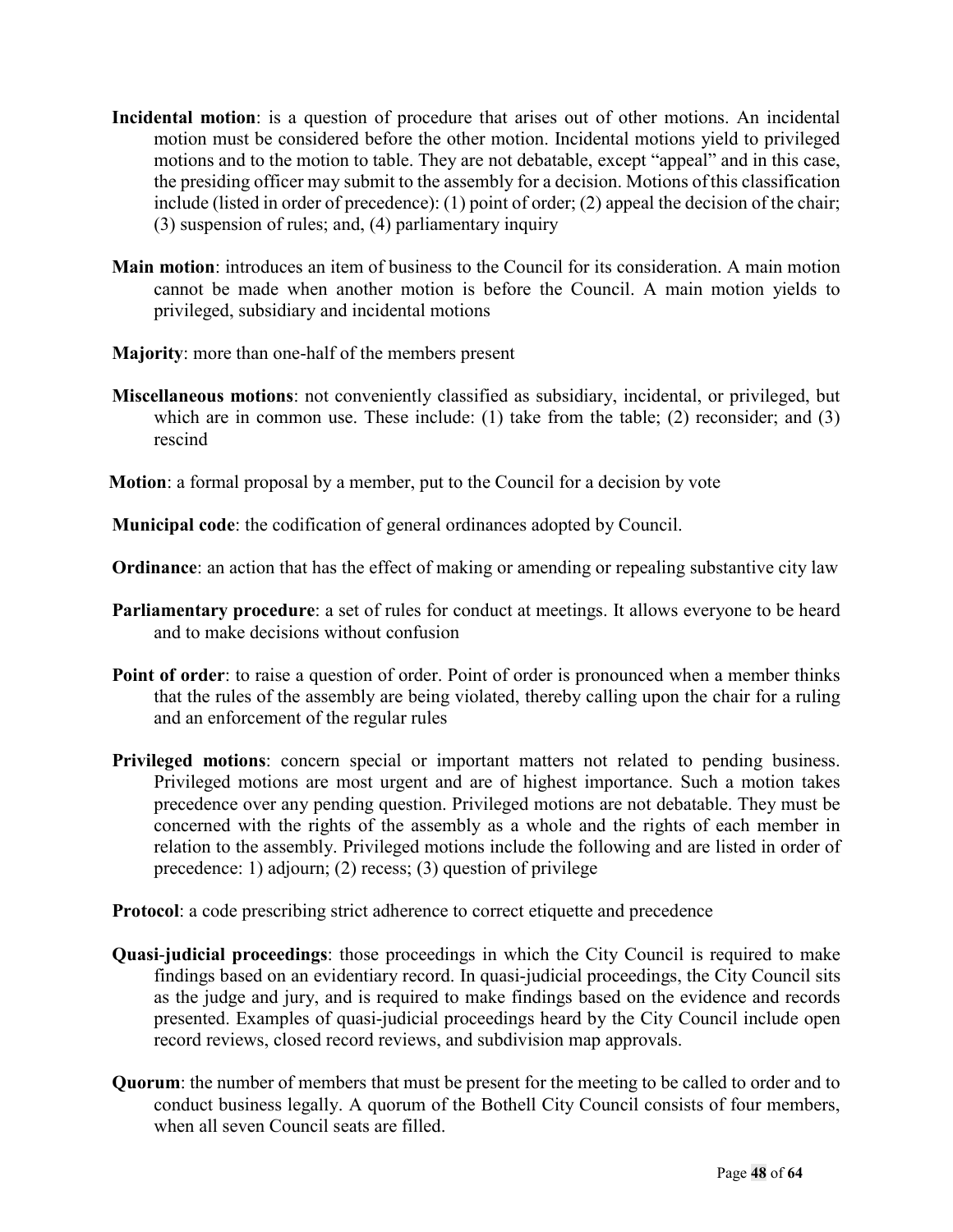**Resolution**: a formal, permanent, or long-standing expression of intent or public policy of the City

**Second**: a verbal signal from a member that they wish Council to consider the proposed motion

- **Special meeting:** an unscheduled public meeting of the City Council held to act on an item(s) requiring immediate consideration. Special meetings must be posted 24 hours prior to the time of the meeting in order to be held
- **Subsidiary motion**: changes or affects how the main motion is handled. This motion is voted on before the main motion. Subsidiary motions yield to all privileged and incidental motions and subsidiary motions above it in order of rank: (1) lay on the table (postpone temporarily); (2) the previous question (close debate); (3) limit or extend limits of debate; (4) postpone definitely or to a time certain; (5) commit, refer, or recommit to committee; (6) amend (change or modify a motion); (7) postpone indefinitely (kill a motion)
- **Title**: the lead-in paragraph of an ordinance or resolution declaring its purpose. The title appears on the meeting agenda

**Voting**: the means by which motions are accepted or rejected by the Council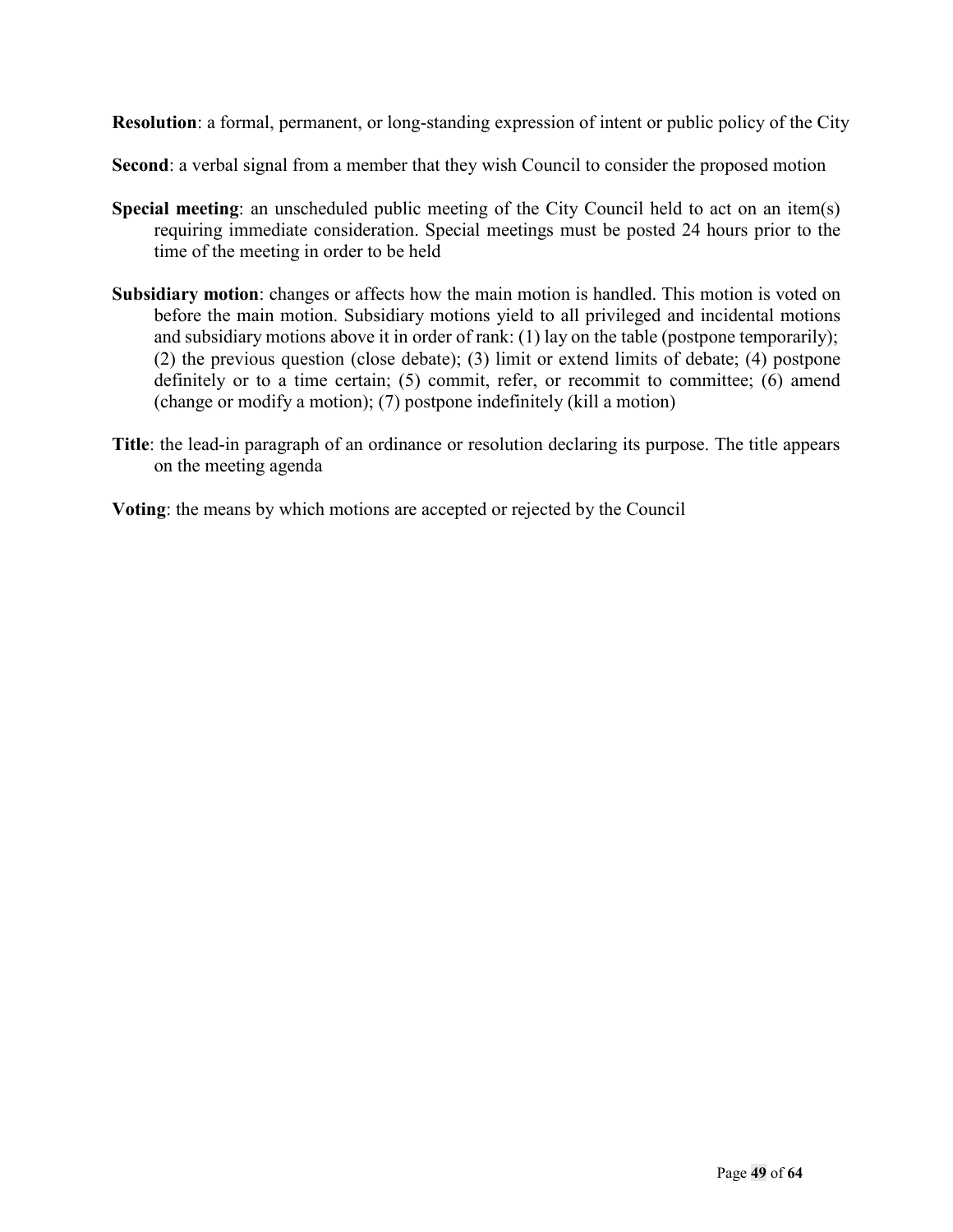## **11.06 B- Parliamentary Procedure**

By approval of the Council Protocol Manual, the City Council has adopted a modified version of *Robert's Rules of Order*. The abridged rules of order that will be entertained by the Bothell City Council can be found in the Appendix.

#### **Customs of Formality**

The presentation and disposition of motions at a CityCouncil meeting involves significant interaction between the presiding officer and the members of the Council. Therefore, members should understand the customs of formality that are followed by the presiding officer and members in conformance with parliamentary procedure.

#### *A. Customs Observed by Members*

The regular presiding officer of the Council is addressed as "Mayor " or Mr. (or Madam) Mayor." Even at meetings where no members of the public are present, the presiding officer is called by the individual's proper title and is never addressed or referred to by their first name or the personal pronoun "you."

As a general rule, the presiding, officer is addressed as "the chair" when additional reference is required. For example, "Mr. Mayor, do I understand the chair to state..." The presiding officer's place or station in the chambers is also called "the chair." Therefore, the term "the chair" applies to both the presiding officer and to that person's station in thecouncil chambers.

Members address only the chair, or address each other through the chair, and generally refer to each other by title. For example, "Mr. Mayor, may I ask Councilwoman A to explain..."

#### *B. Customs Observed by the PresidingOfficer*

The presiding officer refers to themselves as the chair and never uses the personal pronoun "I." For example, "The chair rules that..." The presiding officer also does not address an individual member as "you," but refers to members bytheir proper title.

#### **Meeting Decorum and Order**

The presiding officer shall preserve decorum and decide all questions of order, subject to appeal by the Council. During Council meetings, Councilmembers shall preserve order and decorum and shall not delay or interrupt the proceedings or refuse to obey the orders of the chair or the rules of protocol.

Any Councilmember may request the presiding officer to enforce the rules of protocol. Upon motion and majority vote, the presiding officer shall be required to do so.

#### **Order of Discussion**

The presiding officer should follow the prepared agenda as much as possible. However, for those occasions when deviations are necessary or convenient, the presiding officer will clearly announce that the Council has decided to rearrange the agenda. When changing the order of discussion, it must be done so as not to prevent or deny any member of the public the opportunity to listen to the discussion of any agenda item.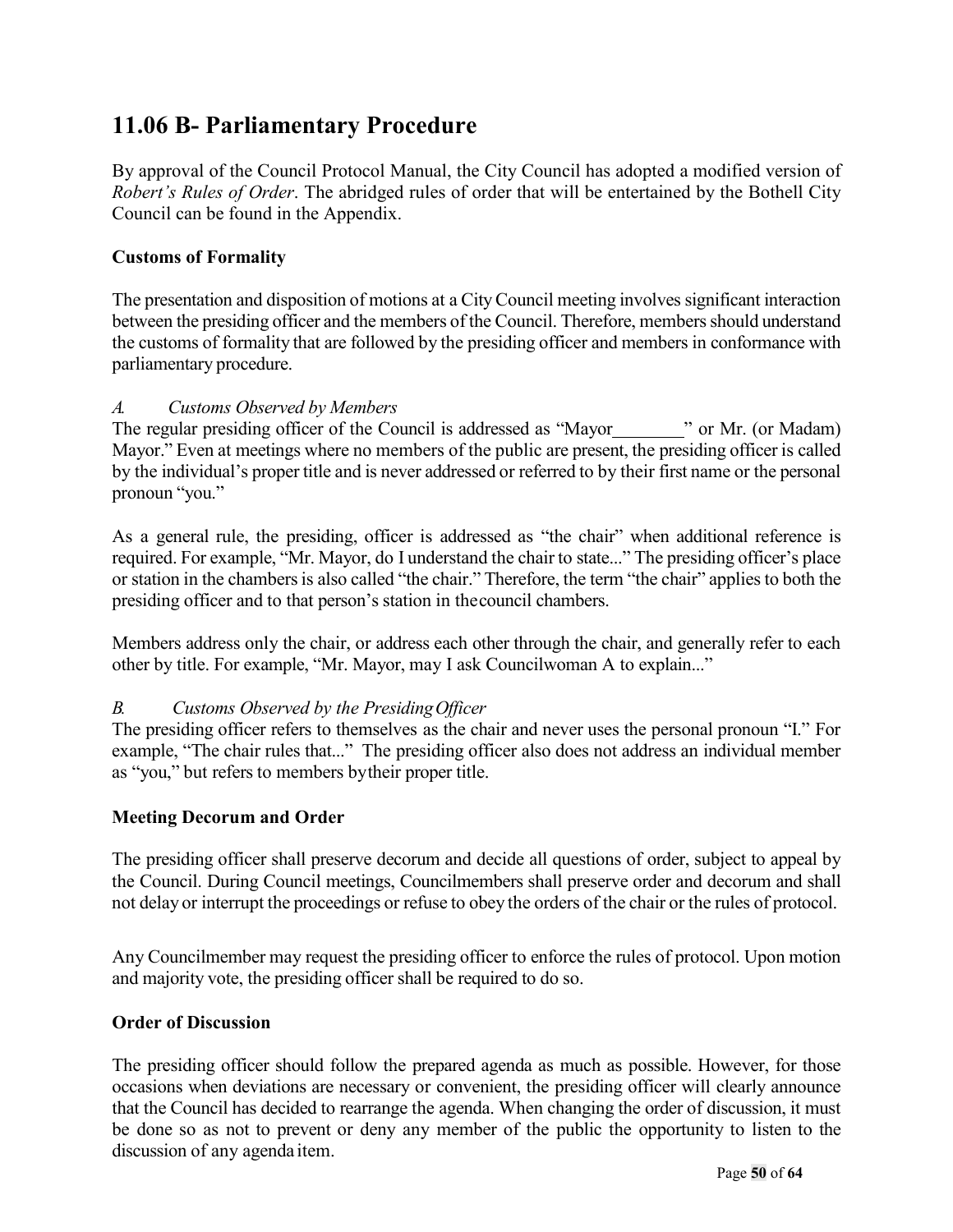#### **Obtaining the Floor**

A Councilmember shall address the presiding officer and gain recognition prior to making a motion or engaging in debate. The presiding officer will recognize Councilmembers by their last name, such as "Councilmember Jones." Councilmembers will address each other as Councilmember, followed by last name, such as "Councilmember Jones." Cross-exchange between Councilmembers and the public should be avoided. This is to prevent general conversation and to keep the order necessary to maintain decorum and accomplish the business of theCouncil.

After a member has concluded comments and yielded the floor, if two or more members are trying to obtain the floor at the same time, the general rule is that the person who addresses the chair first is entitled to be recognized. When a motion is open to debate, however, there are three instances in which the presiding officer should assign the floor to a person who may not have been the first to address the chair. These are:

1. The Councilmember who made the motion currently under debate is entitled to be recognized in preference to other members if that individual is claiming the floor and has not already spoken on the question.

2. No member is entitled to the floor a second time in the meeting on the same motion as long as another member who has notspoken on the motion desires the floor.

3. In instances where the person to be recognized is not determined by (1) or (2) above, and where the presiding officer knows that members who are seeking the floor have opposite opinions on the motion, the chair should let the floor alternate as much as possible between those favoring and those opposing the motion.

#### **Questions to Staff**

A Councilmember may, after recognition by the presiding officer, address questions to staff members.

#### **Interruptions**

Once recognized, a Councilmember should not be interrupted while speaking, except to make a point of order or personal privilege. If a Councilmember is called to order while speaking, the individual shall cease speaking until the question order is determined.

Upon being recognized by the presiding officer, members of the staff shall hold the floor until completion of their remarks or until recognition is withdrawn by the presiding officer.

#### **Discussion Limit**

A Councilmember should not speak more than once on a particular subject until every other Councilmember has had the opportunity to speak. Councilmembers are encouraged to discuss items during the decision-making process.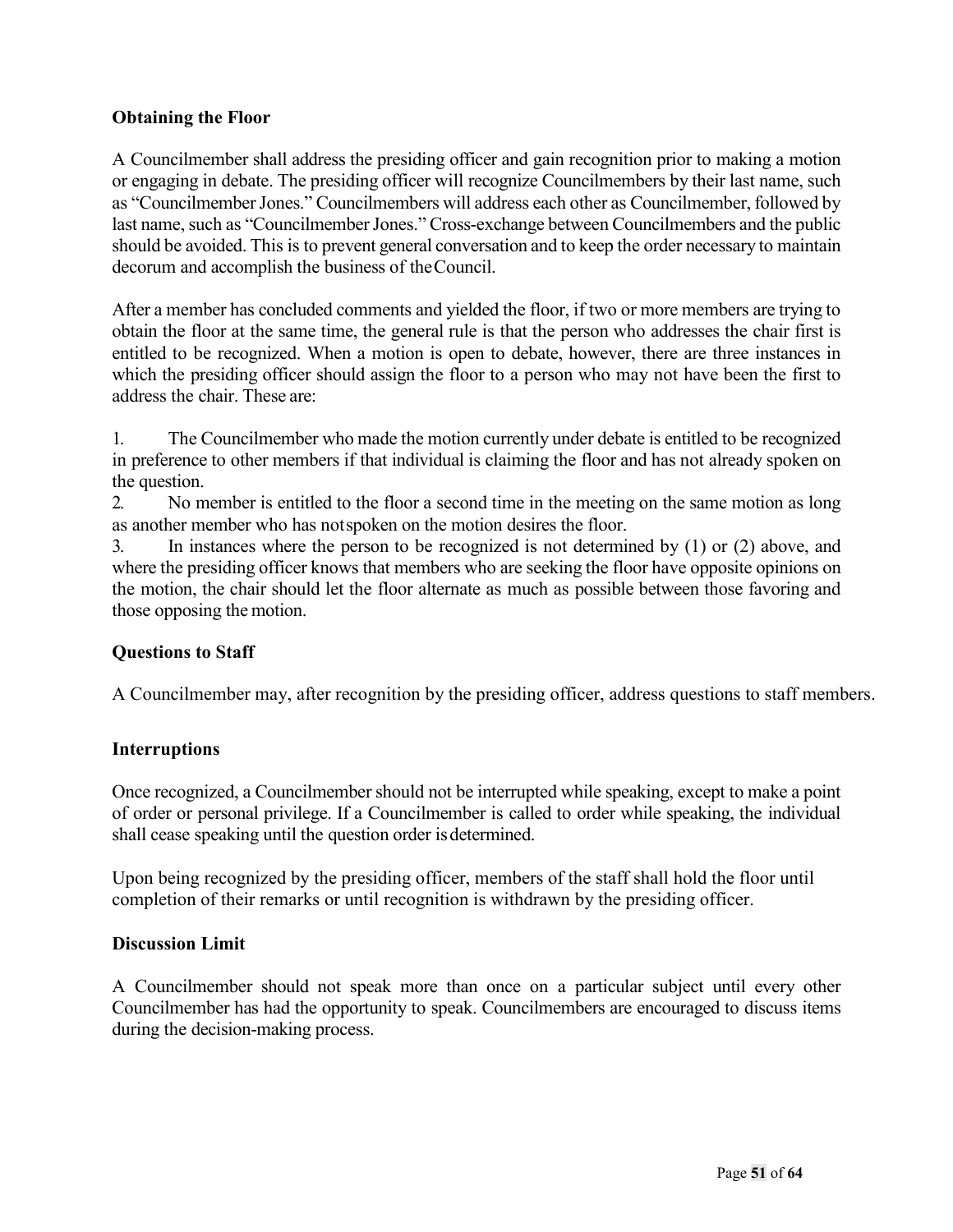#### **Basic Steps to Conducting Business**

Specific requests or proposals that are presented to Council for consideration and possible action must be introduced in the form of a motion. For the proper presentation and disposition of most motions, 13 separate steps are required. The basic steps toconducting business include:

The Presiding Officer (chair):

- $\Box$  Introduces the item to beconsidered as presented on the agenda
- $\Box$  Opens a public hearing
- $\Box$  Closes the public hearing after receiving comments (if any) from the public
- $\Box$  Calls for discussion

A member of the Council:

- $\Box$  Addresses the chair
- $\Box$  Is recognized by the chair
- $\Box$  Proposes the motion

A second member of the Council:

 $\square$  Seconds the motion

The Presiding Officer (chair):

- $\Box$  States the motion
- $\Box$  Calls for any further discussion or debate
- $\Box$  Restates the motion and puts the motion to avote

The City Clerk:

- $\Box$  Takes the vote
- $\Box$  Announces the results

#### **Making a Motion**

Under parliamentary procedure, there are three steps required to bring a motion before the Council for its consideration:

- 1. A Councilmember makes a motion;
- 2. Another Councilmember seconds the motion, and
- 3. The chair states themotion.

Unless the motion can interrupt a speaker as explained in *Robert's Rules of Order*, a member must obtain the floor to make a motion. Once the chair has recognized a Councilmember, the individual makes the motion by saying, "I move that..." or "I move to..." and announcing what is proposed.

Councilmembers should attempt as much as possible to state motions in the positive form---that is, "I move to..." rather than "I move not to..." Motions where one must vote "yes" to vote against a proposal are confusing not only for Councilmembers, but also for staff andthe public.

If a proposal has only minimal support, a Councilmember might state "I make this motion in order to put it on the floor for discussion. I am not sure of my position on it at the present time."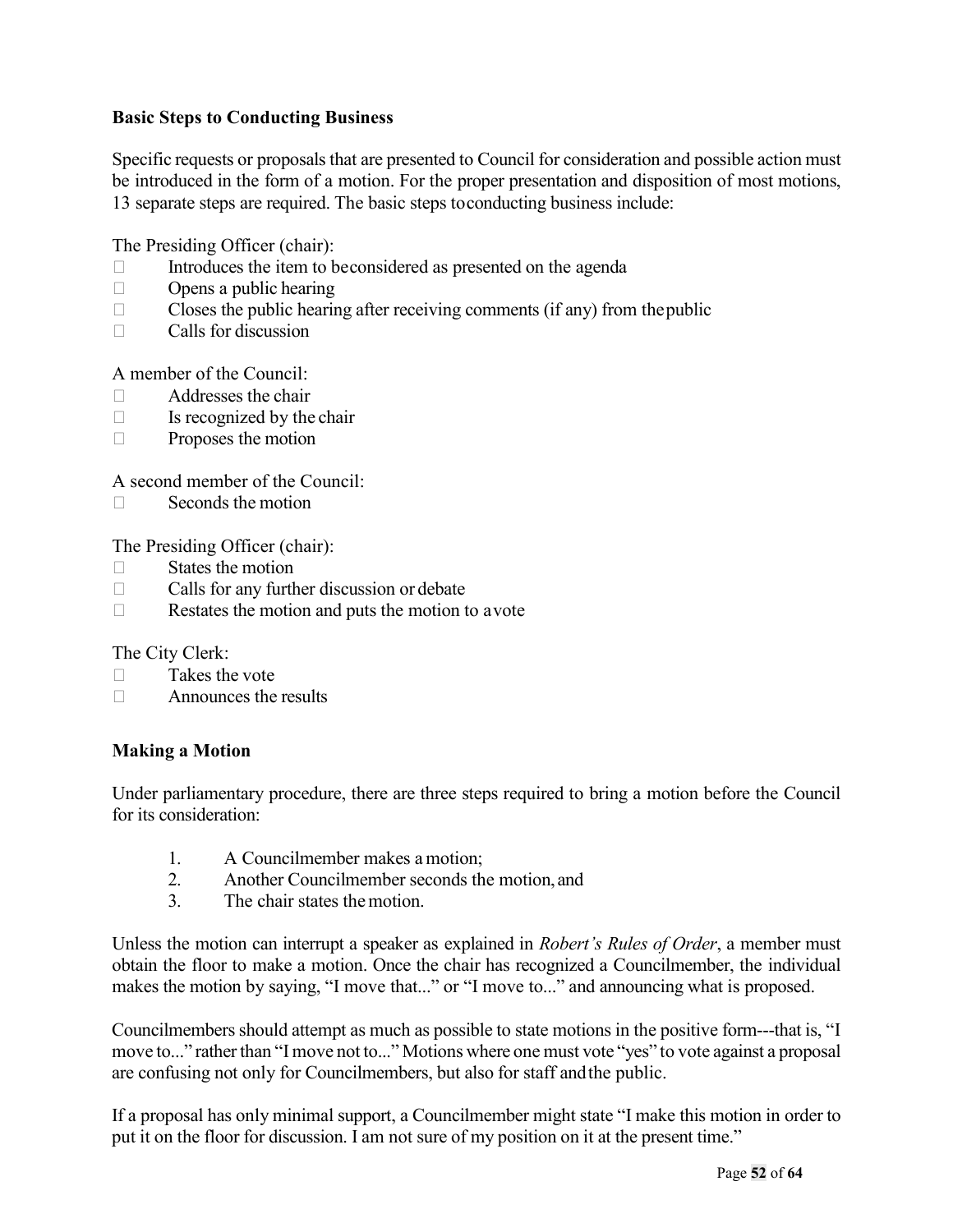#### **Seconding a Motion**

After a motion has been made, and if it requires a second, another Councilmember who wishes to see the motion considered says, without obtaining the floor, "I second the motion," or simply, "Second." A second merely implies that the member agrees the motion should come before the meeting, not necessarily that the member favors it. If another member of the Council does not second the motion, the chair normally asks, "Is there a second to the motion?" If there is no second, the chair should say, "Since there is no second, the motion is not before this meeting." Ifseconded, the maker of the motion should then be regarded as having the refusal of the floor in preference to all other members.

The purpose of a second is to prevent time being spent on motions that only one person wants to discuss. After the Council makes a motion, no person shall address the Council without first securing the permission of the Mayor or Council todo so.

#### **Stating the Question**

Under parliamentary procedure, making and seconding a motion does not put it before the Council for consideration. This can be done only by the chair when the presiding officer repeats the exact motion and indicates that the motion is open for debate by stating: "It has been moved and seconded that ... Is there any discussion?"

#### *A. Right to Withdraw or Modify aMotion*

Until the chair has stated the question, the maker has the right to modify or withdraw the motion. After the motion has been stated, however, it can be withdrawn only with the Council's consent. If any objection is made, it will be necessary to obtain leave to withdraw by a motion for that purpose. When a motion is withdrawn, the effect is the same as if it had never been made.

#### *B. Pending Motions*

When the chair has stated a motion, it is said to be *pending*. When several motions are pending, the last one stated by the chair, and the first to be disposed of, is called the *immediately pending question*. Thereafter, other pending motions are considered in descending order ofrank.

#### **Amendment of the Main Motion**

When the main motion does not exactly suit the members of the Council, it may be changed by means of amendment *before* it is finally voted upon. Once recognized by the chair, a Councilmember may make the motion to amend by stating, "I move to amend the motion by..." ---adding, striking out, inserting, or substituting. An amendment to the main motion requires a second; it is debatable, requires a majority vote, and must be germane---that is, closely related to or having bearing on the subject of the motion to beamended.

If the motion on the amendment passes, the chair puts the main motion, as amended, to a vote. If the motion on the amendment fails, the chair puts the main motion, as originally presented, to a vote.

The member, who offers the motion, until it has been stated by the chair, can modify the motion, or withdraw it entirely; after it is stated, they can do neither without the consent of the body (majority). For example, the mover may state, "With the consent of the body I will modify my motion to state as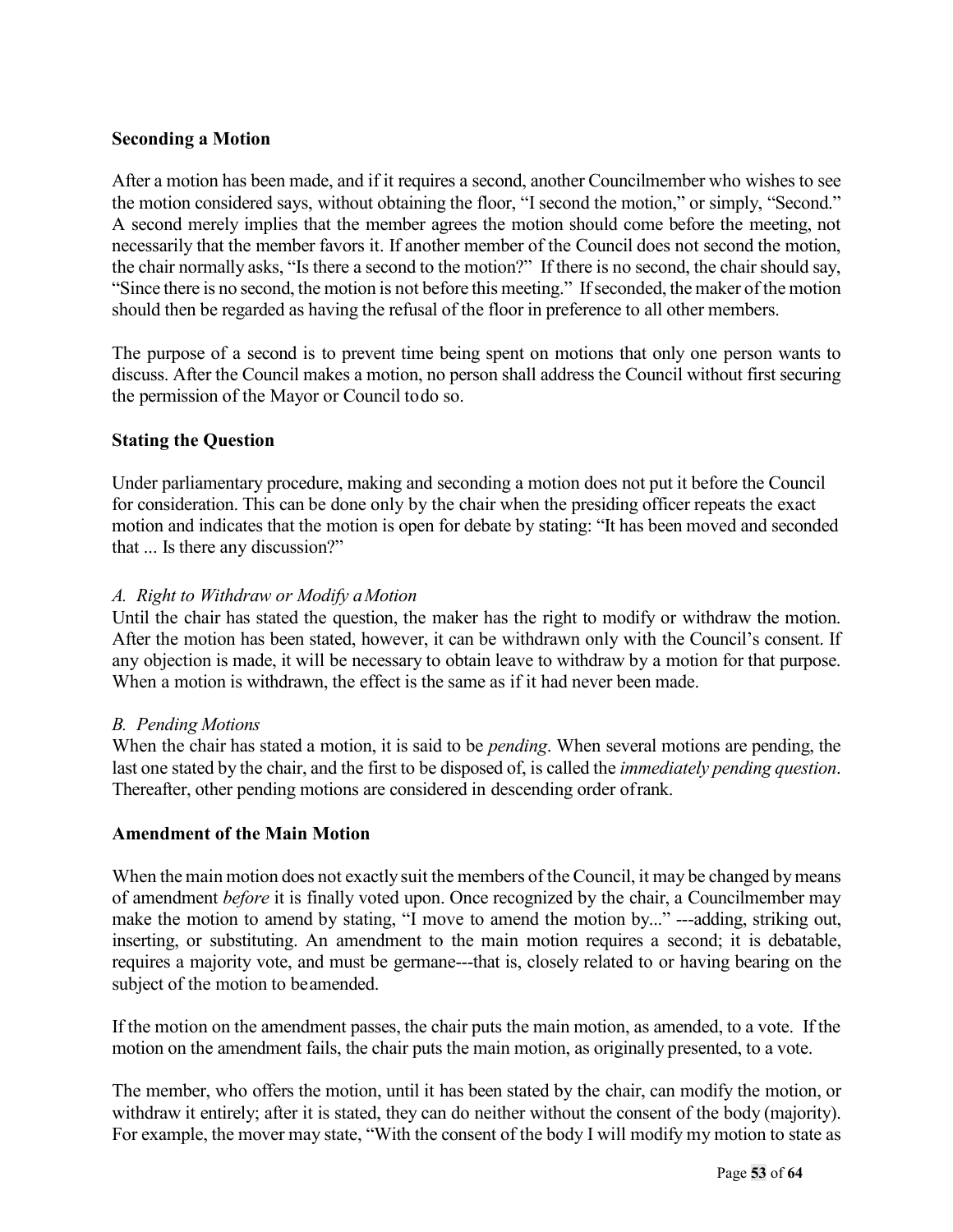follows..." If no one objects, it shall be deemed that they have the consent of the body to modify their motion. When the mover modifies their motion, the one who seconds it can withdraw their second.

#### **Postponement of Business**

#### *A. Postpone to a TimeCertain*

Council may delay action on a pending question by making a motion to postpone the item either indefinitely or to a time certain. This motion can be made regardless of how much debate has taken place. The question may be postponed either so that it may be considered at a more convenient timeor because debate has shown reasons for delaying a decision.

#### *B. Postpone Indefinitely*

Council may decline to take a position on a pending question by moving to postpone the item indefinitely. Voting to postpone indefinitely kills the main motion and avoids a direct vote on the question. This motion is useful for disposing of a badly expressed main motion that cannot be either adopted or expressly rejected without possibly undesirable consequences.

*C. Table*

Commonly misused in place of a motion to postpone, Council may lay the pending question aside temporarily when some other issue of immediate urgency has arisen. *Lay on the Table* is out of order if the evident intent is to kill or avoid dealing with an item. This motion requires a majority vote and halts consideration of a question immediately and without debate. After a question has been laid on the table, it can be taken from the table by a majority vote as soon as the interrupting business is disposed of and when no other question ispending.

#### **Debate**

The term "debate" applies to the discussion of the merits of any pending question during a Council meeting. All main motions and certain other motions are entitled to debate.

Any member of the City Council may move to close debate by saying, "I move that debate on the motion be closed," or "I move the previous question." However, Councilmembers should refrain from using the term, "call the question," as a means to end debate. The audience better understands, "Move that debate on the motion be closed," rather than "calling the question." The motion must be seconded. The presiding officer immediately requests a vote, to which a two-thirds vote is required to close debate.

A motion to close debate can neither be debated nor amended. The motion to close debate effects the immediately pending question, whether it is an amendment or the main motion. Should the motion fail, debate is reopened. If the motion passes, then the Council shall vote on the motion for which debate was closed.

Debate shall not be closed until every Councilmember present has had at least one opportunity to speak on the motion.

While debate on a main motion is under way, amendments and subsidiary, privileged and incidental motions may be introduced (if they are in order), debated (if debatable) and disposed of.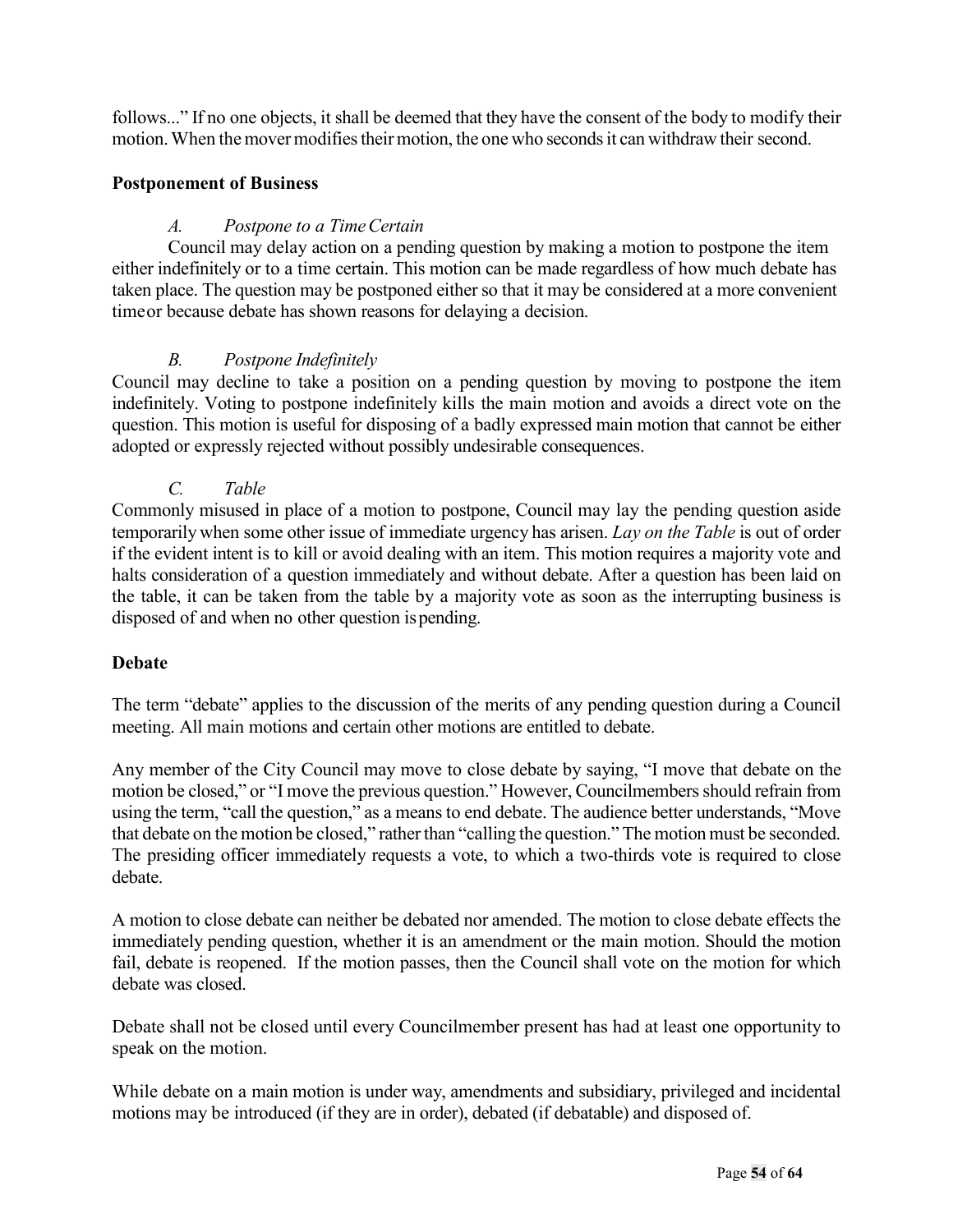In addition to the customs of formality discussed in Section 9.01, observance of the following practices will make debate smooth and orderly. Members of the Council should:

- Confine their comments to the merits of the pending question;
- Refrain from speaking against their own motions;
- Refrain from reading reports, quotations, etc., without permission of the Council; and
- Speakers should yield the floor to the chair whenever the chair interrupts to give a ruling or information, or to otherwise speak

#### **Voting Procedures**

Each Councilmember shall vote on all questions put to the City Council, unless a conflict of interest under State law or appearance of fairness question is present. Unless a member of the Council states that they are not voting, their silence shall be recorded as an affirmative vote.

If a member asserts a conflict of interest under State law or appearance of fairness question, and it is not apparent to all Councilmembers present, the member shall be excused from voting on an issue only by majority vote of the Councilmembers present.

If it is determined by majority vote of the City Council as a whole, plus one, that a Councilmember has a conflict of interest under State law or would violate the appearance of fairness doctrine by participating in, and/or voting on, a matter coming before the Council, then the member determined to have the conflict of interest or appearance of fairness doctrine violation shall not participate in or vote on said matter. In the event a challenged member or members requests additional time prior to the challenge having been voted on by the City Council in order for the Councilmember to present further information to the Council, then the CityCouncil's determination with respect to the challenge shall be continued to the next regularly scheduled meeting of the City Council, at which time the member or members requesting the additional time shall present such additional information. At the conclusion of the presentation, the City Council shall make its determination as provided hereinabove.

When the debate appears to be over and if no one indicates a desire to continue discussion, the chair puts the motion to a vote by stating, "If there is no further discussion, cast your votes."

Only those ordinances, resolutions, or motions that receive an affirmative vote by the majority of the present and voting members of the City Council who also constitute a quorum shall be passed or become effective unless other voting requirements are provided by Washington State law in which case Washington State law shall prevail. In order for an ordinance or resolution to become effective immediately, the City Council must declare that an emergency exists and approve the ordinance or resolution by the affirmative vote of three-fourths of the members of the City Council. (See Section 8.10E)

A conflict of interest shall be declared whenever appropriate and in compliance with state law. The affected Councilmember will not participate in the discussion and will abstain from the voting process by leaving the Council Chambers until such time as consideration of the item has been concluded.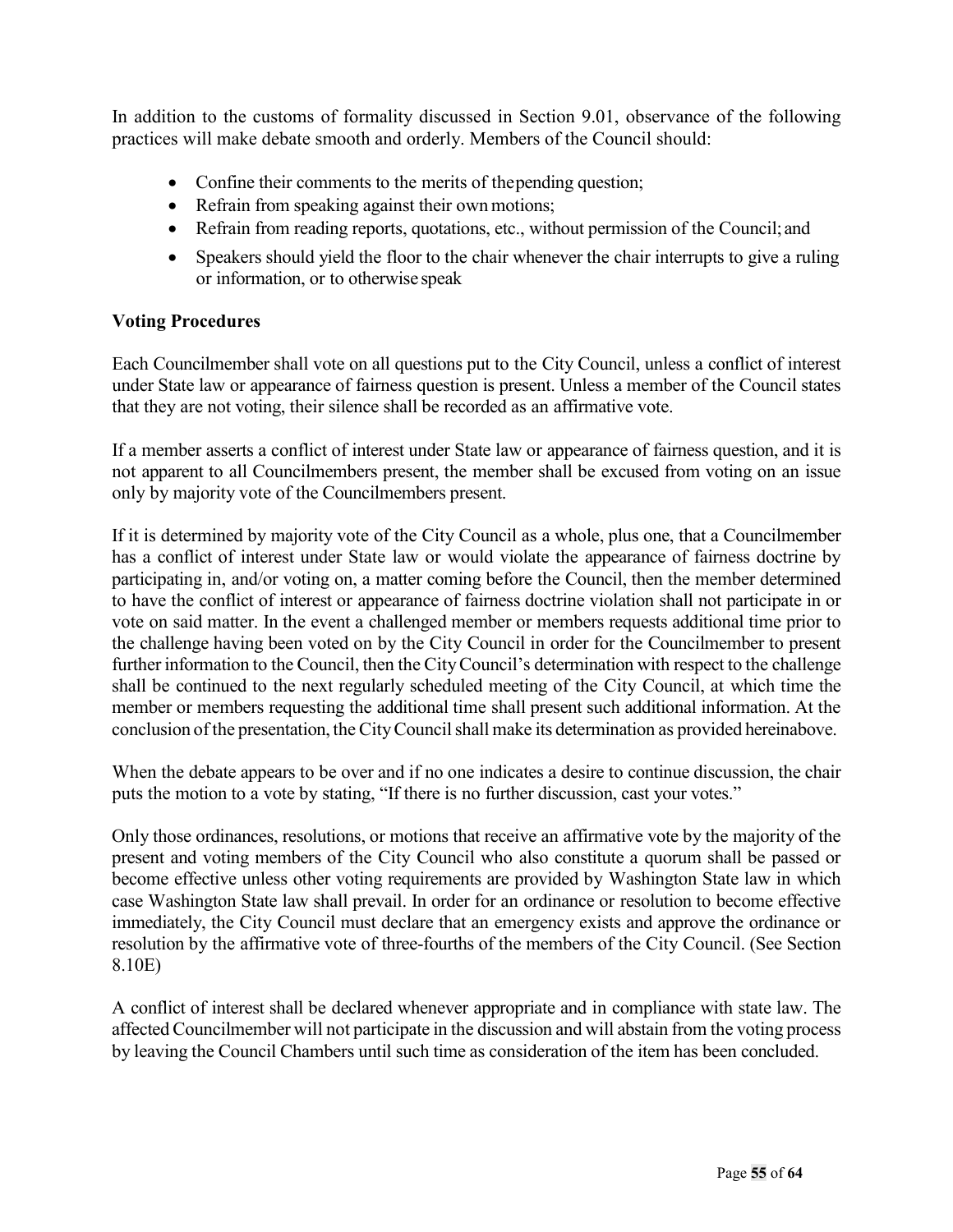#### *A. Affirmative Vote*

Affirmative votes will be case in an audible tone of voice, except when seated at the dais for regular Council meetings, votes will be cast using the electronic voting board unless suspended as necessity or convenience of the Council dictates.

#### *B. Abstention from Voting*

Any member may abstain from voting on any question; provided, at the time of declaring their abstention, they shall state the reason.

#### *C. Tie Vote*

A tie vote results in the motion having failed. The presiding officer may publicly explain the effect of the tie vote for the audience.

#### *D. Reconsideration*

Reconsideration of an item will be considered by a majority vote of the Council. A member of the prevailing majority must make a motion for reconsideration when the previous vote was taken, and can be made no later than the next regular meeting after which the previous vote was taken.

#### **Right of Protest**

A Councilmember is never required to state reasons for a dissenting vote; provided, however, that any member of the City Council shall have the right to state the reasons for their dissent from, or protest against, any action of the Council. Such statement shall be noted in the minutes along with the record of the vote in the following format: "Councilmember XX verbally stated their reasons for voting in the minority on this matter." No other statement is proper or will be allowed to be recorded in the minutes of themeeting.

#### **General Rules of Procedure**

#### *A. Standing to QuestionProcedures*

These rules shall govern the parliamentary procedures of the members and by the members only. Procedures may be questioned only by members of the body, and then only in accordance with these rules. The decision of the chair will be final and conclusive as to all, subject only to a motion by a member of the body, duly and timely made, in which case the ruling of the body shall be final and conclusive. Nothing in these rules will be construed to prevent the chairman or a member from requesting aid in the interpretation of these rules or other matters from the City staff or officials.

#### *B. Precedence*

Motions having precedence on those that may be made while another motion is pending.

#### *C. To Yield*

Motions yield when they are pending and another matter can be considered while the yielding motion still pends.

#### *D. Applied*

Where a motion can have no subordinate motion applied to it, the fact is stated. For example, the motion to continue may not be applied to the motion to lay on the table.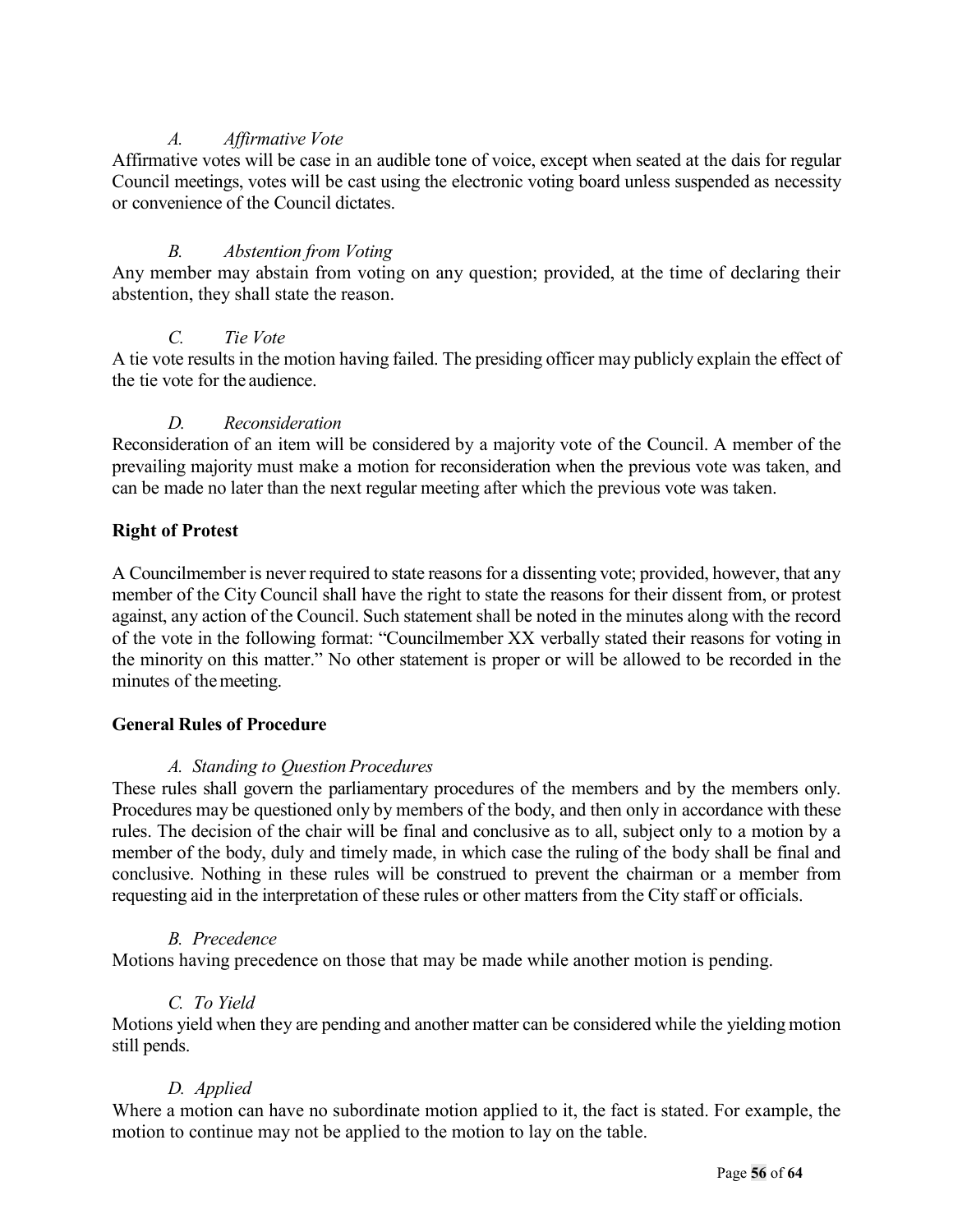#### *E. Debate*

Debate shall not take place until the chair has stated the question. Debate shall be limited to the immediately pending question, except that the main question is also open when the following motions are pending: postpone indefinitely, or reconsider a debatablequestion.

#### *F. Putting the Question*

When the debate appears to have closed, the chair will ask, "Are you ready for the question?" If no one asks for the floor, the chair shall put the question to a vote, making it clear what the question is.

#### *G. Majority*

A majority of those present shall constitute a majority of the body assuming a quorum is present. The chair has the tie-breaking vote and may second a motion.

#### **Specific Rules of Procedure**

The following motions are permissible in considering any matter on the agenda, and unless otherwise specified, shall rank in precedence and application as set forth below:

#### *A. Undebatable Motions*

#### 1. Question of Order and Appeal.

A question of order takes precedence of the question giving rise to it, may be put when another member has the floor, needs no second, and must be decided by the chairman without debate. If a member objects he may appeal, which if seconded, will immediately be put to the body. An appeal is waived if not made immediately. On appeal, the decision of the chair is sustained on a tie vote.

#### 2. Suspension of Rules.

This motion may not be amended, nor another motion be applied to it, nor a vote on it reconsidered. Rules of the body may not be suspended except for a definite and specific purpose and by a vote of one more than a majority present. Nothing else may be done under the suspension. It may not be renewed at the same meeting if once defeated. It shall be in order to change the order of the agenda. No rule can be suspended when the negative vote is as large as the minority protected by that rule.

#### 3. To Lay on theTable

This motion may not be used for purposes of continuance of a matter that has been specially called for public hearing, which is done by a motion to continue. It may not be amended, nor an affirmative vote on it be reconsidered.

If carried, the subject tabled may not be considered again until the body votes to take it from the table, which motion is also undebatable.

The object of the motion is to postpone the subject in such a manner that it can be taken up at any time, either at the same or some future meeting. It may be used to suppress a question for that meeting, but not for a matter for which a public meeting has been specially set. The effect of the motion is to place on the table everything that adheres to the subject, so that if an amendment were ordered to lie on the table, the subject whom it is proposed to amend is also tabled. However, it may be limited to the particular pending matter and if so adopted the remaining matters shall still be before the body.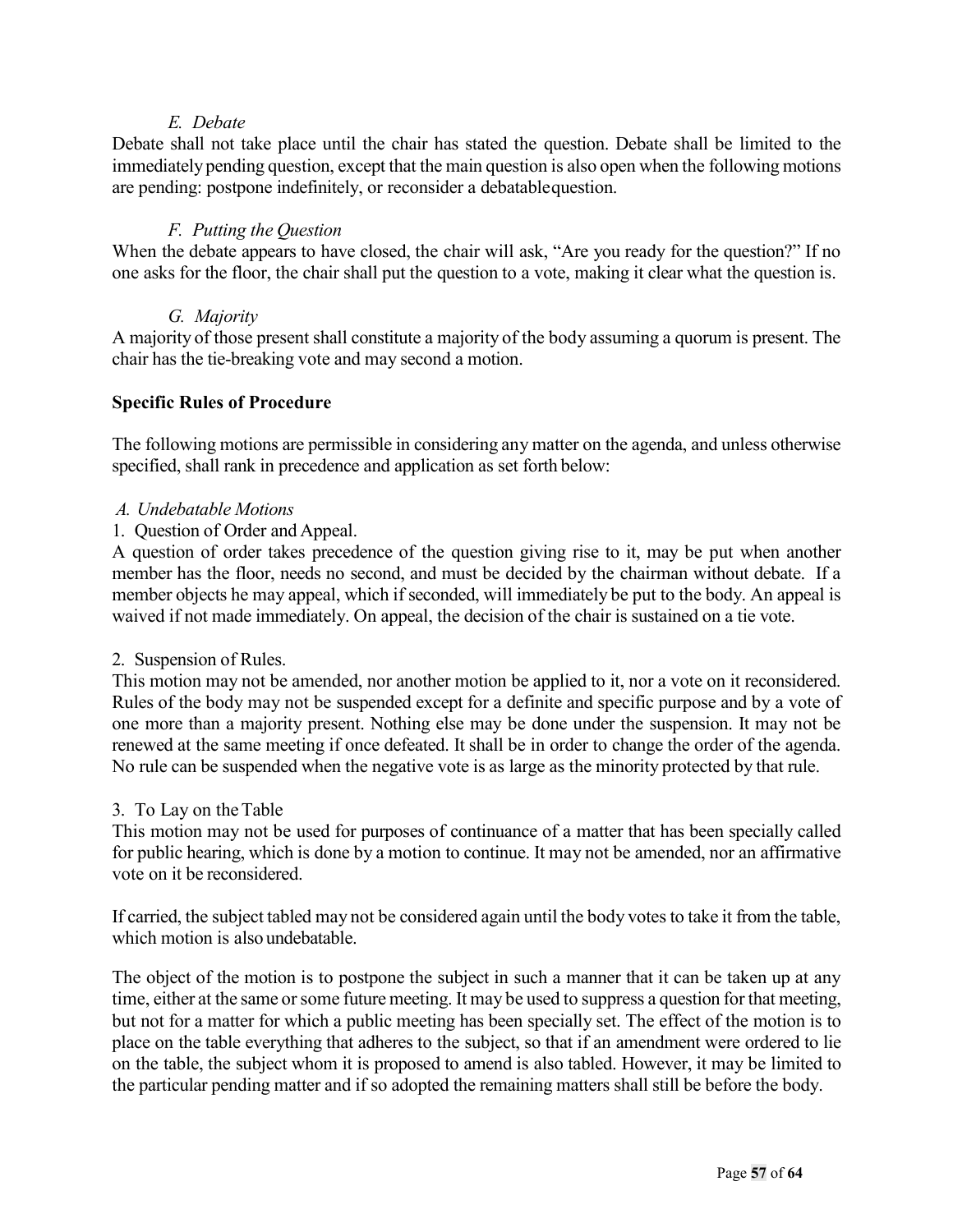#### 4. The Previous Question

This motion is not amendable and applies to any debatable question, but is not debatable itself. It requires the vote of one more than a majority of the members present for its adoption. When called and seconded, the chair shall immediately put the question. If the motion fails to carry by a majority plus one of the members present, the debate will continue as if the motion had not been made. If adopted, the chair shall immediately bring the body to vote upon the pending question.

If applied to an amendment to a pending question, it brings to a vote not only the motion to amend, but also the question to be amended. However, the motion for the previous question may be limited to the pending amendment and, if adopted, debate will be closed only to the motion to amend.

It shall be proper for a member to submit a motion and at the same time move the previous question thereon and thus cut off debate on the motion. In this case, the chair shall first put the motion for previous question to vote.

#### *B. Debatable Motions*

#### 1. Continue to a CertainDay

This motion yields to all undebatable motions, and takes precedence of all other debatable motions, except that it may be amended by altering the time, and the previous question can be applied to it without affecting any other motions pending.

#### 2. To Commit or Refer

This motion is to commit or refer a matter to a committee. It can be amended by altering the committee, or giving the committee instructions. The debate on the motion opens the debate on the main question it is proposed to commit.

#### 3. To Amend

This motion takes precedence over nothing but the question that it is proposed to amend and yields to all questions except to postpone indefinitely. It can be applied to all but undebatable questions, an amendment of an amendment, to postpone indefinitely, or to reconsider. It can be amended itself, but an amendment of an amendment cannot be amended.

An amendment may be inconsistent with the one already adopted, or may be directly in conflict with the spirit of the original motion, but it must have a direct bearing upon the subject of that motion. A motion to amend by inserting new words once past may not be the subject matter of a new amendment to change the same words. The proper motion is the motion to reconsider the vote by which the words were inserted.

A motion to amend may be made to "divide the question" into two or more questions as the mover specifies, so as to get a separate vote on any particular point or points.

#### 4. To Postpone Indefinitely

This motion takes precedence of nothing except the question to which it is applied and yields to all motions except to amend. It cannot be amended, and opens to debate the entire question which it is proposed to postpone.

Its effect is to entirely remove the question from the body for that session. The previous question, if ordered when this motion is pending, applies only to it without affecting the main question.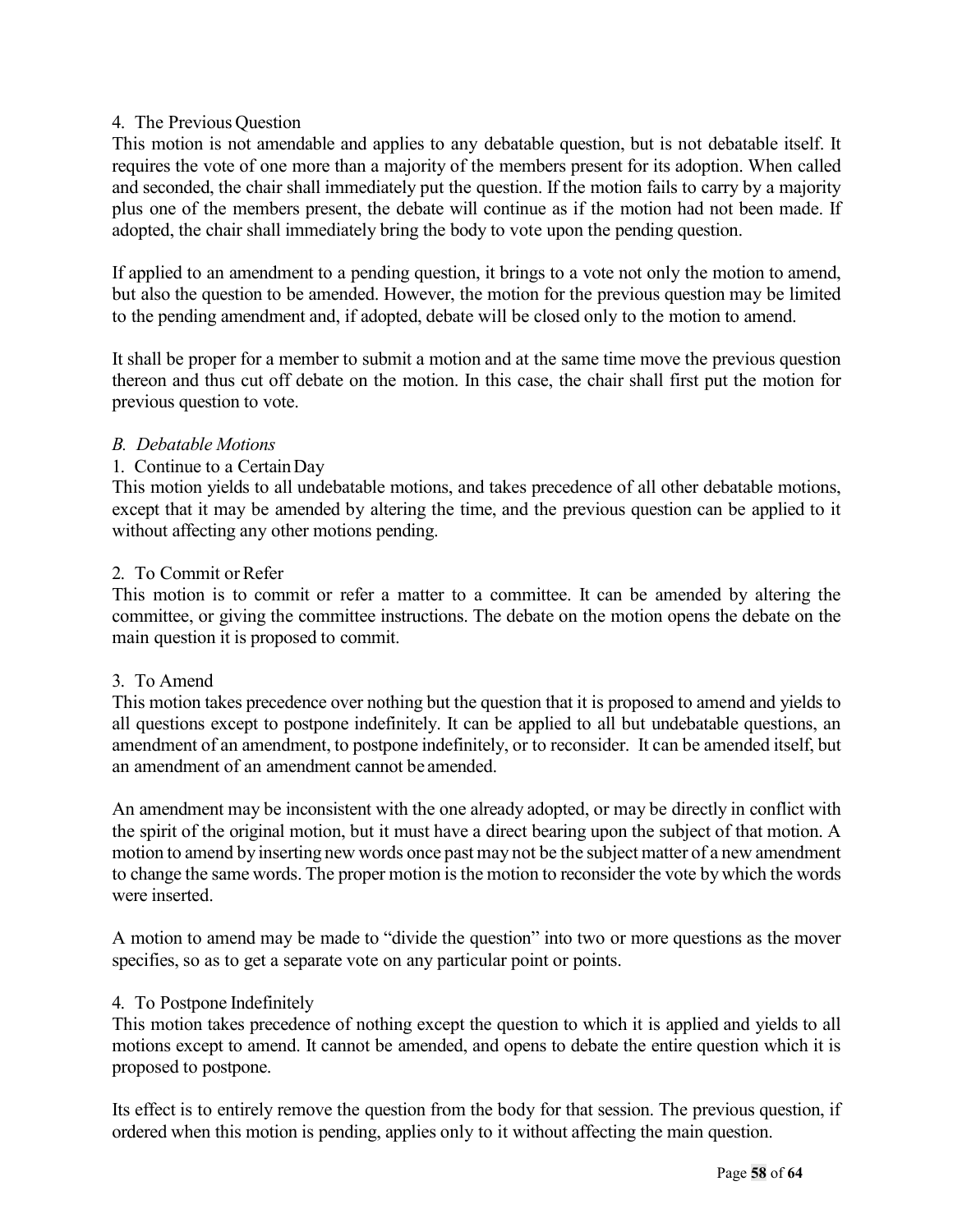It cannot be applied to a matter that has been specifically set for public hearing. A negative vote on it cannot be reconsidered.

#### 5. Principal Question

The main or principal question is a motion to bring before the body for its consideration any particular subject. No principal motion can be made when any other motion is before the body. It takes precedence over nothing and yields to all.

#### *C. Miscellaneous Motions*

#### 1. To Rescind

This motion cannot be made for a matter that has been voted upon for which a matter has been specifically called for public hearing. However, for other matters to which it is appropriately addressed, as where it is too late to reconsider the vote, the motion is the course to pursue to rescind an objectionable policy, order or motion; it is debatable.

#### 2. To Reconsider

This motion is not in order after the body has voted upon the principal question which is the subject matter of a specially called public hearing, unless made immediately after thereon and before the Council has moved to the next item of business. It is otherwise in order at any time, even when another member has the floor, but not after the Council has adjourned the meeting. Nothing herein shall be construed as preventing the council from considering the same item at a subsequent meeting as a new item of business.

A member who voted with the prevailing side must make the motion. It can be applied to the vote of every other question, except as noted above, and except to suspend the rules and an affirmative vote to lay on the table or to take from the table.

The motion may not be amended. Whether or not it is debatable depends upon whether the question to be reconsidered is debatable or undebatable. It may be laid on the table, in which case, the reconsider, like any other question, can be taken from the table.

#### 3. Roll Call

Any member may demand a roll call vote any time before or after any question is put. The demand needs no second and the chair must ask for a roll call vote on demand. It is not debatable and may be applied to any question. It is waived if after the vote it is not immediately made and prior to the next matter being considered.

#### **Suggested Forms**

1. Undebatable Motions a. Question of order Member: "I raise a point of order." Chair: "State your point of order." Member: States their point of order Chair: Ruling by the chair, which may give reasons. Member: "I appeal from the decision of the chair." Chair: (If seconded) "Shall the decision of the chair stand as the decision of the body?"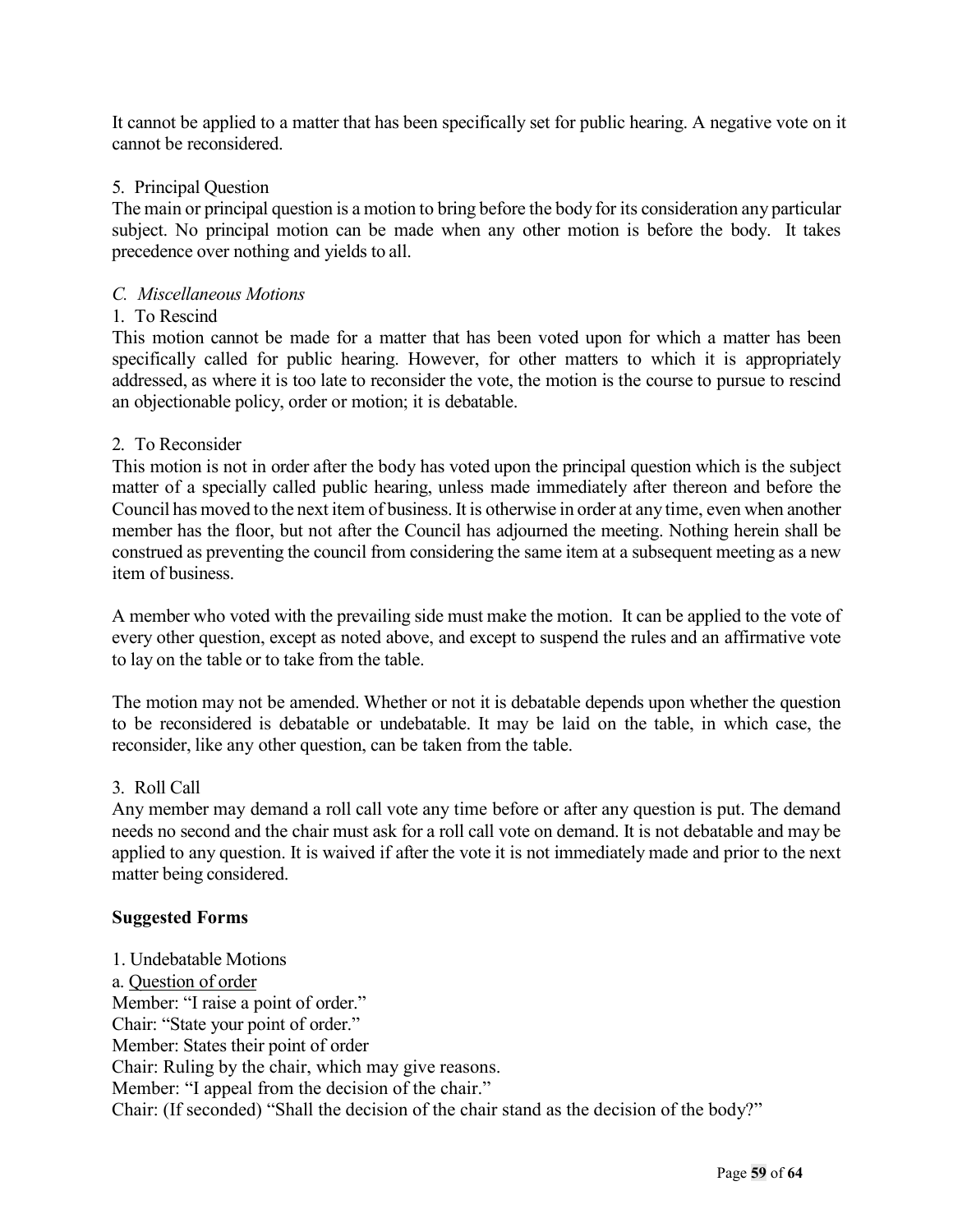b. Suspension of rules (majority plus one) Member: "I move to suspend therules requiring..."

c. To lay on the table (majority plus one)

Member: "I move to lay the question (stating it) on the table." Chair: (If seconded) "Shall the main question be now put?" Member: "I call for the previous question on the amendment." Chair: (If seconded) "Shall the question be now put on the amendment?"

2. Debatable Motions

a. Continue to a certain day (majority)

Member: "I move to continue the question of (stating it) to the next regular (or recessed) meeting of (date)." *NOTE: Confirm date of meeting with City Attorney in matters of land use to ensure compliance with the BMC.*

b. To commit or refer (majority) Member: "I move to refer the subject to a committee."

c. To amend (majority)

Member: "I move to amend the motion to 'add', or 'insert', to 'strike', to 'strike out XYZ and insert ABC', to 'divide the question' (into two or more questions), etc."

d. To postpone indefinitely (majority) Member: "I move to postpone the question indefinitely."

e. Principal question (majority) Member: "I move that..."

3. Miscellaneous Motions

a. To rescind (majority) Member: "I move to rescind that motion, policy, etc."

b. To reconsider (majority)

Member: "Having voted on the prevailing side, I move that we reconsider the vote on the motion to (stating it) and have such motion entered on the record."

c. Roll call (any member) Member: "I demand a roll call vote." No second needed. Chair: "The clerk will please call the roll."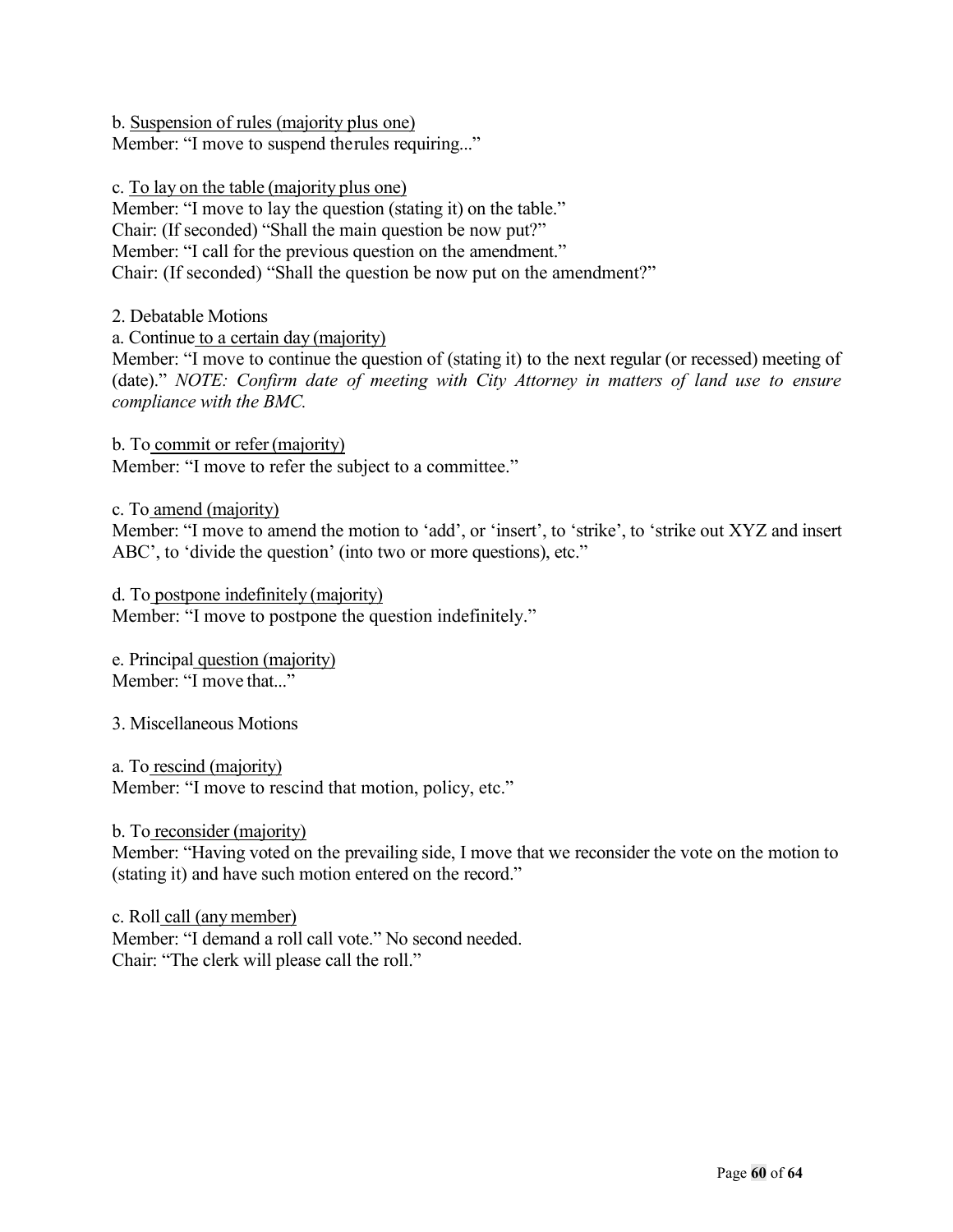#### **Other Protocol**

Councilmembers and staff shall:

- Work to preserve appropriate order and decorum during all meetings.
- Address Councilmembers as Councilmember, followed by last name, such as "Councilmember Jones," and staff by staff member's lastname.
- Discourage side conversations, disruptions, interruptions or delayingefforts.
- Limit questions after motions and eliminate questions that are meant to merely support position.
- Focus on outcomes rather than the activities that create end result
- Inform the presiding officer when departing from a meeting.
- Limit disruptive behavior. The presiding officer will call persons demonstrating rude, boisterous, or profane behavior to order. If such conduct continues, the presiding officer may call a recess, request the removal of such person(s) from the Council Chambers, adjourn the meeting, or take such other appropriate action as permitted by the law. The City Council discourages applause, booing or other similar behaviors from the public during meetings.
- Recognize that only the City Council, staff, advisory body chairs or designated representatives, and those authorized by the presiding officer shall be permitted to sit at the Council or staffstations.

#### *A. Enforcement of Order*

The Chief of Police (or designee) acts as the sergeant-at-arms. It shall be the duty of the sergeant-atarms to carry out all instructions of the presiding officer to preserve the peace and maintain order and decorum at Council meetings.

A portion or all of the public may be removed from the meeting site if willful disruption makes conducting the meeting unfeasible. Upon instructions of the Mayor, itshall be the dutyof the sergeantat-arms, or any of them present, to place any person who violates the order and decorum of the meeting under arrest, and cause them to be prosecuted in accordance with law.

#### *B. Values of Respect*

The City Council recognizes the importance of approaching the public's business in an environment of personal respect that places emphasis on the consideration of policy and avoids personalization of comments. Some general guidelines utilized by the City Council include:

- Discussion should focus on policy matters.
- Personal criticism of members is inappropriate.
- Proper decorum should be displayed as other members express their views.

#### **Parliamentarian**

The Mayor, or in the absence of the Mayor, the Deputy Mayor, shall serve as parliamentarian for the CityCouncil and as such shall decide all questions of parliamentary procedure in accordance with the parliamentary rules contained in *Robert's Rules of Order*. Before deciding any question of parliamentary procedure, the Mayor may request advice from the City Attorney or City Clerk or designee. In cases where serious errors in procedure are being used or being contemplated, the City Attorney should give advice even when it has not beenrequested.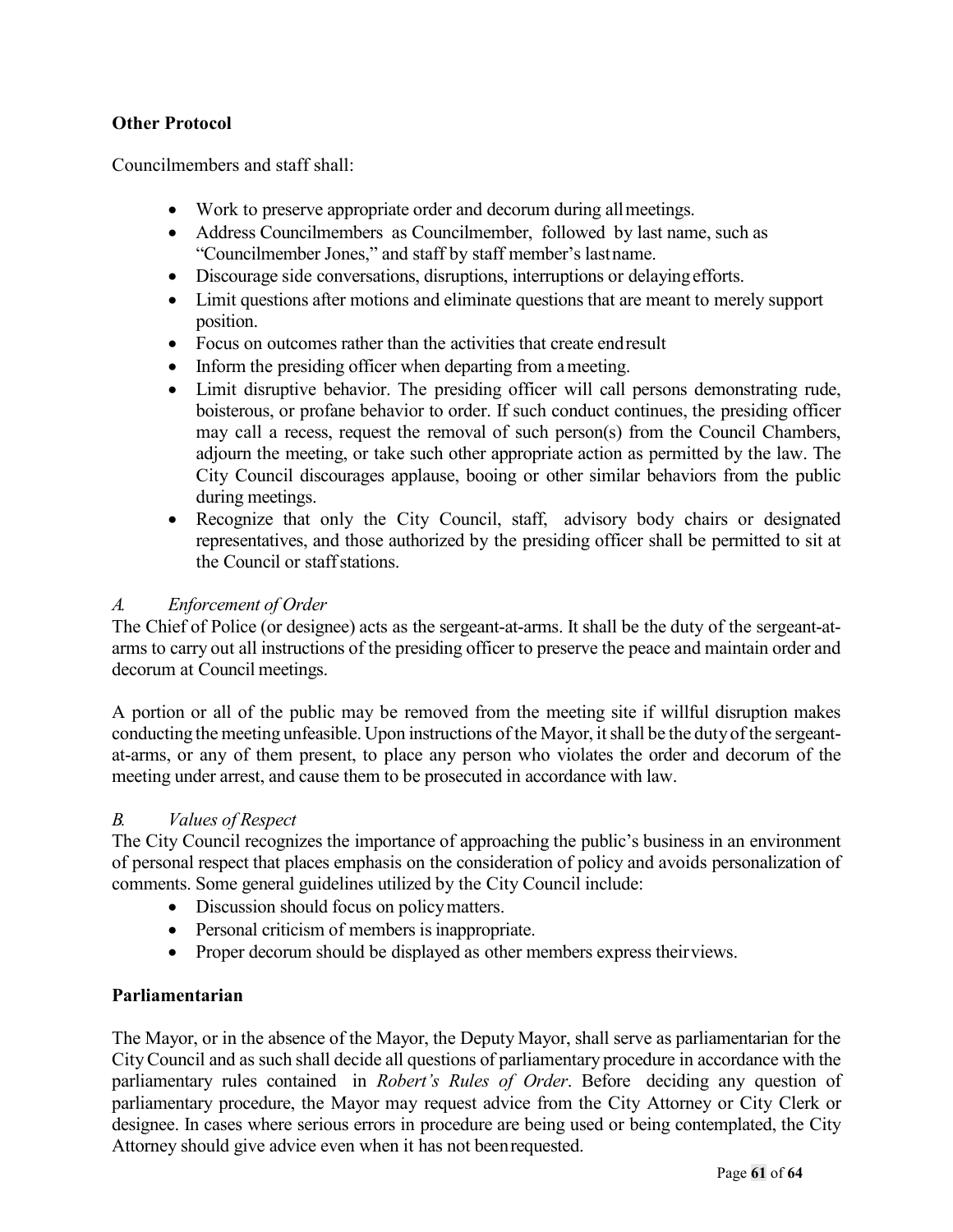#### **Reference Guide to Motions**

| <b>Action</b>                                                                 |       | Interrupts action/speaker | Requires a second | Debatable | Amendable      | Required vote | Can be reconsidered | Sect's Rules Section (9th Edition) |
|-------------------------------------------------------------------------------|-------|---------------------------|-------------------|-----------|----------------|---------------|---------------------|------------------------------------|
| Main motion or question                                                       | $16*$ | N <sub>o</sub>            | Yes               | Yes       | Yes            | Majority      | Yes                 |                                    |
| Move to adjourn                                                               | $1*$  | No                        | Yes               | No        | No             | Majority      | No                  | 21                                 |
| Move to take a recess                                                         | $1*$  | No                        | Yes               | No        | Yes            | Majority      | No                  | 20                                 |
| Question of privilege                                                         |       | Yes                       | No                | No        | No             | No Vote       | No                  | 19                                 |
| Move to lay the question on the table                                         |       | No                        | Yes               | No        | N <sub>o</sub> | Majority      | No                  | 17                                 |
| Move to close debate                                                          |       | No                        | Yes               | No        | N <sub>0</sub> | 2/3           | Yes                 | 16                                 |
| Move to limit debate                                                          | $3*$  | No                        | Yes               | No        | Yes            | 2/3           | Yes                 | 15                                 |
| Move to postpone                                                              | $1*$  | No                        | Yes               | Yes       | Yes            | Majority      | Yes                 | 14                                 |
| Move to refer the matter                                                      | $4*$  | No                        | Yes               | Yes       | Yes            | Majority      | Yes                 | 13                                 |
| Move to amend the motion                                                      | $5*$  | No                        | Yes               | $10*$     | Yes            | Majority      | Yes                 | 12                                 |
| Move to postpone indefinitely                                                 |       | No                        | Yes               | Yes       | No             | Majority      | $13*$               | 11                                 |
| Move to introduce business                                                    |       | No                        | Yes               | Yes       | Yes            | Majority      | Yes                 | 10                                 |
| The motions listed above are in order of precedence. Below there is no order. |       |                           |                   |           |                |               |                     |                                    |
| Point of order                                                                |       | Yes                       | No                | No        | No             | $15*$         | No                  | 23                                 |
| Appeal the decision of the chair                                              |       | Yes                       | Yes               | Yes       | N <sub>0</sub> | $9*$          | Yes                 | 24                                 |
| Move to suspend the rules                                                     | $2*$  | No                        | Yes               | No        | No             | 2/3           | No                  | 25                                 |
| Parliamentary inquiry                                                         |       | $12*$                     | No                | No        | No             | No Vote       | No                  | 32                                 |
| Move to take from the table                                                   | $6*$  | No                        | Yes               | No        | No             | Majority      | No                  | 33                                 |
| Move to reconsider                                                            | $7*$  | $12*$                     | Yes               | $10*$     | No             | Majority      | No                  | 36                                 |
| Move to rescind                                                               | 8*    | No                        | Yes               | Yes       | Yes            | $11*$         | $14*$               | 34                                 |

- 1\* To date and time. Not necessary with "Move to adjourn."<br>2\* ... That interfere with ... The motion r
- $2^*$  "... That interfere with  $\frac{1}{2^*}$  ... The motion must state its purpose or object  $3^*$  Specify what limitations: i.e., time, number of speeches, etc.
- 3\* Specify what limitations: i.e., time, number of speeches, etc.<br>4\* Specify to whom and for what reason
- $4^*$  Specify to whom and for what reason<br> $5^*$  Specify amendment
- 5\* Specify amendment<br>6\* During same meeting
- $6*$  During same meeting at which the item was tabled  $7*$  Maker of motion must have been on prevailing side
- $7^*$  Maker of motion must have been on prevailing side<br> $8^*$  Specify action to be rescinded
- $8*$  Specify action to be rescinded<br> $9*$  The question is. "Shall the dec
- The question is, "Shall the decision of the chair stand?" A majority negative vote is necessary to overrule the decision
- 10<sup>\*</sup> Only if the motion in question is itself debatable
- 11\* Whatever vote was required to pass the motion in question
- 12\* Can only interrupt speaker with speaker's permission, but does interrupt proceedings
- 13\* Affirmative votes may be reconsidered<br>14\* Negative votes may be reconsidered
- Negative votes may be reconsidered
- 15\* No vote unless the chair submits to the assembly for a decision
- 16\* For circumstances where a greater than majority vote is required for approval, see Section 8.10E of this manual
- 17\* Ruling on question of privilege is made by chair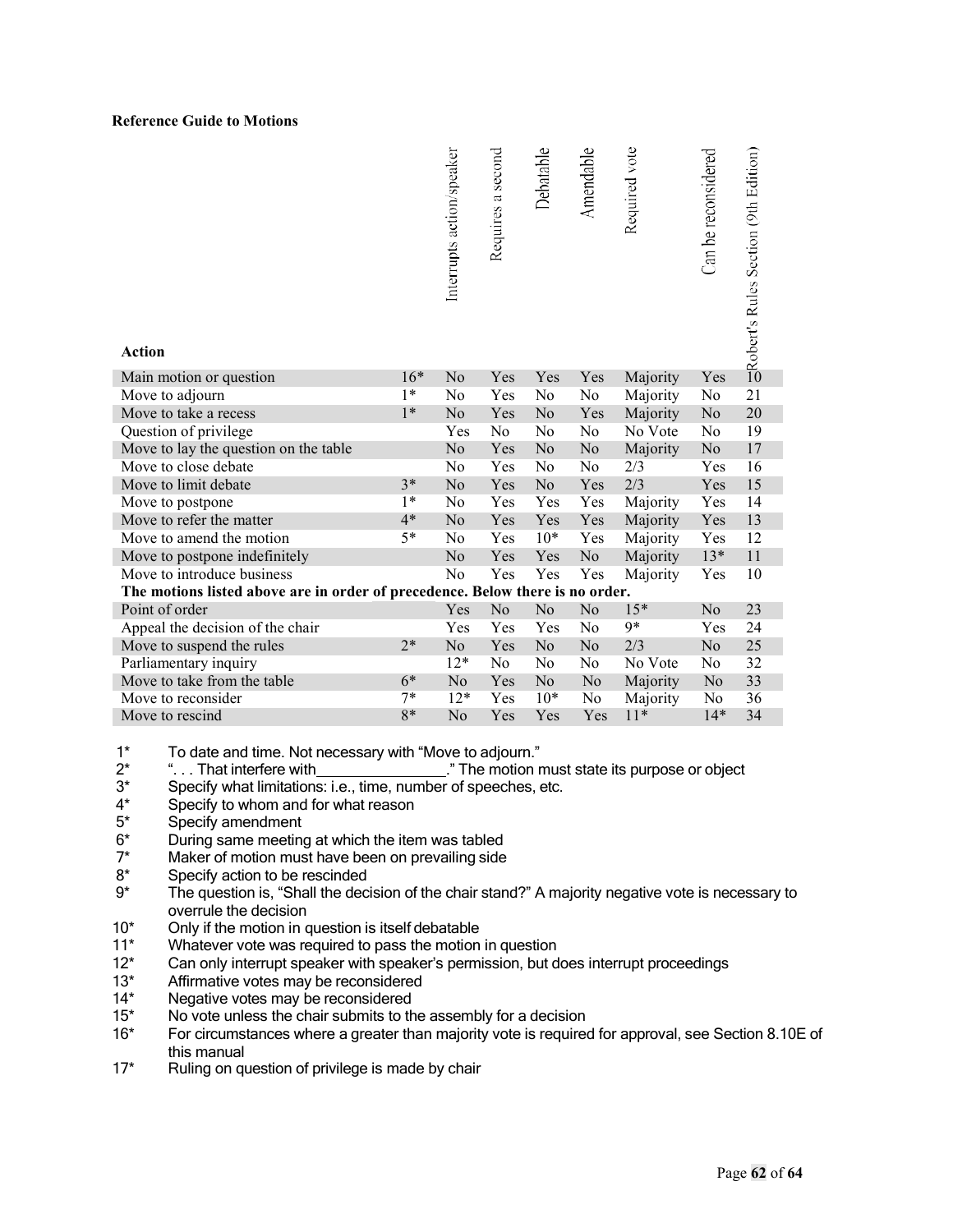## Board & Commission Matrix

| Board/Commission                                                                                                                                                                                              | <b>Residency Requirements</b>                                                                                                                                                                                                                                                                         | <b>Special Requirements</b>                                                                                                                                                                                                                                                                                                                                                                                   |
|---------------------------------------------------------------------------------------------------------------------------------------------------------------------------------------------------------------|-------------------------------------------------------------------------------------------------------------------------------------------------------------------------------------------------------------------------------------------------------------------------------------------------------|---------------------------------------------------------------------------------------------------------------------------------------------------------------------------------------------------------------------------------------------------------------------------------------------------------------------------------------------------------------------------------------------------------------|
| <b>Arts Commission (BMC 2.45)</b><br>9 members/3-year terms<br>Meets 3rdThursday of each month, 6:00 PM<br>City Hall - Conf. Rooms 107/108<br>Appointing Authority: City Council                              | A majority of the members<br>shall be residents of the city.<br>All members shall be residents<br>of the City's urban growth<br>area.<br>2 youth members                                                                                                                                              | Initial terms of office shall be<br>staggered 3 years, not more than<br>three of which shall expire each year                                                                                                                                                                                                                                                                                                 |
| <b>Landmark Preservation Board (BMC</b><br>22.12)<br>7 members / 5-year terms<br>Meets 4 <sup>th</sup> Tuesday of each month, 6:00 PM<br>City Hall, Conf. Rooms 107/108<br>Appointing Authority: City Council | A majority of the board<br>members shall be residents of<br>the city. Members shall be<br>residents of the city's urban<br>growth area; provided, however,<br>the required professional<br>members of said board may<br>reside outside the city or the<br>urban growth area or city<br>planning area. | At least two of the members must be<br>professionals selected from among the<br>disciplines of engineering, history,<br>architecture, architectural history,<br>historic preservation, planning,<br>cultural anthropology, archaeology,<br>cultural geography or American<br>studies; there are no residency<br>requirements for the members with<br>professional qualifications.                             |
| Library Board (BMC 2.36)<br>7 members / 5-year terms<br>Meets 2nd Wednesday of every other month,<br>5:00 PM<br><b>Bothell Library Meeting Room</b><br>Appointing Authority: City Council                     | Members of the board need<br>not be city residents.<br>Members shall be residents of<br>the city's urban growth area.                                                                                                                                                                                 | None                                                                                                                                                                                                                                                                                                                                                                                                          |
| <b>Lodging Tax Advisory Committee (BMC 2.34)</b><br>7 members / 2-year terms<br>Meets 3rd Tuesday of the month, 10:00 AM<br>City Hall<br>Appointing Authority: City Council                                   | No residency requirements,<br>except for the City Council<br>representative, who must be a<br>resident of the City                                                                                                                                                                                    | (a) 3 members must be persons<br>involved in activities for the<br>enhancement of tourism in the<br>Bothell community which are<br>funded by lodging tax revenues<br>received under Chapter 67.28<br><b>RCW</b><br>(b) 3 members must be<br>representatives of businesses<br>authorized to collect lodging tax<br>under Chapter 67.28 RCW (hotel,<br>rooming house, tourist court, motel,<br>or trailer camp) |